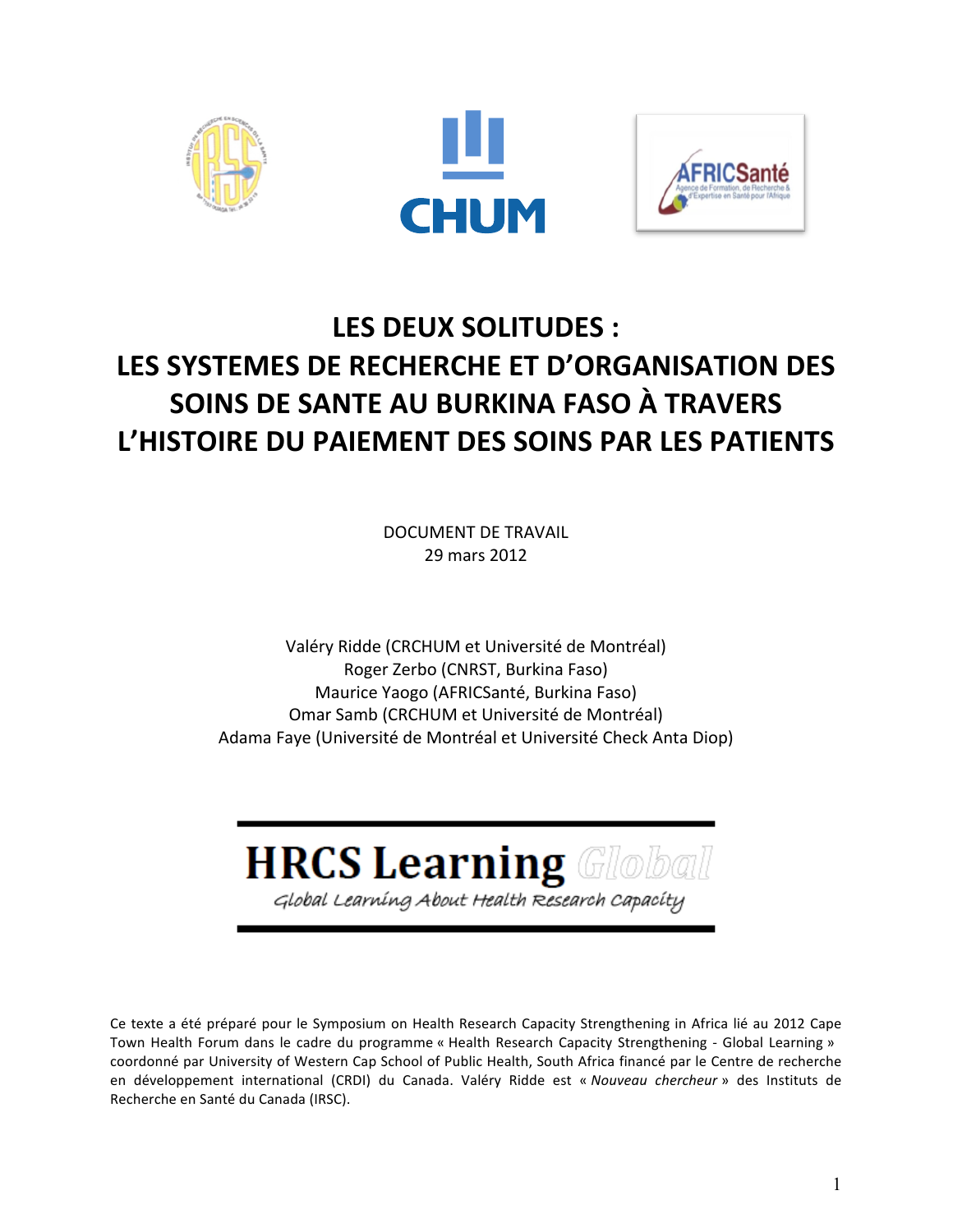#### **ABSTRACT**

Burkina Faso was one of the last African countries to decide (in 2010) to abolish fees for antiretroviral therapy (ART) for patients. Likewise, it is one of the very few countries that continue to charge parents of children under five years (100 F CFA, \$0.20) for a malaria treatment provided at the community level and to expect women to contribute to the cost of a delivery (\$1.80) in public health centres. Those in charge of the health system are thus resisting the current drive toward point-of-service user fees exemption policies upon which 20 or so other African countries have embarked. Rather, they mostly prefer using subsidy policies, seeing this as a means of making patients "take responsibility." This resistance is surprising on two counts. First, there is a growing body of scientific evidence that point-of-service user fees exemptions help to improve equity of access to care, and that user fees actually do not contribute to sustainability. Second, exemption from user fees for certain services is not new in Burkina Faso.

It seems, therefore, that developments in the organization of the health system are not taking into account advances in knowledge about point-of-service user fees. It is as if these two systems were operating in parallel, without no reciprocal influence, two solitudes observing each other. To better understand this situation, we diachronously analyzed how the healthcare system context has evolved and the history of different forms of free care, as well as the existence and development of scientific production on healthcare financing.

The health system's evolution has followed the classic pattern of all West African countries. Today's organizational structure is pyramidal, with the health district being at the core of its functioning. During the colonial period healthcare was free, to facilitate access to a modern system that was new to the populations (as with colonial schooling...and for colonial purpose). Some forms of free healthcare have since been maintained, particularly for public health reasons (tuberculosis, leprosy, etc.). For the rest, the health system conformed to the international thinking of the 1980s regarding cost recovery, and the country has not yet committed to following the African Union directives (2010) regarding user fees exemptions for children and pregnant women.

Yet there is no lack of production of scientific knowledge about the specific context of Burkina Faso. Our non-exhaustive survey of the social science literature shows that the financial barriers to access to healthcare have been clearly delineated for quite some time. Our bibliometric analysis of published studies on healthcare financing uncovered a significant number of publications (n = 44), even though national researchers were primary authors in only 5% of those cases. The number of such publications has been increasing, especially since 2002, but it is only since 2010 that researchers have begun paying attention to the issue of free healthcare.

This analysis provides a clearer picture of the two systems' parallel development. Two key hypotheses might explain this impermeability, which calls for more in-depth study. First, most of the people currently involved in the health system, especially at the highest level, retain deeplyheld beliefs and perceptions about free healthcare. These accepted notions, even when they have been invalidated by scientific evidence, continue to impede decision-making around user fees exemptions. Some researchers even support these notions. Second, the institutions within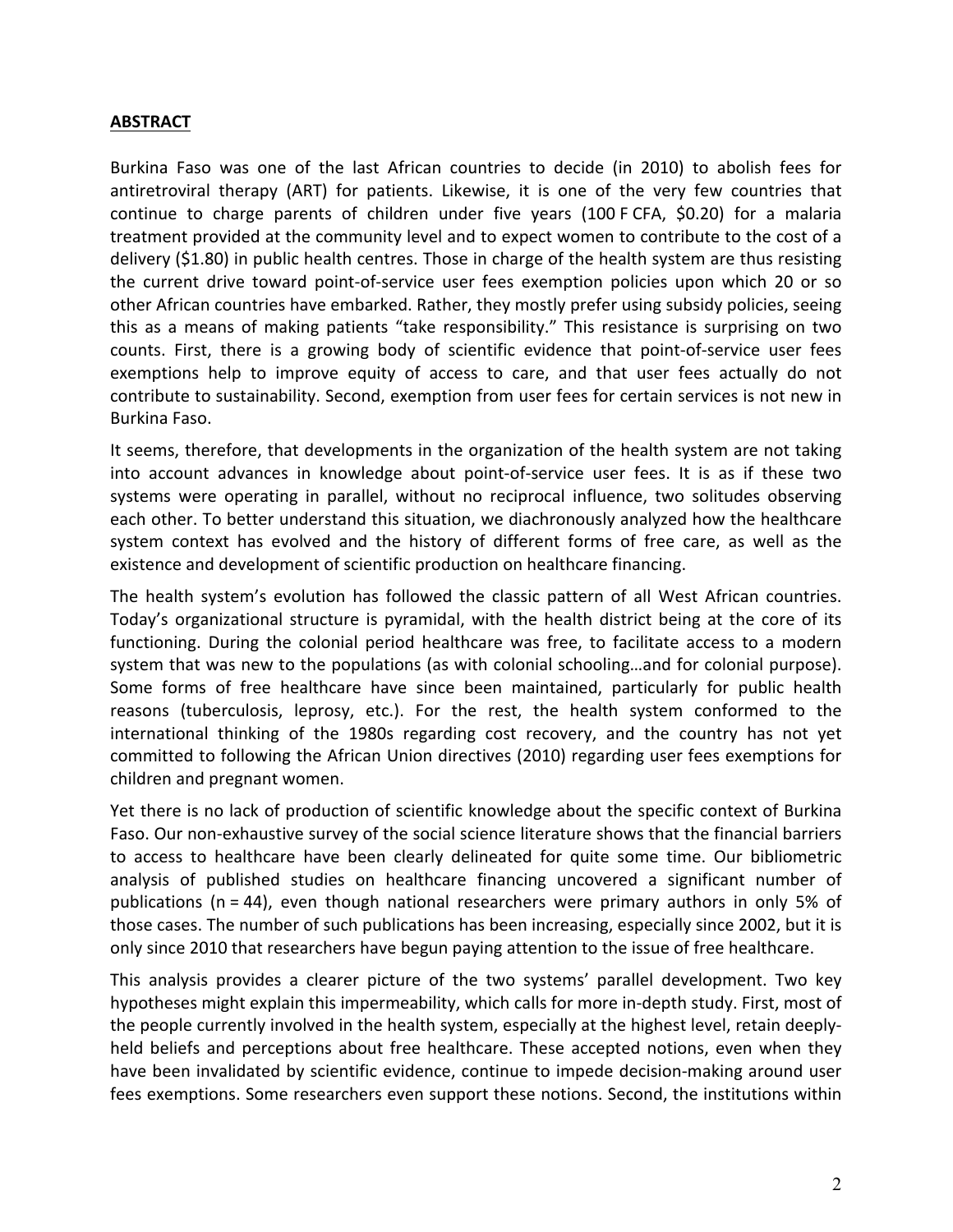which these people work do not encourage the questioning of these ideas. The cost of trying to overcome this inertia is too high for individuals, whether decision-makers or researchers. The former work in politicized environments where career advancement depends on not going against the conventional wisdom of the majority, which supports making patients "responsible". Given the low salaries in public service, and the non-lucrative nature of scientific activity, few are drawn to this world when they can work in more profitable *per diem* situations. The latter do not have the means to work as researchers, and therefore turn to consultancy work that is often not very critical, or else they depend largely upon their Northern researcher colleagues who struggle to influence decision-making.

How can we attempt to change the situation? Obviously, we could offer suggestions regarding the organization of the research community or of political decision-making. But let's be pragmatic. First, the university system needs to give more weight to the sharing and dissemination of knowledge emanating from studies by early-career researchers, whether from the South or the North. Then, political leaders and high-level bureaucrats need to be better trained to understand the value of taking these studies into account in decision-making, even though political decisions will clearly always be influenced by context and by ... politics. Finally, it is important to implement strategies that would allow these two systems to meet, interact with and influence each other. This is where knowledge application and brokering strategies are most useful, so that solutions can be applied that will respond to the expectations of the third solitude ... those who are most vulnerable.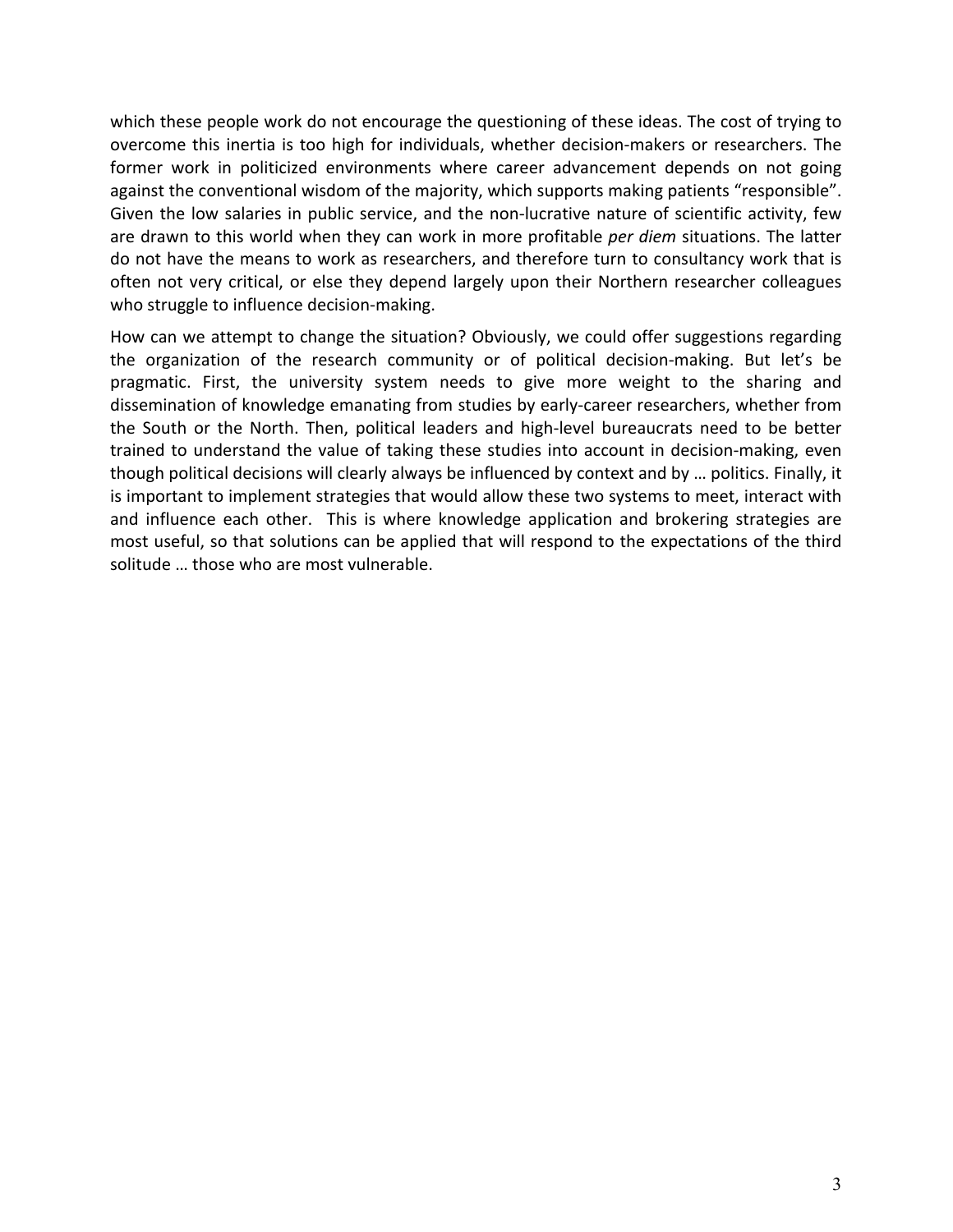#### **RÉSUMÉ LONG**

Le Burkina Faso a été un des derniers pays d'Afrique a décider (2010) à supprimer le paiement des traitements antirétroviraux (ARV) pour soigner les patients. De même, il est un des rares pays à demander encore aux parents des enfants de moins de cinq de payer 100 F CFA (0,20\$) pour obtenir un traitement contre le paludisme distribué au niveau communautaire ou encore à demander aux femmes de contribuer au prix de l'accouchement (1,80\$) dans les formations sanitaires publiques. Les responsables du système de santé résistent donc à la vague contemporaine des politiques d'exemption du paiement des soins au point de service engagé dans une vingtaine de pays en Afrique. Ils préfèrent largement opter pour des politiques de subvention du prix, pensant notamment que cela permet de « responsabiliser » les patients. Cette résistance est doublement surprenante car, d'une part, les preuves scientifiques de la pertinence de supprimer le paiement au point de service pour plus d'équité d'accès aux soins s'amoncèlent tout en montrant que ce paiement ne permet pas la pérennité, et d'autre part, l'exemption du paiement pour certains services n'est pas nouvelle au Burkina Faso.

Le constat est donc que l'évolution de l'organisation du système de santé ne tient pas compte de celle de l'état des connaissances sur le paiement direct au point de service. C'est comme si ces deux systèmes vivaient en parallèle, sans pouvoir s'influencer, telles deux solitudes se regardant. Pour mieux comprendre cette situation, nous avons analysé de manière diachronique l'évolution du contexte du système de santé et l'histoire des différentes formes de gratuité des soins ainsi que l'existence et l'évolution de la production scientifique à l'égard du financement de la santé.

Le système de santé a suivi une évolution classique au regard de l'ensemble des pays de l'Afrique de l'Ouest. Il est aujourd'hui organisé selon une vision pyramidale où le district sanitaire est le cœur de son fonctionnement. Si la gratuité des soins était en place pendant la période coloniale, notamment pour faciliter l'accès aux soins d'un système moderne nouveau aux populations (à l'image de l'école coloniale), certaines formes de gratuité ont perduré, notamment pour des raisons de santé publique (tuberculose, lèpre, etc.). Pour le reste, le système a suivi les idées internationales à l'égard du recouvrement des coûts des années 1980 et le pays ne s'est pas encore engagé à suivre les directives de l'Union Africaine (2010) à l'égard de l'exemption du paiement des soins pour les enfants et les femmes enceintes.

Pourtant, la production des connaissances scientifiques dans le contexte spécifique du Burkina Faso ne manque pas. Notre recension non exhaustive des travaux en sciences sociales montre combien les barrières financières à l'accès au système de santé sont explicitées depuis très longtemps. Notre analyse bibliométrique des recherches publiées sur le financement de la santé a mis au jour un nombre important de publications (n=44), même si les chercheurs nationaux ne sont premiers auteurs que dans seulement 5% des cas. Ces publications sont de plus en plus nombreuses, notamment depuis 2002, et la question de la gratuité des soins commence seulement depuis 2010 à attirer les chercheurs.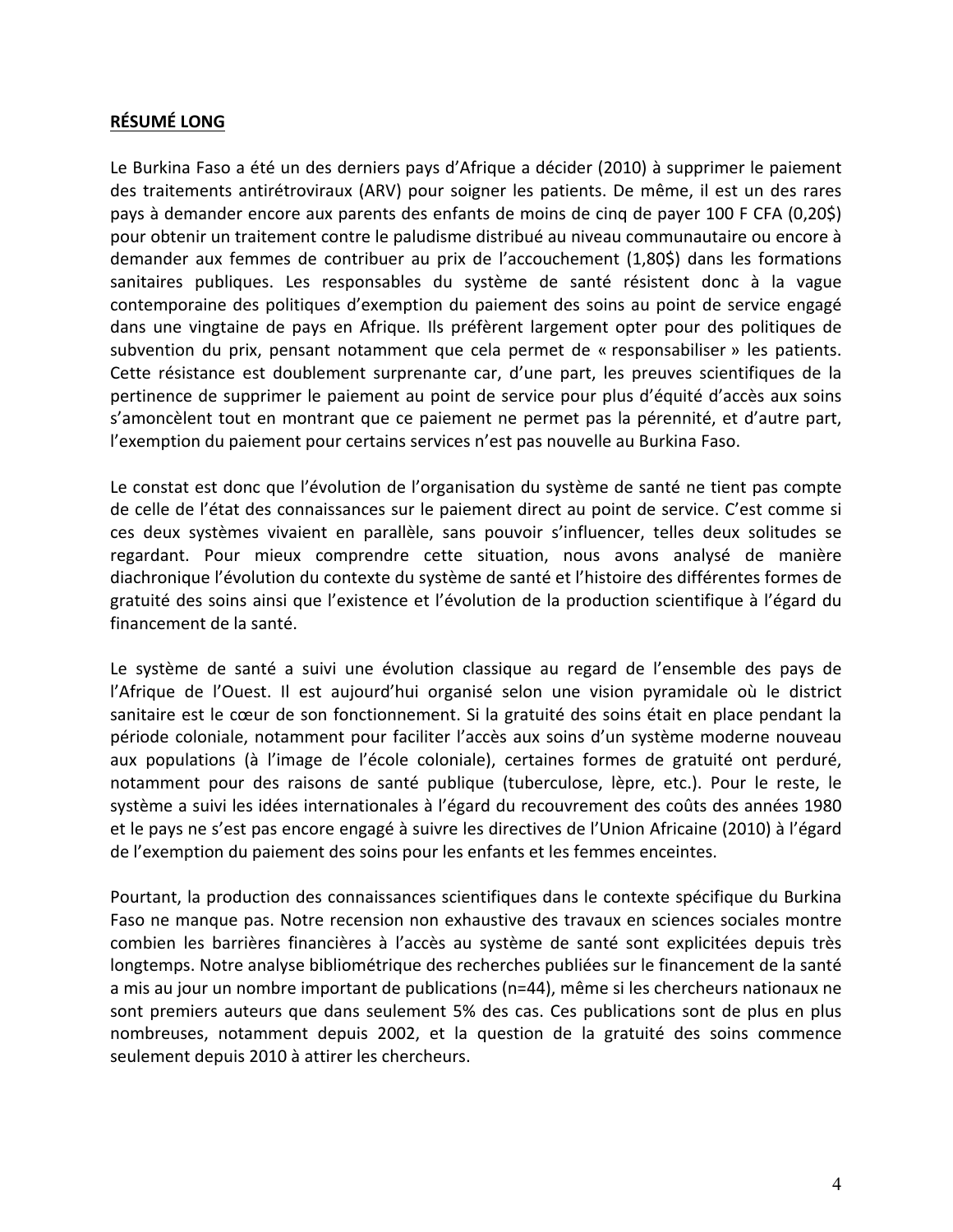Cette analyse permet de mieux rendre compte de la situation des deux systèmes évoluant en parallèle. Deux hypothèses majeures peuvent être proposées pour comprendre cette imperméabilité pour laquelle une étude plus approfondie sera nécessaire à organiser. D'un côté, la plupart des individus situés dans le système de santé, notamment au plus haut niveau, restent ancrés dans leurs croyances et perceptions à l'égard de la gratuité des soins. Or, ces idées reçues, qui sont pourtant infirmées par les preuves scientifiques, freinent la prise de décision à l'égard de l'exemption du paiement des soins. Même certains chercheurs véhiculent de telles idées reçues. D'un autre côté, les institutions au sein desquels oeuvrent ces individus ne facilitent pas la remise en cause de ces idées reçues. Le prix à payer pour contrer l'inertie est trop fort pour les individus, qu'ils soient décideurs du système de santé ou chercheurs. Les premiers travaillent dans une administration politisée où le cheminement de carrière ne souffre d'aucune prise de position à l'encontre des idées partagées par le plus grand nombre, ici en faveur de la « responsabilisation » des patients. Les faibles salaires de la fonction publique et les activités peu rémunératrices de la science ne les incitent que peu vers ce monde au profit des activités génératrices en *perdiem*. Les seconds n'ont pas les moyens de travailler et donc se tournent vers des travaux de consultance souvent peu critiques ou dépendant largement de leurs collègues chercheurs du Nord qui peinent à influencer les prises de décision.

Comment tenter de changer la situation ? Évidemment, on pourrait proposer des suggestions sur l'organisation du monde de la recherche ou des décisions politiques. Mais restons pragmatiques. D'abord, il faut que le système universitaire accorde une valeur plus importante au partage et à la diffusion des connaissances issues des travaux réalisés par les chercheurs dans l'évolution de leur carrière, ce qui est valable tant pour ceux du Sud que du Nord. Ensuite, il faut que les responsables politiques et les hauts fonctionnaires soient mieux formés à l'importance de considérer les recherches dans leurs décisions, même si évidemment les décisions politiques seront toujours influencées par le contexte et par... la politique. Enfin, il serait important de mettre en place des stratégies permettant à ces deux systèmes de se rencontrer, d'interagir, de s'influencer. C'est ici que les stratégies d'application et de courtage en connaissances prennent toutes leurs valeurs pour que l'on puisse mettre en application les solutions attendues par la troisième solitude... soit les plus vulnérables.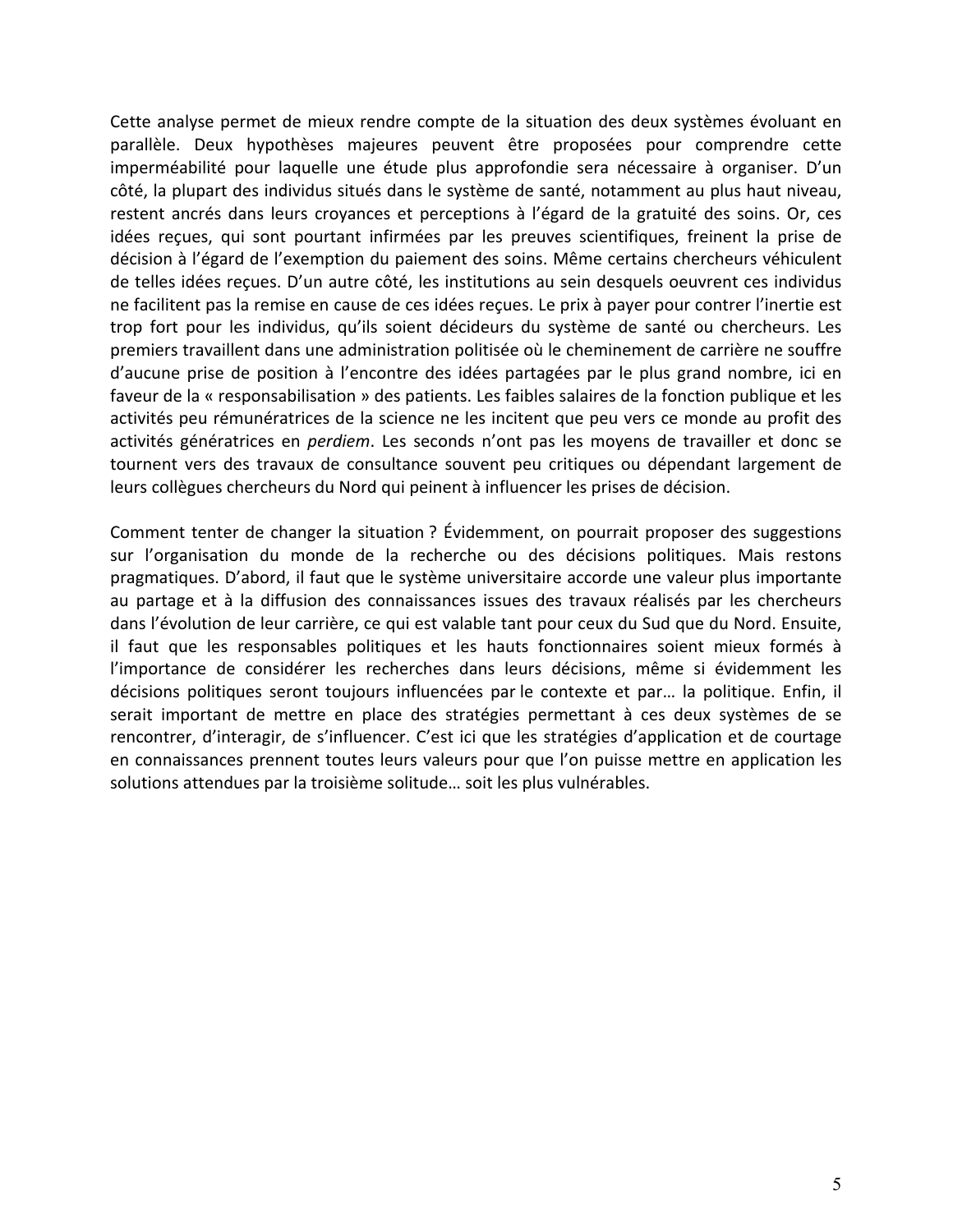#### **INTRODUCTION**

Si l'on se réfère au domaine scientifique de l'étude des politiques publiques<sup>1</sup>, le cas des politiques contemporaines de suppression du paiement direct des soins peut être considéré comme un véritable changement de paradigme politique (Hall, 1993). En effet, depuis 30 ans, certains experts et bailleurs de fonds ont usé de leurs poids pour que les responsables politiques maintiennent un système de financement injuste pour les patients et inefficace pour le système de santé. De nombreuses recherches ont également été entreprises à ce sujet en Afrique (Lagarde & Palmer, 2011). Aujourd'hui, le principe de la gratuité au point de service est passé dans les idées puisque de telles politiques ont maintenant cours dans une quinzaine de pays en Afrique (Meessen et al., 2011) et ont été recommandées par l'Union Africaine (2010). Elle reste cependant encore, notamment en Afrique de l'Ouest, à la marge du modèle dominant du paiement direct (Olivier de Sardan & Ridde, 2012). Voilà pourquoi, il nous a semblé important de documenter cette histoire de ce mode de financement en nous concentrant dans un pays où les décideurs font partie de ceux qui sont les plus réfractaires à l'égard de la suppression du paiement direct des soins. En effet, si certains services ne sont plus payants depuis quelques années (e.g. ARV<sup>2</sup>, consultations prénatales), et d'autres depuis toujours (e.g. tuberculose), la tendance générale reste très favorable au paiement des soins pour diverses raisons essentiellement idéologiques. Récemment encore, le ministère de la santé a produit un document sur ce sujet où les auteurs évoquaient le fait que l'exemption du paiement allait « *déresponsabiliser* » les patients (ministère de la Santé 2010). Pourtant, si le système de santé a évolué et les recherches ont montré qu'il était nécessaire de s'attaquer à la barrière financière de l'accès aux soins (Meessen et al., 2011), on ne peut pas dire que des mesures phares aient été prises à cet égard dans ce pays. Le principe sur lequel repose le système de santé reste le paiement au point de service de la part des malades. C'est comme si la production des connaissances et les réformes sanitaires au Burkina Faso cheminaient en vase clos, dans deux solitudes où les acteurs et leurs idées se rencontrent, se connaissent, naviguent parfois d'une solitude à l'autre, mais ne s'influencent que très rarement.

Ainsi, l'objectif général de cette étude est de documenter l'histoire du paiement direct des soins de santé dans le contexte spécifique du Burkina Faso, ce qui nous permettra, *in fine*, de comprendre comment la production des connaissances et le système de recherche fonctionne à ce sujet. Pour cela, nous nous attacherons dans un premier temps à décrire l'évolution de l'état des connaissances comprises comme le produit du système de recherche sur le financement de la santé au Burkina Faso. Puis, dans un second temps, nous présenterons l'évolution du système de santé dans une perspective diachronique en mettant au cœur de notre analyse la question de la gratuité des soins au sein du système de l'organisation des services de santé.

 $\frac{1}{1}$  $^1$ Compris comme une tentative de régulation des problèmes publics par des acteurs qui veulent contrôler des décisions concernant leurs propres ressources (Lemieux, 2002). 2 Le Burkina Faso a été l'un des ARV.<br><sup>2</sup> Le Burkina Faso a été l'un des derniers pays en Afrique à s'engager dans la gratuité des ARV.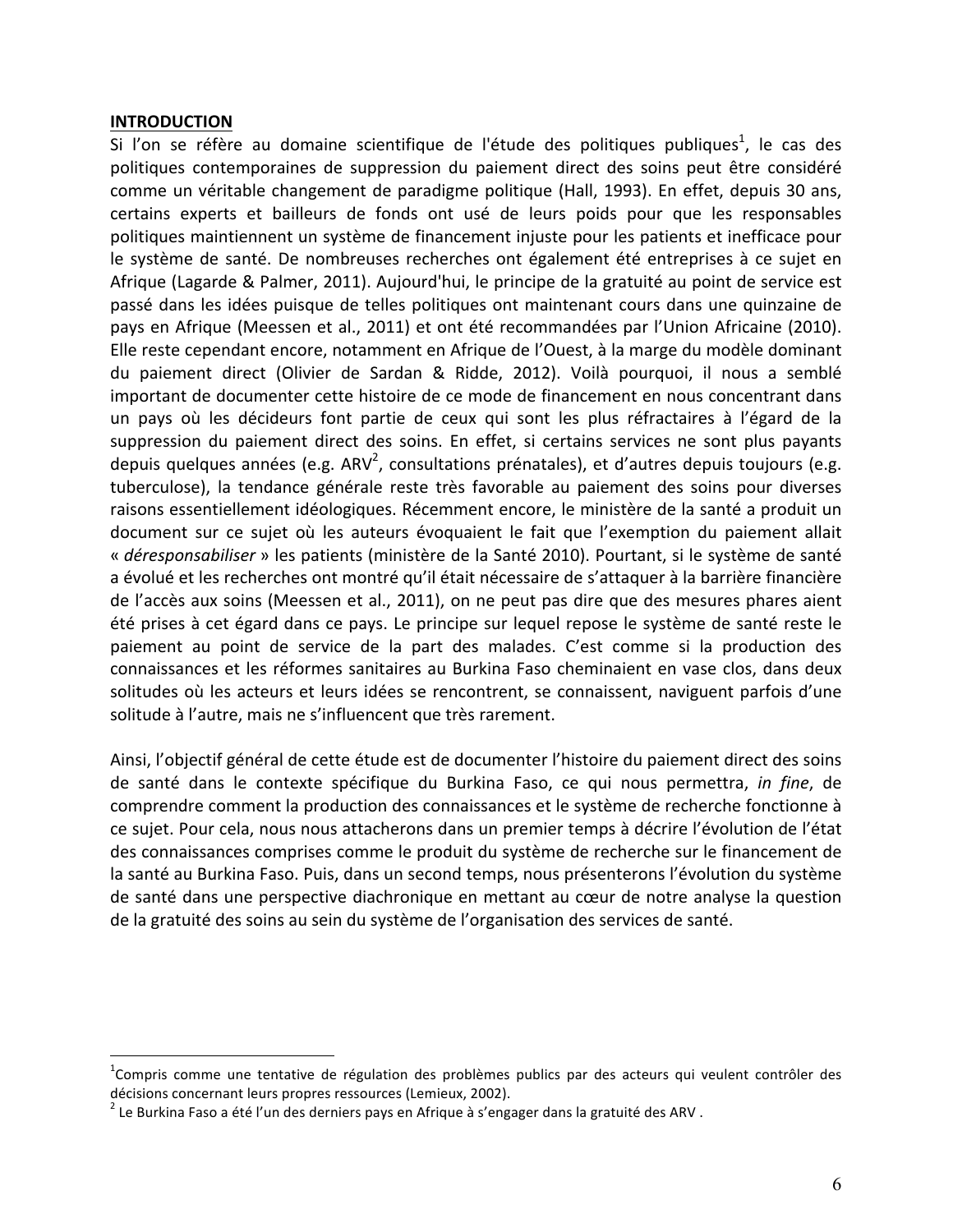#### **1=LA! PRODUCTION! SCIENTIFIQUE! SUR! LE SYSTÉME! DE SANTÉ! ET! SON! FINANCEMENT! AU! BURKINA!FASO**

Pour rendre compte de l'évolution de cette production scientifique, nous proposons d'abord une synthèse des différents travaux effectués dans le domaine des sciences sociales pour, ensuite, réaliser une analyse bibliométrique des recherches en santé publique.

#### **A= Les!recherches en!sciences!sociales sur!le!système de!santé!au!Burkina!Faso!**

Nous retraçons dans les lignes suivantes les principaux travaux effectués au Burkina Faso sur les systèmes de santé, notamment par les chercheurs en sciences sociales. Ainsi que l'exprime Jean-Bernard Ouédraogo (1994), la recherche en santé devrait permettre : « *un meilleur'ajustement'des'politiques'sanitaires'par'une'prise'en'compte'des'conditions'sociales'de' leurs réalisations* », ainsi que des conditions techniques d'offre de soins aux malades. Dans cette perspective, André Soubeiga (1992) s'intéressant à la mise en œuvre des politiques liées aux soins de santé primaires (SSP) s'est employé à mettre en évidence les interactions entre les acteurs! de! manière à « *analyser' le' type' de' rapport' qui' naît' entre l'Etat' et' les' collectivités' paysannes'à'travers'la'politique'de'soins'de'santé'primaires ;'de'dévoiler'les'stratégies'mises'en' œuvre'par'les'paysans,'en' réponse'aux' formes'd'incursion'de'l'Etat'dans'leur'espace'propre* ».! Aude Meunier (1999) a mis en évidence les dynamiques d'évolution des structures et des services de soins ainsi que l'impact du mode de gestion du pouvoir et l'organisation administrative du territoire sur les choix d'implantation et d'équipement des structures de soins dans diverses localités du Burkina Faso. Maurice Yaogo (2002) évoque un rapprochement entre les logiques des programmes de développement local et la promotion des soins de santé primaire. Son travail inscrit ces deux logiques dans un processus de changement social influencé pas les réalités socioculturelles dans lesquelles sont immergées les populations. Il évoque la complexité et la diversité des itinéraires de soins pour rappeler l'importance de la prise en compte des analyses anthropologiques dans la mise en œuvre des programmes de santé. Valéry Ridde (2007) analyse les options politiques, ainsi que les stratégies de mise en application des recommandations de l'Initiative de Bamako (1987) sur le fonctionnement des services de santé en Afrique de l'Ouest qui fait suite à la Déclaration de Alma Ata (1978) néanmoins dans le même esprit. Ces travaux présentent des analyses relatives à la mise en œuvre des politiques d'accès aux soins traduites diversement dans des idéologies se rapportant aux politiques de décentralisation des soins, les développements des soins de santé primaires et la participation des communautés à la gestion des structures de soins. Des chercheurs en santé publique ont conduit une étude sur les mécanismes de fonctionnement des systèmes de santé du Burkina dans une perspective d'application et concluent en ces termes : « *nous pouvons affirmer qu'elles'ont'contribué'à'améliorer'les'capacités'de'pilotage'du'système'de'santé.'Mais'cela'n'est'* sans doute pas suffisant pour induire des changements majeurs » (Meda & Sondo, 2003).

Ces multiples travaux en sciences sociales ont cependant eu très peu d'impact direct sur les réorganisations des services de santé, encore moins sur les politiques de santé. De manière générale, il semble que les études cliniques ont eu plus d'impacts sur les offres de soins. Il s'agit notamment d'études ayant démontré une résistance du *plasmodium falciparum* à la nivaquine, la mise sur le marché des médicaments contre la drépanocytose extraits de plantes médecines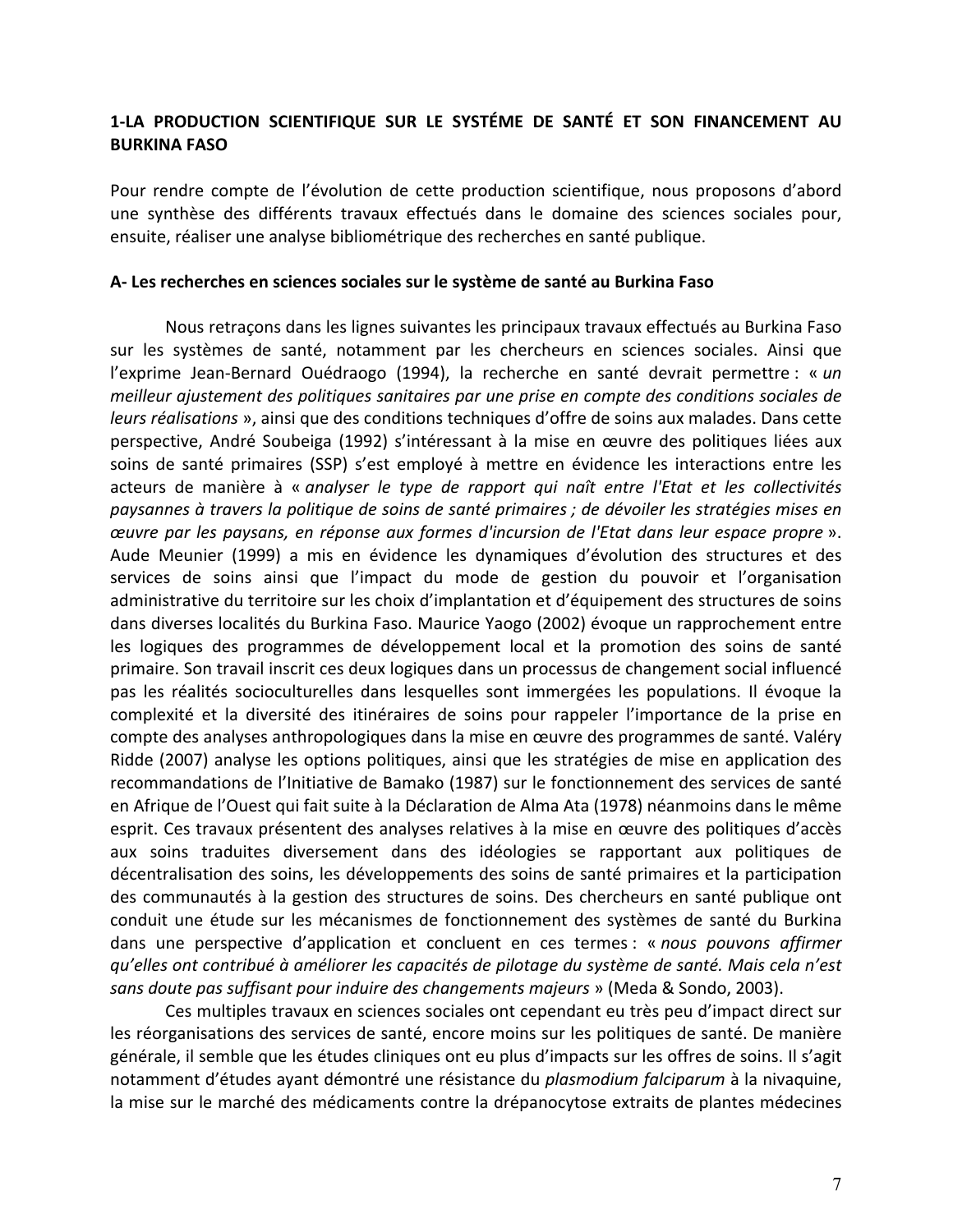endogènes, la révision des stratégies de communication liées à la prévention du VIH-Sida. Par moment, les programmes de lutte contre le paludisme ou le Sida, tentent de s'ajuster aux conclusions des résultats des recherches cliniques. L'organisation du système de santé du Burkina Faso est surtout marquée par l'évolution des données statistiques sanitaires lorsqu'elles révèlent l'émergence des pathologies spécifiques. Ce qui donne lieu à la mise en place de programmes verticaux contre la draconculose, la lèpre, la tuberculose, le paludisme, le sida.

D'autre part, de nombreux programmes de recherche-action sont mis en œuvre en ceuvre en vue d'améliorer les offres de soins et les conditions de travail des agents de santé, mais ces résultats sont des démonstrations qui peuvent être approuvées, mais rarement appropriées et traduit en actes par les décideurs. Des expériences sont légions, notamment en matière de soins de santé maternelle (Meda et al., 2008), d'exemptions du paiement des services de santé (Ridde, Yaogo, et al., 2011), de mutuelles de santé (Souares et al., 2010), de qualité des soins (Nikiema-Heinmüller & Borchert, 1997) ou encore de l'amélioration de la prise en charge des tuberculeux (Zerbo et al., 2009). En ce qui concerne l'exemption du paiement des soins pour les indigents, le rapport d'évaluation du dernier Programme national de développement sanitaire (PNDS 2001-2010) est particulièrement explicite de ce point de vue « certaines recherches sur les indigents dans les districts ne sont pas valorisées au plan national » (Bicaba, Ouedraogo, & Biao, 2010).

Il faut donc noter que les recherches, surtout dans le domaine des sciences sociales, semblent avoir eu très peu d'impact sur l'organisation des systèmes de santé. De nombreuses connaissances sur le système de santé ont été mises au jour dans le contexte spécifique du Burkina Faso, mais c'est comme si le système de santé s'ajustait surtout aux politiques internationales ou régionales. Peu d'initiatives endogènes sont prévues pour adapter un système de santé qui réponde aux besoins des utilisateurs des services de santé. L'une des solutions serait de promouvoir les programmes de recherche-action qui trouveraient la meilleure manière pour ajuster les politiques internationales aux réalités locales, y compris les meilleures conditions de travail des agents de santé en dehors de l'accès aux soins. Mais là encore, de telles expériences ont eu cours depuis fort longtemps, avec des effets intéressants au plan local mais semble-t-il, peu d'influence à l'échelle des décisions nationales.

#### **B-** Analyse bibliométrique des recherches en santé publique

Pour illustrer quantitativement cette analyse que nous venons de réaliser à travers l'étude des écrits publiés notamment dans le domaine des sciences sociales, nous avons étudié un exemple spécifique, celui de l'évolution des recherches entreprises sur le financement de la santé au Burkina Faso, ce dernier étant compris comme l'une des fonctions du système de santé (OMS, 2000). En effet, l'accès financier aux soins de santé est un enjeu majeur au Burkina Faso où le principe du paiement direct est encore largement en place et ancré dans les schèmes de pensée des décideurs nationaux (Ridde, 2012), tel que nous l'avons noté en introduction. L'hypothèse ici est qu'il est possible que ce peu de préoccupation à l'égard de l'accès financier de la part des décideurs, et donc de l'adaptation du système de santé à ces connaissances scientifiques, s'explique par la rareté des recherches entreprises dans le pays à ce sujet. Nous savons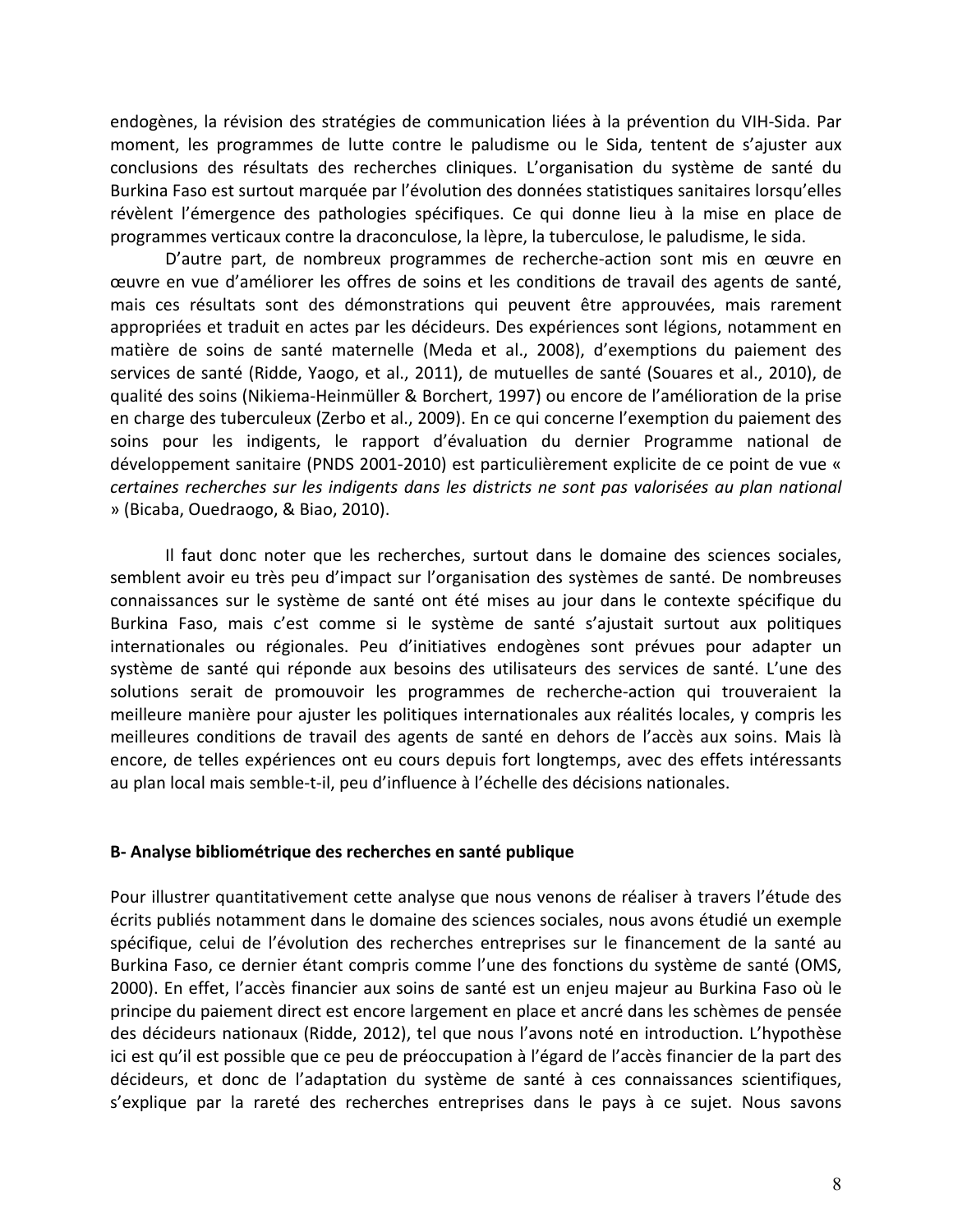notamment que les recherches internationales ne sont pas souvent accessibles et que le transfert de leurs conclusions dans un contexte différent rend parfois les utilisateurs sceptiques. Ainsi, la production de connaissances dans le contexte national serait à privilégier pour influencer les prises de décision. Dans cette section, on s'intéresse donc à la production scientifique sur le financement de la santé au Burkina Faso.

Trois types de financement de santé en cours au Burkina Faso ont été pris en compte : le paiement direct des soins par les populations, l'assurance communautaire (mutuelles de santé) et l'exemption du paiement des soins.

#### *Stratégie'de'recherche :*

La recherche documentaire s'est déroulée en cherchant à identifier les articles présents de deux bases de données (Medline et Google Scholar). Plusieurs mots clefs et combinaisons de termes ont été utilisés pour retrouver les articles portant sur ces trois thèmes : Burkina Faso AND financing; AND government AND health services; AND national health programs; AND Health Services Accessibility OR Delivery of Health Care OR Health Policy, OR Insurance, Health OR Child Health Services OR Health Care Reform. Pour affiner la recherche et retrouver des textes francophones, dans Google Scholar des mots clefs en français ont été aussi utilisées : financement de la santé ; paiement direct ; assurance sociale, accès aux soins, en plus de ceux en anglais cités auparavant. Une première recherche a permis de disposer de 7670 articles dans Google Scholar et 139 dans Medline. À la suite d'une première analyse des titres et des résumés, 70 articles ont été considérés comme *a priori* pertinents. Les articles de type éditoriaux ou points de vue n'ont pas été considérés. Ce nombre a été ramené à 44 après l'exclusion des articles ne remplissant pas les critères de sélections suivants :

- " être publié dans une revue scientifique avec comité de lecture
- **E** être publié dans la période 1980 à 2011 inclusivement
- " disposer de données empiriques concernant au minimum le Burkina Faso
- " être publié en anglais ou en français
- " porter spécifiquement sur le thème du financement de la santé

La liste des 44 articles a été validée par des collègues chercheurs étudiants les questions de financement de la santé au Burkina Faso<sup>3</sup>.

#### *Analyse'des'données'*

Les données ont été saisies avec le logiciel Epi 2000 version 3.4. Les variables qualitatives ont été décrites à l'aide de tableau de fréquence et de contingence. L'analyse de réseau a été effectuée à l'aide du logiciel Ucinet 6. Elle a essentiellement porté sur la cohésion et la centralité (Blanchet & James, 2012; Gonzalez-Block et al., 2011). Dans cette étude, la cohésion est explorée à travers la densité et la distance moyenne entre deux pairs. La densité est la

 $3$  Merci aux collègues de l'université de Heidelberg (Allemagne) pour leur collaboration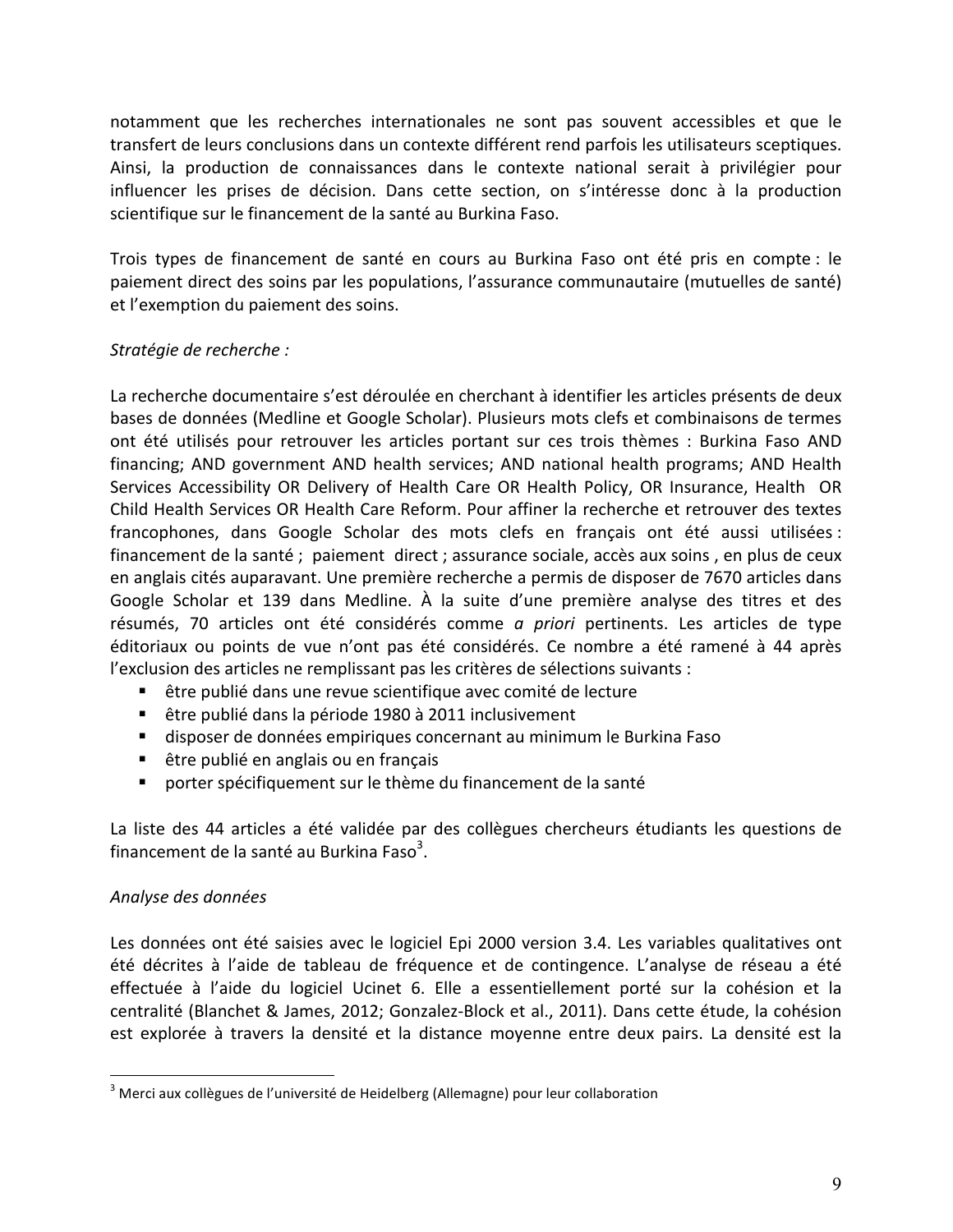proportion du nombre de pair observé sur le nombre total de pair possible dans le réseau. Tandis que la centralité a été mesurée par le degré et la puissance de Bonacich. Le degré indique le nombre moyen de lien pour une institution avec les institutions du réseau. Le Bonacich power mesure le rôle dans le réseau d'une institution avec ses voisines mais aussi le contrôle qu'elle exerce pour l'accès à d'autres institutions.

#### *Résultats'*

Au total 44 articles ont été retenus (annexe 1). On note une augmentation régulière du nombre d'articles publiés sur le financement de la santé entre 1980 (0,0%) et 2011 (3,4%) par rapport à l'ensemble des articles concernant le Burkina Fao référencés dans Medline (Tableau 1).

| Période   | Sur le Burkina Faso | Sur le financement |
|-----------|---------------------|--------------------|
| 1980-1985 | 137                 | $0(0,0\%)$         |
| 1986-1990 | 156                 | $0(0,0\%)$         |
| 1991-1995 | 223                 | 4(1,8%)            |
| 1996-2000 | 306                 | $1(0,3\%)$         |
| 2001-2005 | 396                 | 11 (2,7%)          |
| 2006-2011 | 819                 | 28 (3,4%)          |
| Total     | 2180                | 44 (2,0%)          |

Tableau 1 : publications sur le Burkina Faso et le financement de la santé référencées dans Medline (1980-2011)

Trente quatre institutions ont participé à cette production scientifique. Une collaboration a été organisée entre ces institutions dans 93% des cas. Sur ces 34 institutions, 24 étaient impliquées sur des travaux portant sur le paiement, 14 sur l'assurance et sept sur la gratuité. Cette collaboration se faisait le plus souvent du Nord vers le Sud (82%), le premier auteur étant du Nord, et rarement du Sud vers le Nord (3%). Les institutions dont les chercheurs étaient les premiers auteurs étaient situées au Nord dans 95 % des cas. Plus le rang des auteurs est loin dans la liste et plus ils sont situés dans des institutions du Sud. Les publications étaient essentiellement rédigées en anglais (86,4%). Le paiement direct est le thème le plus abordé (50%) suivi de l'assurance sociale (41%) et de la gratuité (9%), tandis que les enjeux d'équité était rarement directement abordés (voir annexe 2).

Les travaux ont d'abord porté sur le paiement direct puis l'assurance et enfin la gratuité qui n »a retenu l'attention des chercheurs que ces dernières années (tableau 2).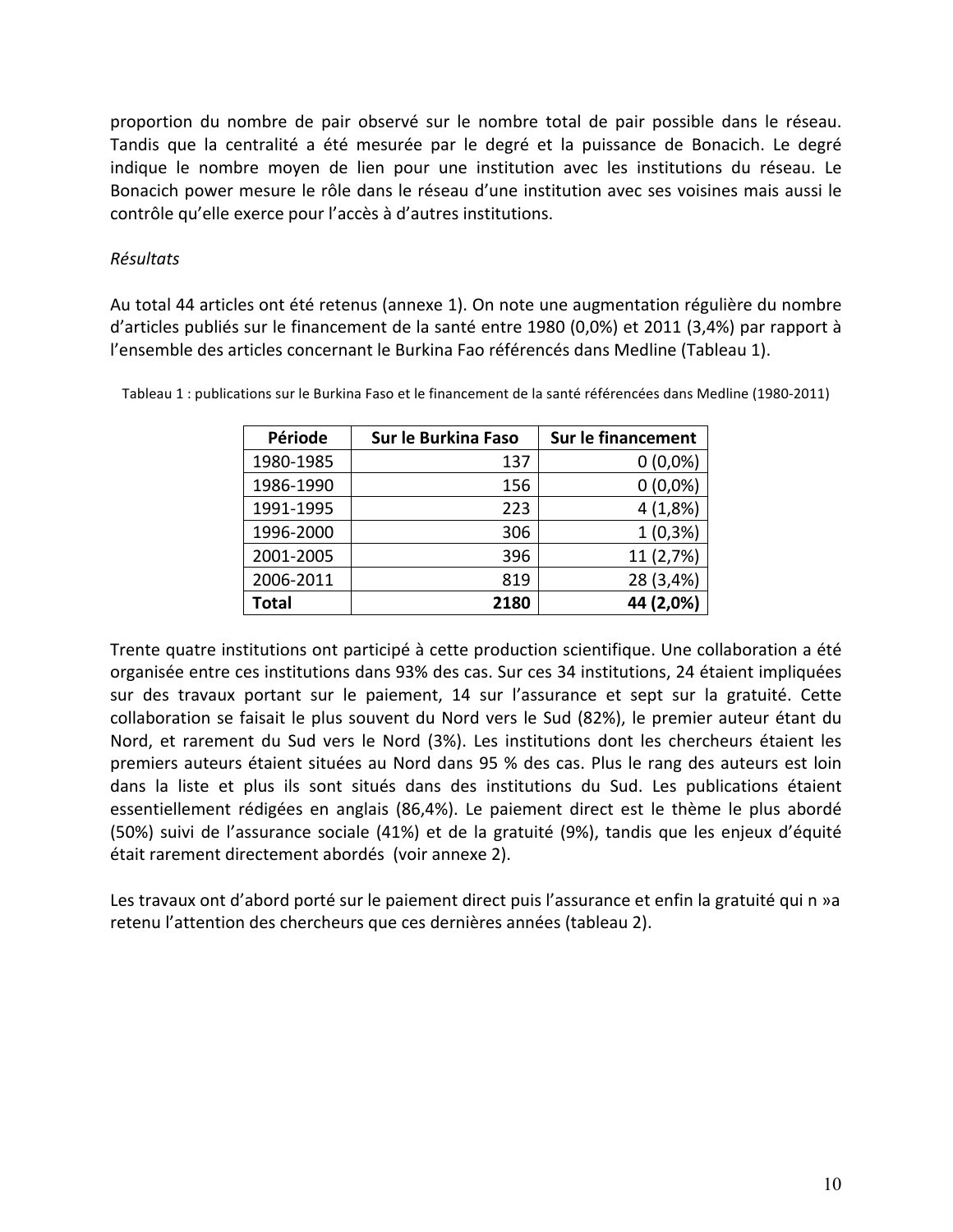| Année        | <b>Assurance</b> | Paiement | Gratuité | <b>Nb</b> | %     |
|--------------|------------------|----------|----------|-----------|-------|
| 1980-1985    |                  | U        |          | O         | 0,0   |
| 1986-1990    |                  | 0        |          | O         | 0,0   |
| 1991-1995    |                  | 3        |          | 3         | 6,8   |
| 1996-2000    |                  |          |          |           | 2,3   |
| 2001-2005    |                  | 6        |          | 15        | 34,1  |
| 2006 - 2011  | 11               | 14       |          | 29        | 65,9  |
| <b>Total</b> | 18               | 22       |          | 44        | 100,0 |

Tableau 2: évolution des thèmes abordés dans les publications

En ce qui concerne *l'authorship*, les premiers auteurs provenaient le plus souvent du Nord. Il en est de même pour les troisièmes. Tandis que les auteurs provenant du Sud étaient rarement au premier rang, mais surtout en deuxième (55%) et troisième (30%) position.

| <b>Institutions</b> | 1er auteur |         | 2ème auteur | 3ème auteur |            |
|---------------------|------------|---------|-------------|-------------|------------|
| <b>Nord</b>         | 35         | (79,0%) | 16 (40,0%)  |             | 23 (63,8%) |
| Sud                 |            | (4,7%)  | 24 (55,0%)  |             | 11 (30,6%) |
| Nord-Sud            | 4          | (9,3%)  | 0(2,5%)     |             | (5,6%)     |
| Sud-Sud             | Ü          | (0.0%   | $1(0,0\%)$  |             | (0,0%      |
| <b>Nord-Nord</b>    | 3          | (7,0%)  | 1(2,5%)     |             | (0,0%)     |
| Sud-Nord            | 0          | (0,0%)  | $(0,0\%)$   |             | $(0.0\%$   |

Tableau 3 : Affiliation des auteurs et rang dans les publications ( $n^4$  et %)

Dans les articles retrouvés, les Universités de Harvard, d'Heidelberg et de LSHTM (London) ne font que des collaborations entre Nord-Sud (annexe 3). Aucune université n'a abordé les trois thèmes dans leur ensemble, elles semblent s'être spécialisées. Cependant, quatre ont abordé au moins deux thèmes (annexe 4). L'Université Harvard collabore le plus souvent avec le Ministère de la santé et l'Université de Heidelberg. De son côté l'université de Montréal collabore plus avec une société d'étude (SERSAP). L'Université de Heidelberg travaille essentiellement avec le centre de recherche de Nouna (CRSN) et l'Université d'Aberdeen  $(annexe<sub>5</sub>)$ .

Le graphique 1 montre trois grands groupes de réseau d'institutions liés entre eux. Le plus important est développé autour de l'Université de Heildelberg, de l'université de Montréal et l'Institut de médceine tropical d'Anvers respectivement. On note deux réseaux isolés sans interconnexion auteur de l'UMHM (Mons) et le LSHTM (London). Dans cette étude, la cohésion est explorée à travers la densité et la distance moyenne entre deux pairs. La densité est de 5,4%, ce qui dénote d'un réseautage très faible. La distance moyenne entre deux paires est de

 $4$  Seul le total de la première colonne doit être de 44 car il arrive que certains articles ne disposent pas de deuxième ou troisième auteur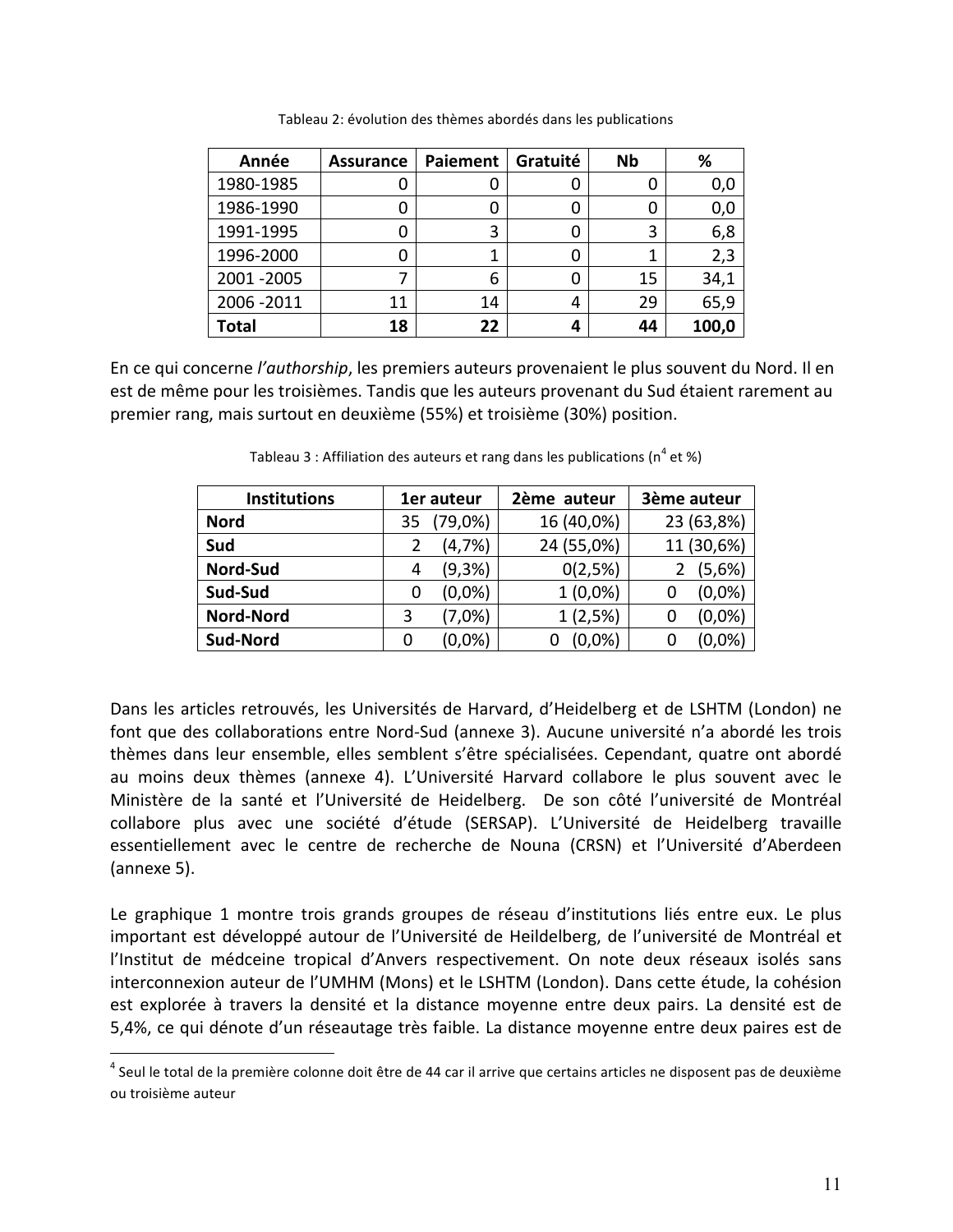$3,14$  (ET = 1,6). Tandis que pour la centralité on a mesuré le degré et la puissance de Bonacich. Le degré indique le nombre moyen de lien pour une institution, il est de 1,79. Le Bonacich power mesure le rôle les liens d'une institution avec ces voisins mais aussi le contrôle qu'il exerce pour l'accès à d'autres institutions. Les résultats montrent que l'Université de Heildelberg (30), le CRSN (15), UDEM (8) et l'ITM (7) jouent les rôles les plus importants.



Graphique 1 : réseau de co-auteurs suivant les institutions

#### **2= L'HISTOIRE!DU!SYSTÈME!DE!SANTÉ!ET!DE!LA!GRATUITE!DES!SOINS!AU!BURKINA!FASO**

L'examen des conditions historiques d'implantation du système de santé a pour objectif de relever les configurations qui ont caractérisés les dynamiques d'offres et de demandes de soins.

#### Normes et politiques des systèmes de santé

Les politiques et les systèmes de santé au Burkina Faso sont caractérisés par une traduction des normes internationales. La Constitution du 2 juin 1991 en son article 18 précise que la santé est un droit fondamental reconnu pour tous les citoyens Burkinabé. Le Code de la Santé Publique du Burkina Faso datant de 1994 indique les principales orientations des actions à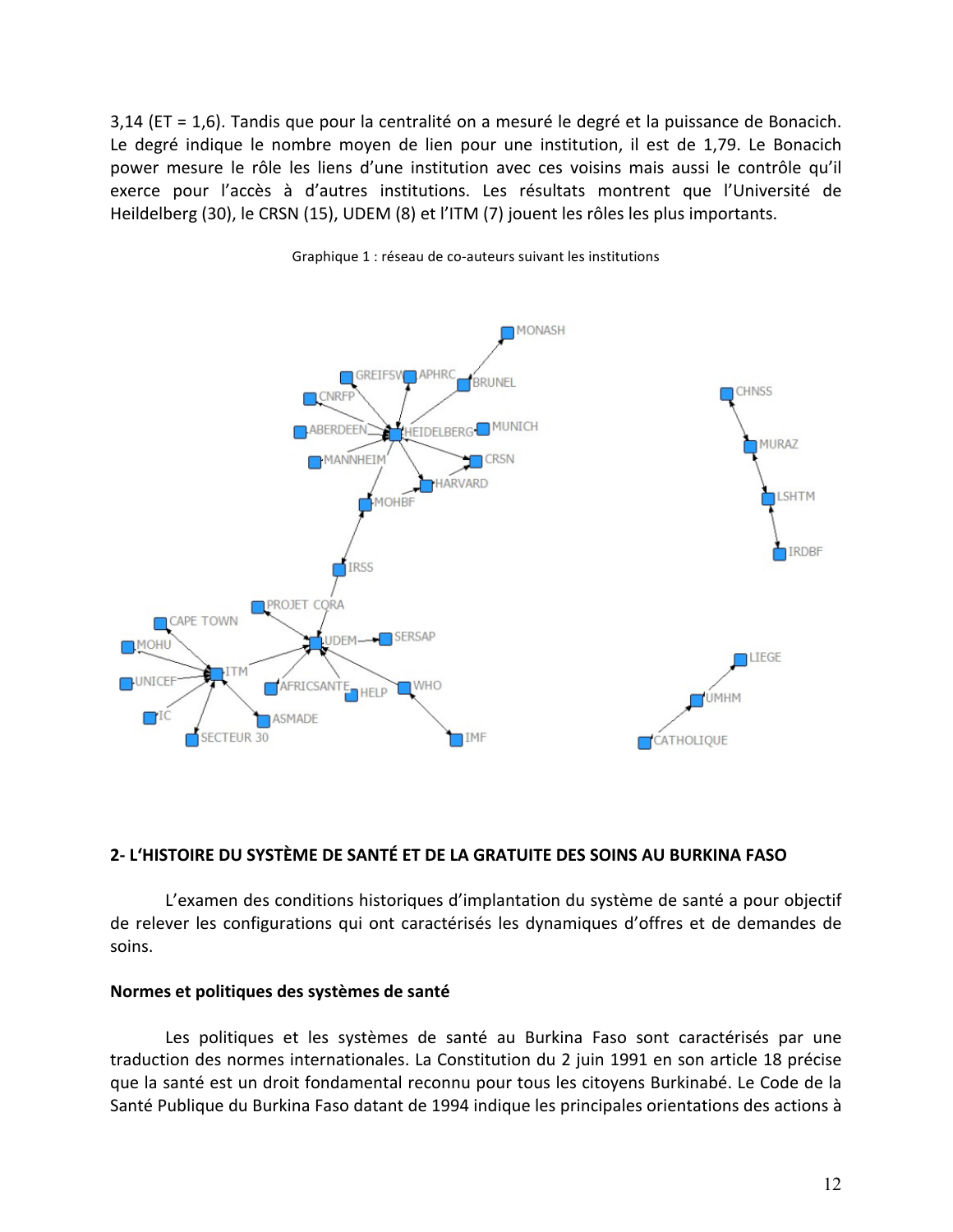mener pour assurer une bonne santé publique. Plusieurs textes de loi régissent le secteur de la santé, nous pouvons évoquer entre autres, les décrets du 5 février 1997 portant code de déontologie des pharmaciens, des médecins et des chirurgiens dentistes du Burkina Faso; le Décret du 19 juillet 2005 portant conditions d'exercice privé des professions de santé. Il existe également une Charte des utilisateurs des services de santé ainsi que des dispositions législatives de règlement des litiges relatifs à la contamination d'un tiers par le VIH (Arrêté N°2007-240/MS/CAB). La liste des textes de loi n'est évidemment pas exhaustive. L'objet ici est d'évoquer le cadre normatif et législatif qui régit le secteur de la santé. Depuis l'année 1984, la politique sanitaire du Burkina Faso accorde un intérêt à la collaboration avec les tradipraticiens comme étant une composante du système sanitaire national. Une direction de la promotion de la médecine et de la pharmacopée traditionnelles (DPMPT) a été créée en 2002 (Ministère de la santé, 2004). Le Code de la santé publique de 1994 reconnait la médecine et la pharmacopée traditionnelle comme une des composantes du système national de santé. Le décret du 14 décembre 2004, viendra ensuite définir les conditions d'exercice de la médecine traditionnelle. À la faveur des mesures relatives à la décentralisation des services de soins, et l'implication des acteurs communautaires dans la prise en charge des malades, et la mise en œuvre des actions d'éducation sanitaire, des associations ont été mises sur pied suivant les dispositions de la loi du 15 décembre 1992, portant liberté d'association au Burkina Faso. Cette loi autorise essentiellement la création d'associations apolitiques à but non lucratif animées par des bénévoles. Toutefois, le rôle attribué par les responsables sanitaires aux associations dans le secteur de la santé est parfois marginal et mal organisé. À la faveur du VIH, le réseau associatif s'est développé et consolidé à l'image des groupements villageois qui jouent un rôle important dans la mise en œuvre des programmes de développement agricole dès les premières heures des indépendances en 1960. Puis, le système de santé s'est accommodé principalement des déclarations d'Alma Ata (1978) et de l'Initiative de Bamako (1987). Depuis 2000, les programmes de santé sont conçus pour répondre aux Objectifs du millénaire pour le développement à travers la Déclaration de Paris qui entend accélérer les performances des services de soins dans les pays en développement.

L'analyse bibliométrique a montré que de multiples travaux sur le financement de la santé ont été effectués depuis les années 1990 et que la question de la gratuité des soins, l'exemption du paiement, commence à être considérée dans les travaux de recherche. Mais dans une perspective diachronique, il est utile de revenir sur cette relation entre l'émergence des recherches sur la gratuité des soins et l'évolution du système de santé burkinabè où la question de la gratuité des soins ne semble pas nouvelle. Certes, les décideurs semblent les plus réfractaires à l'idée de supprimer le paiement des soins au point de service au-delà des "pathologies historiques" lorsqu'on les compare à leurs collègues des autres pays (Meessen et al., 2011). Pourtant, le besoin de prendre compte des capacités contributives des ménages ou l'importance de l'exemption du paiement pour des raisons de santé publique n'est pas nouvelle au Burkina Faso.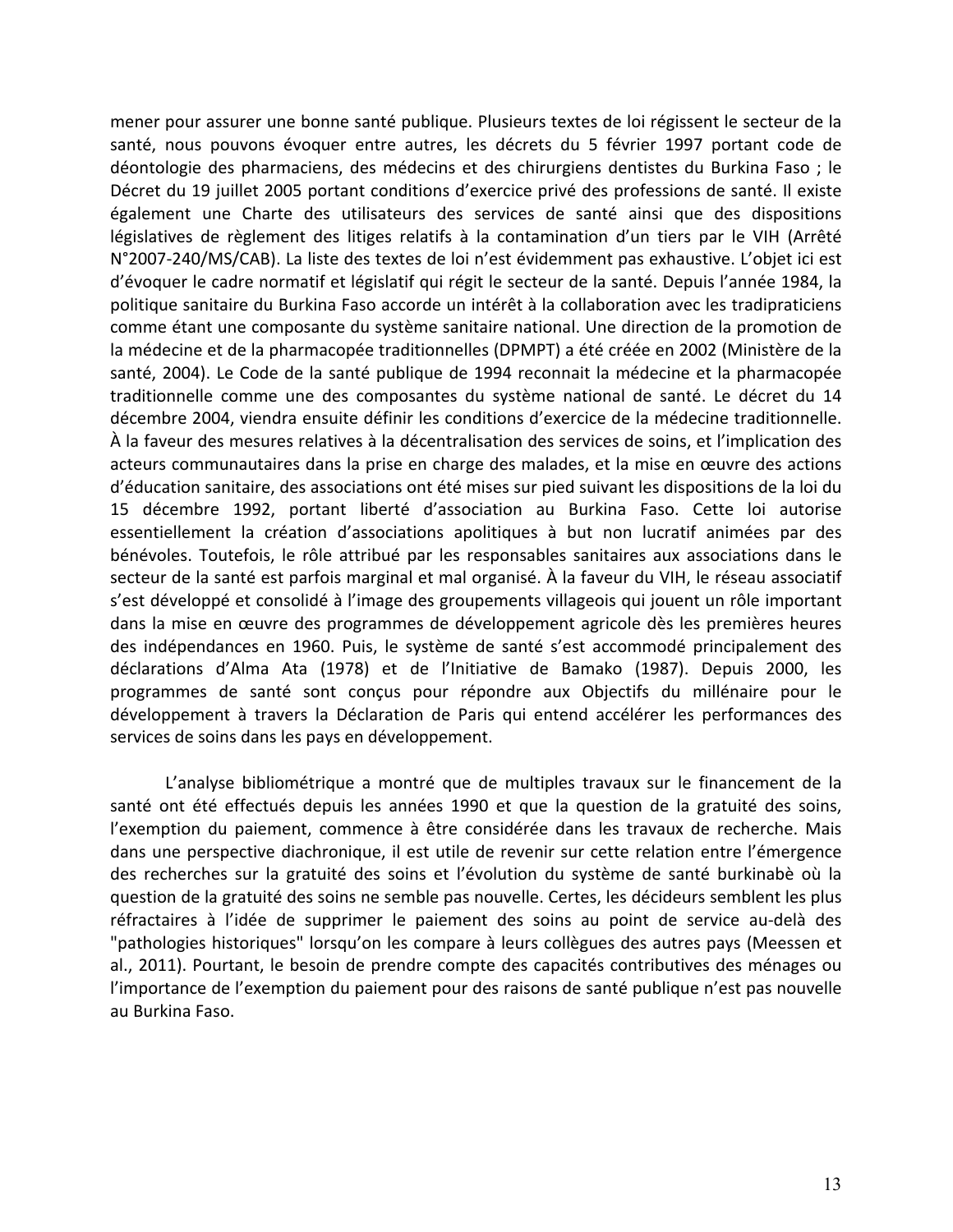#### L'apport de la médicine coloniale à travers la lutte contre les grandes endémies

L'un des domaines d'application habituelle de la gratuité au Burkina Faso a concerné ce qu'on a convenu d'appeler les "grandes endémies", précisément l'onchocercose, la trypanosomiase, la lèpre et la tuberculose. En dehors de la description de la contribution inégale de la médecine coloniale pour la prise en charge de ces pathologies récurrentes dans le passé (Bado, 1996), des témoignages mettent en exergue l'engagement des acteurs en cette période de grands défis sanitaires et d'interventions diverses (Massa & Madiega, 1995). Les pratiques évoquées renvoient également aux épidémies (Becker & Collignon, 1998) qui ont fait beaucoup de ravages et dont certaines perdurent aujourd'hui (méningite, rougeole, fièvre jaune). Il se trouve que l'importance de ces actions concluantes dans le processus d'implantation médicale a constitué un argument favorable à l'utilisation des soins biomédicaux contrairement aux réticences manifestées au début qui ont conduit parfois à faire preuve d'habileté (cas des équipes mobiles par exemple) ou de force pour que les gens en bénéficient.

La lutte contre les grandes endémies a constitué le point de départ de l'action sanitaire au moment où elles étaient de nature à réduire à néant les efforts de l'entreprise de mise en valeur des colonies. Qu'il s'agisse de la trypanosomiase, de la tuberculose, de la lèpre de l'onchocercose, ces pathologies redoutées constituaient une véritable menace à la fois pour la population constamment exposée et à travers elle pour l'atteinte des objectifs de production en contexte local, d'où les efforts déployés pour les éradiquer. Ainsi, certains écrits situent par exemple l'apparition de la trypanosomiase qui a ravagé le centre du pays dans les années 1920 (Lapeyssonnie, 1995). La réponse apportée dans le cadre de la politique coloniale a été positivement appréciée pour son efficacité qui a bâti depuis cette période la renommée de la médecine moderne comme disposant des moyens pour arrêter la propagation des épidémies qui décimaient la population. Il en est de même de l'action de prévention de la propagation de certaines d'entre elles à travers les vaccinations. Cependant, il est ressorti des analyses sur ces campagnes salvatrices que le choix qui a été fait à l'époque concernant les endémies classiques étaient essentiellement orientées vers l'arrêt des maladies à fort potentiel épidémique à la différence d'autres affections très graves comme le paludisme qui persistent encore aujourd'hui (Bado, 1996). La lutte contre l'onchocercose dans les zones particulièrement infestées à fort potentiel agricole (cas des Vallées des Voltas) a constitué l'une des plus grandes actions des années 1970 basée sur l'articulation entre l'éradication de cette pathologie, l'exploitation agricole des zones fertiles infestées par des simulies et la mise en œuvre de stratégies locales de développement rural (Hervouet, 1990) autour des interventions relatives à l'Aménagement des Vallées des Volta (AVV).

On dispose d'informations précises sur les actions menées dans le cadre du service des grandes endémies, à la fois la chronologie des décisions administratives et la formation progressive des auxiliaires locaux appelés à perpétuer les pionniers qui ont jeté les bases de l'expansion de la médecine occidentale<sup>5</sup>. On retiendra des premières interventions sanitaires pendant la période

 $^5$  Les indications de Rouamba (1995) et de Zacsongo (1995) qui ont fait partie des infirmiers formés et employés à cette époque montrent explicitement à la fois l'organisation qui a été mise en place pour lutter efficacement contre ces endémies qui sévissaient partout en Afrique occidentale.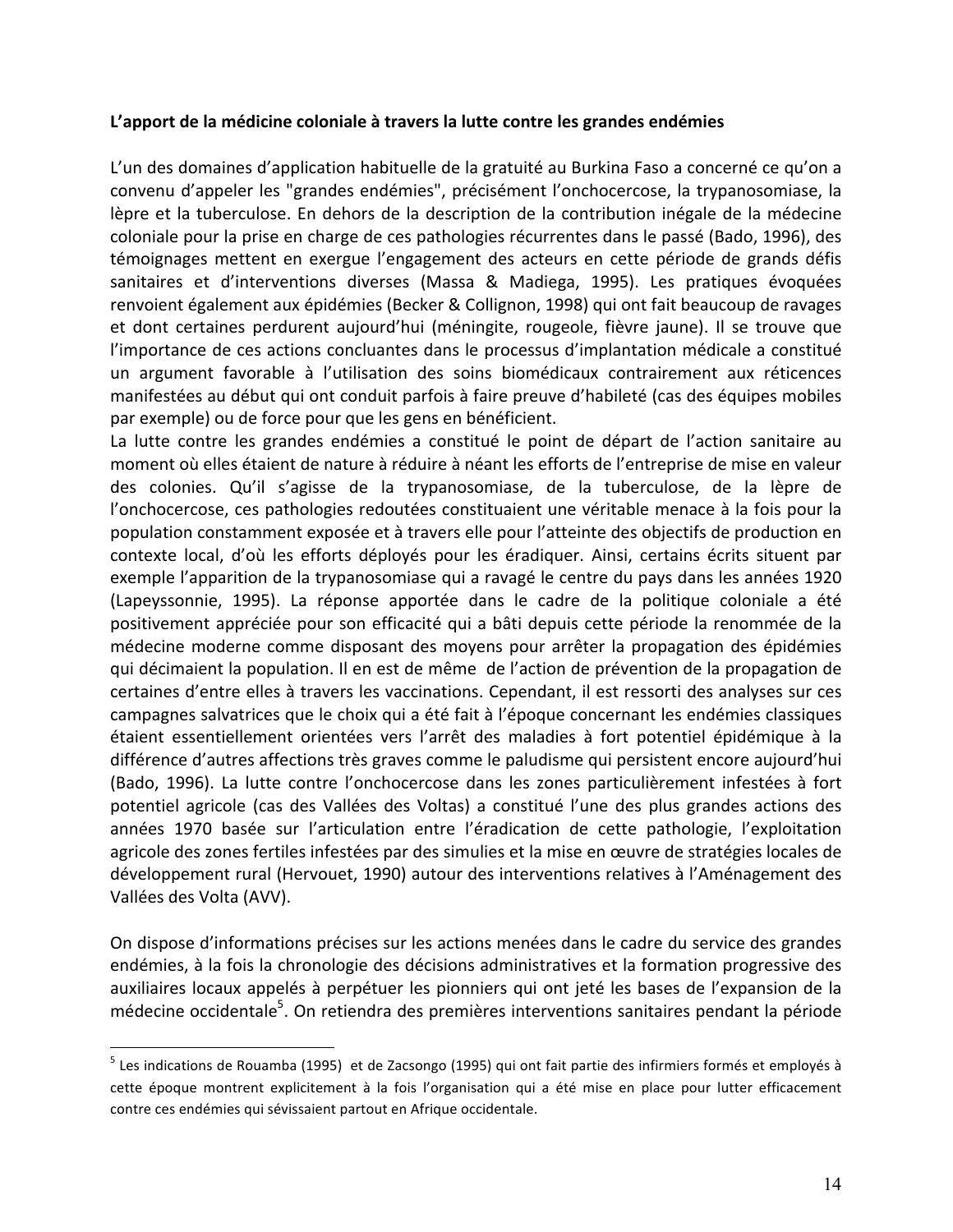coloniale l'implication conjointe de l'administration coloniale et des missions chrétiennes pour la lutte contre les grandes endémies et la formation des auxiliaires de santé au moment où l'Ecole de médecine de Dakar était l'institution de référence pour la formation les premiers médecins de la sous-région ouest-africaines. Ces pionniers de l'implantation sanitaire au Burkina Faso constituent également les premiers initiateurs de la gratuité des soins dont on décrira les grandes étapes dans les prochaines lignes.

#### Les régimes de gratuité dans l'histoire du Burkina Faso

On peut distinguer quatre grandes périodes dans l'évolution historique de la gratuité :

- Le temps des colonies avec une gratuité totale prise en charge conjointement par l'administration coloniale et les missions chrétiennes (1920-1960) ;
- Le temps des indépendances durant laquelle la gratuité des soins a été poursuivie et intégrée dans la mise en œuvre de plans spécifiques de développement incluant la question sanitaire (Plan cadre et AVV) ;
- Le temps des réformes avec l'introduction des soins de santé primaires, l'application des politiques d'ajustement structurel défavorables aux secteurs sociaux dont la santé et le recouvrement des coûts avec l'Initiative de Bamako (IB) ;
- Le temps des remises en cause matérialisé par la prise en compte à l'échelle internationale des inégalités et de l'équité et les grandes initiatives focalisées sur l'amélioration de l'accès aux soins (OMD, Fonds mondial, etc.).

En considérant ce cheminement, on retrouve dans la chronologie des actions menées le rôle primordial de trois grandes instances engagées dans la mise en œuvre d'actions à large échelle orientées vers la gratuité des soins :

Premièrement, il y a l'intervention concomitante de l'administration coloniale et des missions chrétiennes dont les actions conjuguées ont été déployées pendant la période d'implantation médicale et de mise en valeur des territoires selon les options politiques du moment : urgence de faire face aux épidémies meurtrières et aux grandes endémies comme entraves à l'exécution des plans de développement, souci de perpétuer l'œuvre des pionniers par l'extension de l'offre de soins avec l'accroissement des infrastructures et la mise en place d'écoles de formation associant les secteurs publics et confessionnels. On retrouve ici ce qui apparaît des logiques d'action différentes de l'administration coloniale et des missions chrétiennes dans les domaines de la santé et de l'éducation<sup>6</sup>. Dans un cas (interventions liées à la médecine coloniale) l'incitation à l'utilisation de l'offre d'enseignement et de soins biomédicaux a été faite initialement par la force et la gratuité des prestations. Quant aux conditions d'émergence de l'action chrétienne en la matière, il s'agit aussi d'un engagement motivé à travers la gratuité de l'école et des soins comme tremplin pour l'évangélisation. Des mécanismes différents de gratuité sont relatés concernant l'offre concomitante de prestations (école et soins de santé) par l'Etat et les missionnaires dans un esprit différent. Dans la pratique, la mise en application

 $6$  Un aperçu des étapes significatives et des modalités de l'action des acteurs clés de cette période est proposé dans Yaogo (2012).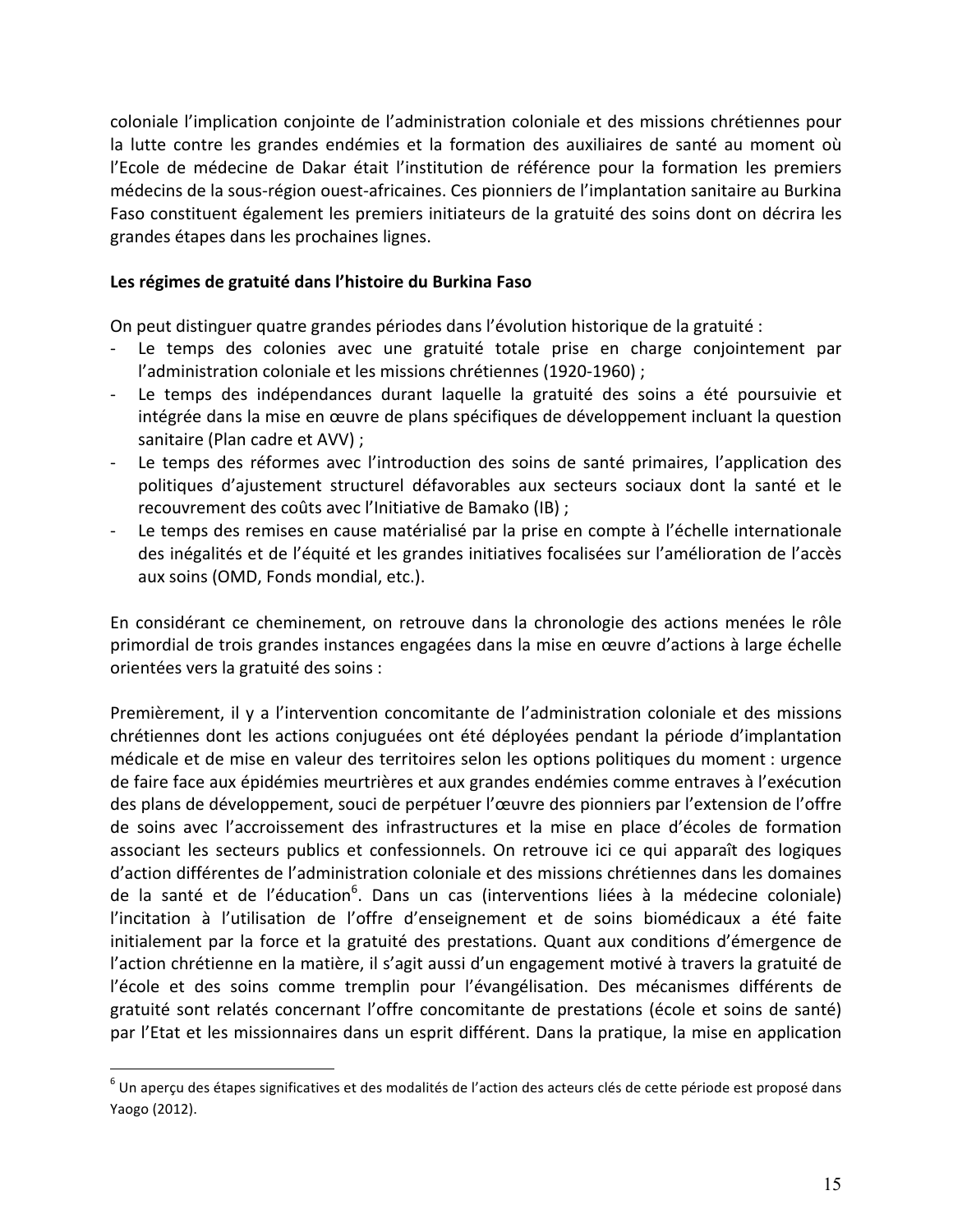d'une gratuité totale portait surtout sur le non paiement des actes thérapeutiques incluant la mise en observation ou l'hospitalisation en cas de besoin, les vaccinations comme activités préventives à la fois pour les épidémies et les maladies ciblées mais aussi l'accès aux médicaments. Les mécanismes de fonctionnement de la gratuité s'organisent en trois temps avec des apports extérieurs (dotations publiques et bonnes œuvres missionnaires dans les pays occidentaux) exploités dans respectivement dans le cadre des actions concomitantes du système colonial (médecine fixe et mobile, prévention et traitements de masse) et celles relatives à l'approche confessionnelle d'évangélisation (structures de soins servant de tremplin pour les œuvres missionnaires de propagation de la foi).

Deuxièmement, on retrouve l'implication de l'Etat après l'indépendance pour la poursuite de la gratuité des soins et des actions similaires dans d'autres secteurs comme l'éducation et l'agriculture à l'origine de l'idée d'« État providence ». L'avènement de l'indépendance représente une étape importante dans le processus de changement politique. Il n'en demeure pas moins que la gratuité a fonctionné selon les mêmes principes initiaux, à savoir une gratuité totale entièrement financée par les ressources publiques, avec l'appui additionnel des subventions extérieures. Les dotations en médicaments se faisaient à partir d'un magasin central qui sera transformé en ce qui est devenu actuellement la Centrale d'achat des médicaments essentiels génériques (CAMEG). La rupture avec la gratuité totale et le retrait partiel de l'État du financement intégral des soins interviendra dans les années 1980 avec l'adoption de l'Initiative de Bamako centrée sur le recouvrement des coûts dans les centres de santé par le paiement direct des soins par les usagers. Les conséquences sociales d'une telle option (exclusion des plus pauvres dans l'accès aux soins) figurent parmi les raisons du retour à une gratuité sectorielle modulée dans l'espace et le temps. Il est à signaler que l'instauration d'une nouvelle organisation fonctionnelle des centres de santé avec l'application des recommandations de l'IB (comités de gestion des centres de santé ou COGES, dépôt de médicaments, rôle plus affirmé de ces acteurs locaux) consacre un début de privatisation des soins. En effet, l'État n'intervient plus directement, sauf pour le financement des infrastructures et des salaires, la formation des agents et l'élaboration des textes fondamentaux. Ces options ont précédé la situation présente marquée par des contraintes d'accessibilité aux soins pour les couches sociales défavorisées. Le retour à des politiques ciblant des exemptions multiformes trouve une explication dans un tel contexte.

Troisièmement, on s'intéresse aux contributions récentes à partir des années 2000 avec des initiatives planétaires (OMD notamment) basées sur des mécanismes de financement internationaux. On retrouve ici des options retenues à l'échelle mondiale en considérant les nouveaux axes de politiques mettant l'accent sur l'amélioration des indicateurs sanitaires pris en compte dans les nouveaux plans de développement incluant le bien-être social (cas de l'IDH du PNUD). Dans cette perspective, une attention est accordée particulièrement à l'accès aux soins des plus pauvres et des personnes vulnérables (enfants, femmes).

L'étape actuelle du fonctionnement des services de santé donne à voir un retour à des gratuités suscitées par la globalisation ou planétarisation des décisions et actions sanitaires d'envergure internationale rendue parfois possible par une grande mobilisation de ressources extérieures.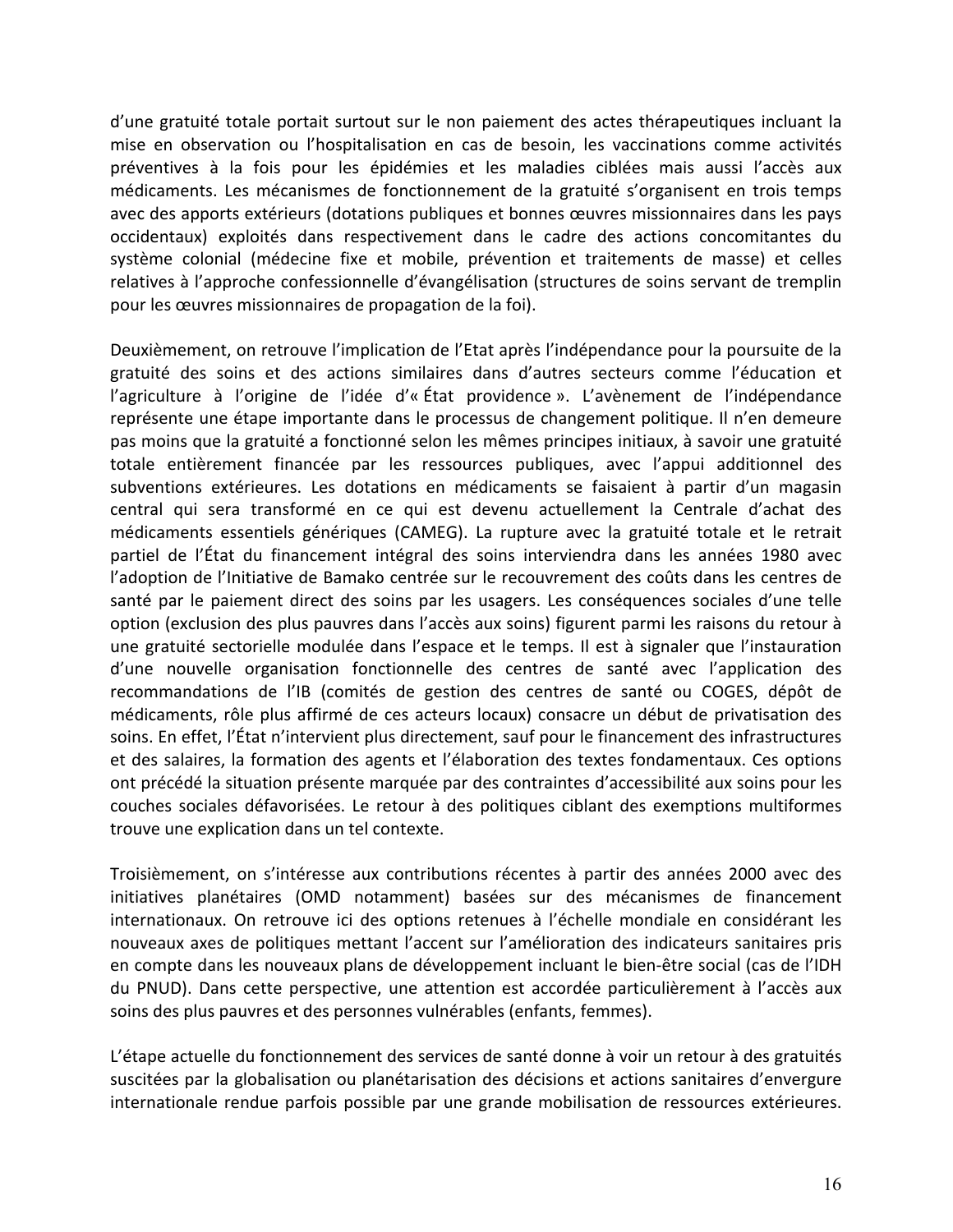Cet "agenda international" a dicté les priorités depuis les années 1970 et les politiques publiques peinent actuellement à faire coïncider les besoins monumentaux avec les faibles ressources disponibles, d'où une mise à contribution des opportunités extérieures pour l'amélioration de certains indicateurs de santé mais avec des effets pervers en termes de déstructuration fonctionnelle du système de santé. Le cas du financement des exemptions dans le cadre de la lutte contre le sida est un exemple éloquent qui montre comment des structures devenues familières dans le paysage institutionnel fonctionnent avec des ressources particulièrement importantes qui échappent à l'usage et au contrôle des instances habituelles du ministère de la santé

#### **3- QUELQUES HYPOTHESES D'EXPLICATIONS DE CES DEUX SOLITUDES PARALLELES**

Ce texte doit être compris comme une première analyse exploratoire de l'imbrication des deux systèmes qui est basé essentiellement sur une analyse documentaire. Ainsi, des données primaires collectées au moyen d'entrevues en profondeurs auprès des acteurs clefs devraient permettre d'affiner notre analyse dans un second temps. Cependant, l'état actuel de notre étude et notre connaissance des enjeux contemporains au Burkina Faso nous permet de proposer quelques hypothèses d'explication à ces deux solitudes parallèles.

Il faut commencer par noter que l'analyse semble montrer que le système de recherche et celui de l'organisation des soins co-existent en parallèle sans une passerelle de communication véritablement établie. Contrairement à certaines idées reçues d'une production scientifique décalée de la réalité du terrain, l'analyse bibliométrique montre que les chercheurs sur le financement de la santé suivent l'évolution du système de santé au Burkina Faso. Ainsi, les travaux de recherche sur le financement de la santé ont connu une certaine croissance depuis les années 1990 et la question de la gratuité des soins commence à être étudiée, certes de manière encore timide et concernant surtout la prise en charge gratuite des indigents. Mais cette rareté des travaux de recherche sur ce thème s'explique aussi par les nouvelles formes de gratuité des soins, notamment celles qui concernent les femmes enceintes et les enfants de moins de cinq ans, n'ont tout simplement pas été mises en place à l'échelle du pays<sup>7</sup>. Nous sommes donc ici loin de la situation par exemple du Niger, du Ghana ou du Sénégal où de telles politiques existent depuis un certain temps à propos desquelles les chercheurs ont travaillé (Ridde, Diarra, & Moha, 2011; Witter, Arhinful, Kusi, & Zakariah Akoto, 2007; Witter, Dieng, Mbengue, Moreira, & de Brouwere, 2010). Cela étant dit, notre dernière recension des écrits sur le thème de la gratuité des soins en Afrique montrait qu'entre 1990 et 2010, un total de seulement 34 articles ont été publiés, dont la grande majorité entre 2007 et 2010 (Ridde, Morestin, & Belaid, 2010). La production au Burkina Faso est donc à l'image du reste du continent où les principaux travaux ont concerné l'Afrique du Sud, le Ghana et l'Ouganda. Cela s'explique aussi en partie par le fait que la majeure partie des pays de l'Afrique de l'Ouest francophone ont été les derniers à organiser ce type de politiques publiques (Robert & Samb, 2012).

 $<sup>7</sup>$  Certaines expériences pilotes sont organisées par des ONG dans cinq districts mais elles n'ont pas encore réussi à</sup> influencer un passage à l'échelle national. Une recherche est en cours pour tenter de comprendre ce phénomène.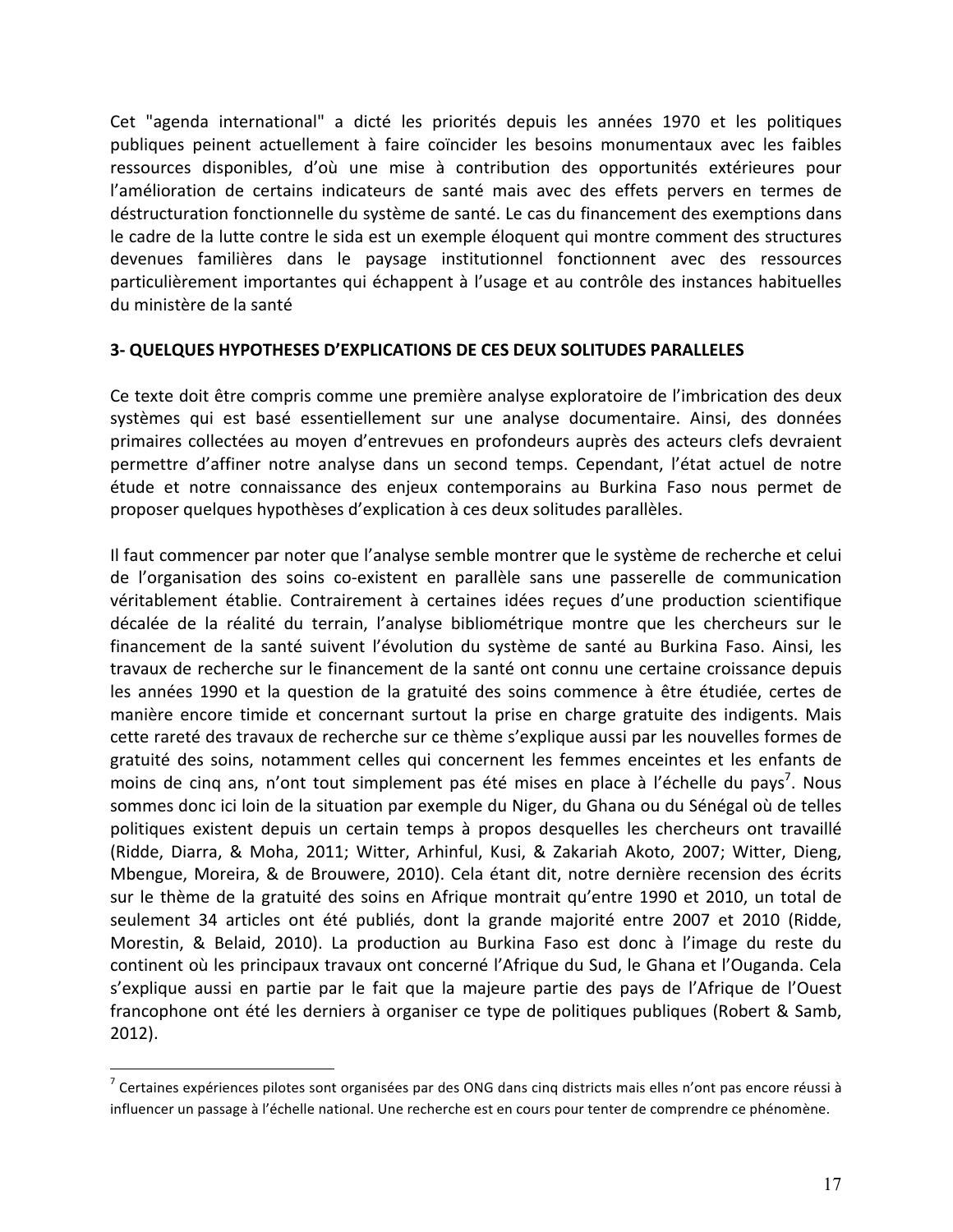Le système de production des connaissances et celui d'organisation des soins au Burkina Faso évoluent donc en parallèle. Le ministère de la santé a reconnu cette situation lors des derniers États!généraux!de!la!santé!« *beaucoup'de'recherches'sont'réalisées'(plus'de'8000'entre'1960'et' 2007)' mais' la' diffusion' et' l'utilisation' des' résultats' pour' la' prise' de' décision' sont' encore' très' faibles* » (ministère de la santé, 2010a). Par ailleurs, l'analyse diachronique révèle combien ces deux systèmes ont vécu selon un certain degré d'imperméabilité ; en effet, ils sont parallèles et ne s'influencent guère. C'est dire que les deux systèmes ne semblent disposer d'aucune porosité permettant un passage des idées ou des connaissances. Les deux systèmes ne sont évidemment pas dans une inertie totale. D'une part, nous avons vu que la production des connaissances sur le financement s'est accrue au fil du temps et, d'autre part, nous savons que le système de santé a largement amélioré l'accessibilité géographique des centres de santé et, par ricochet, des médicaments essentiels génériques indispensables pour soigner les patients (Haddad, Nougtara, & Fournier, 2006; Haddad, Nougtara, & Ridde, 2004). Mais les évolutions de ce dernier système concernant l'accessibilité financière ne sont pas à l'image des connaissances à cet égard.

#### *Des'idées'reçues'qui'perdurent et'qui'influencent'l'inertie*

La première hypothèse d'explication à ces deux solitudes est que les idées reçues sur la gratuité des soins perdurent notamment au sein des membres du système d'organisation des soins alors même que les preuves scientifiques s'opposent à ces croyances (Ridde, 2012). C'est comme si les résultats des travaux de recherche n'arrivaient pas à influencer les schèmes de pensée des acteurs sociaux, les valeurs sociales se heurtent au principe de l'exemption du paiement des soins. Nombreux professionnels de santé ou hauts responsables du système de santé pensent que le paiement des soins au point de service permet de « *responsabiliser* » les patients (ministère de la Santé, 2010b) ou que la gratuité des accouchements, pour ne prendre que cet exemple, va à l'encontre du planning familial et provoquera un accroissement des naissances (Ouédraogo, Nébié, & Rouamba, 2010). On ne reviendra pas dans ce texte sur les preuves scientifiques qui s'opposent à ces croyances et sur notre analyse qui suggère que les acteurs confondent le *principe de l'exemption* et sa *mise en œuvre chaotique* dans de nombreux pays (Ridde & Samb, 2012). Nous avons également analysé dans un autre texte concernant l'exemption du paiement des soins pour les indigents combien les décideurs nationaux étaient peu préoccupés par ces questions (Ridde, Yaogo, et al., 2011), auxquelles ils sont finalement peu confrontés au quotidien (Farmer, 2003).

Évidemment, ces perceptions ne sont pas cantonnées dans le système de l'organisation des services. Par exemple, des chercheurs ont organisé une expérience au Burkina Faso pour améliorer la couverture des plus pauvres dans un système de mutuelle de santé communautaire (Souares et al., 2010). Face à la très faible couverture des pauvres (1%), un système participatif et communautaire a été mis en place pour sélectionner 20% de la population la plus pauvres. Par la suite, grâce à une fondation allemande, une subvention de 50% du tarif de l'adhésion à la mutuelle a été proposée aux pauvres. Le taux d'adhésion des pauvres est passé à 11%, mais la mutuelle est évidemment loin de couvrir tous les pauvres. On peut donc ici s'étonner que les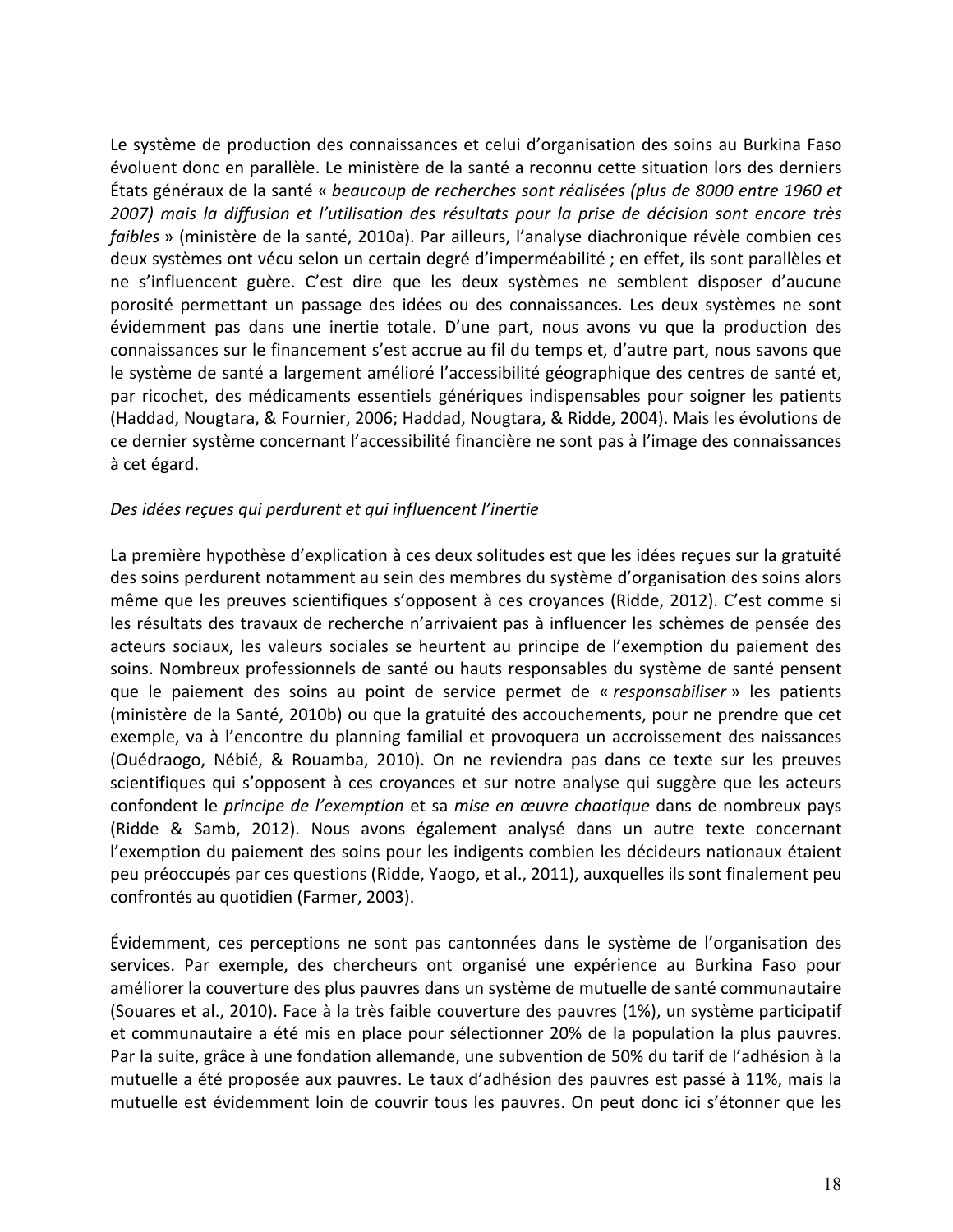chercheurs aient privilégié la subvention plutôt que la gratuité pour les pauvres alors même que l'état des connaissances sur les mutuelles de santé en Afrique montre combien les pauvres ne disposent pas des capacités contributives pour devenir des mutualistes (De Allegri, Sauerborn, Kouyate, & Flessa, 2009; Ridde, 2012). Si les fonds étaient limités, pourquoi ne pas choisir uniquement 10% des plus pauvres pour leur donner une adhésion gratuite à la mutuelle ?

#### Au-delà des individus, des structures qui limitent le dialogue

Dans la section précédente, nous avons évoqué les aspects individuels de l'explication des mondes parallèles, ici, nous souhaitons montrer combien les organisations et leurs modes de fonctionnement contraignent le dialogue entre les deux systèmes et expliquent en partie leur imperméabilité.

En effet, les individus agissent dans des systèmes et s'ils disposent évidemment de marge de manœuvre (Crozier & Friedberg, 1977), ils n'en sont pas moins obligés de s'adapter aux contraintes imposées par ces derniers. Or, nous pensons que c'est l'organisation de ces systèmes qui contraignent en grande partie le dialogue et que seuls quelques individus persévérant pourront agir pour établir la relation et faire en sorte que la recherche puisse influencer l'organisation des soins et vice-versa (Dagenais, Queuille, & Ridde, 2012). Cependant, pour la majeure partie des individus agissant dans ces systèmes, ils ont peu d'intérêt personnel à s'aventurer dans cette tâche.

Dans le système de l'organisation des soins au Burkina, tout comme au plan de l'administration publique dans son ensemble, la politisation des nominations n'est un secret pour personne, et ce, depuis longtemps (Comité National d'Ethique, 2003). Ainsi, prendre le risque de se mettre en avant pour défendre des idées qui ne sont pas dans l'air du temps, pour paraphraser Kindgon (1995), est relativement dangereux pour celui qui souhaite faire carrière dans la fonction publique. Pour survivre dans ce système, il est donc essentiel de suivre la ligne majoritaire et il est évident qu'aujourd'hui, la tendance n'est pas favorable à la gratuité des soins au Burkina Faso. Nous pouvons illustrer ce point de vue par deux exemples, le premier sur la gratuité des accouchements et le second sur celle des indigents.

Il a fallu attendre fin 2009 pour que le Président de la République annonce publiquement dans ces vœux annuels la gratuité des traitements ARV (ce qui fait de ce pays l'un des derniers d'Afrique à prendre cette décision). En 2010, après une campagne d'Amnesty Internationale (Amnesty International, 2009), il a annoncé qu'il s'engageait à lever les barrières financières aux soins de santé maternel (Amnesty International, 2010) et fin 2011 il a écrit à une ONG (Terre des hommes) pour préciser qu'il allait lancer une réflexion pour lever ces mêmes barrières pour les enfants de moins de cinq ans. Puis la Première Dame a reçu en janvier 2012 une délégation composée de membres d'ONG (Amnesty, Help) et d'un chercheur (Université de Montréal) pour évoquer l'importance de l'exemption du paiement. Cette situation montre, d'une part, combien la politisation de ces décisions est importante (comme ailleurs en Afrique évidemment, voir la gratuité des césariennes au Mali ou Niger (Olivier de Sardan & Ridde, 2012), et d'autre part, que les fonctionnaires sont contraints de s'adapter aux décisions. Mais dans le cas des barrières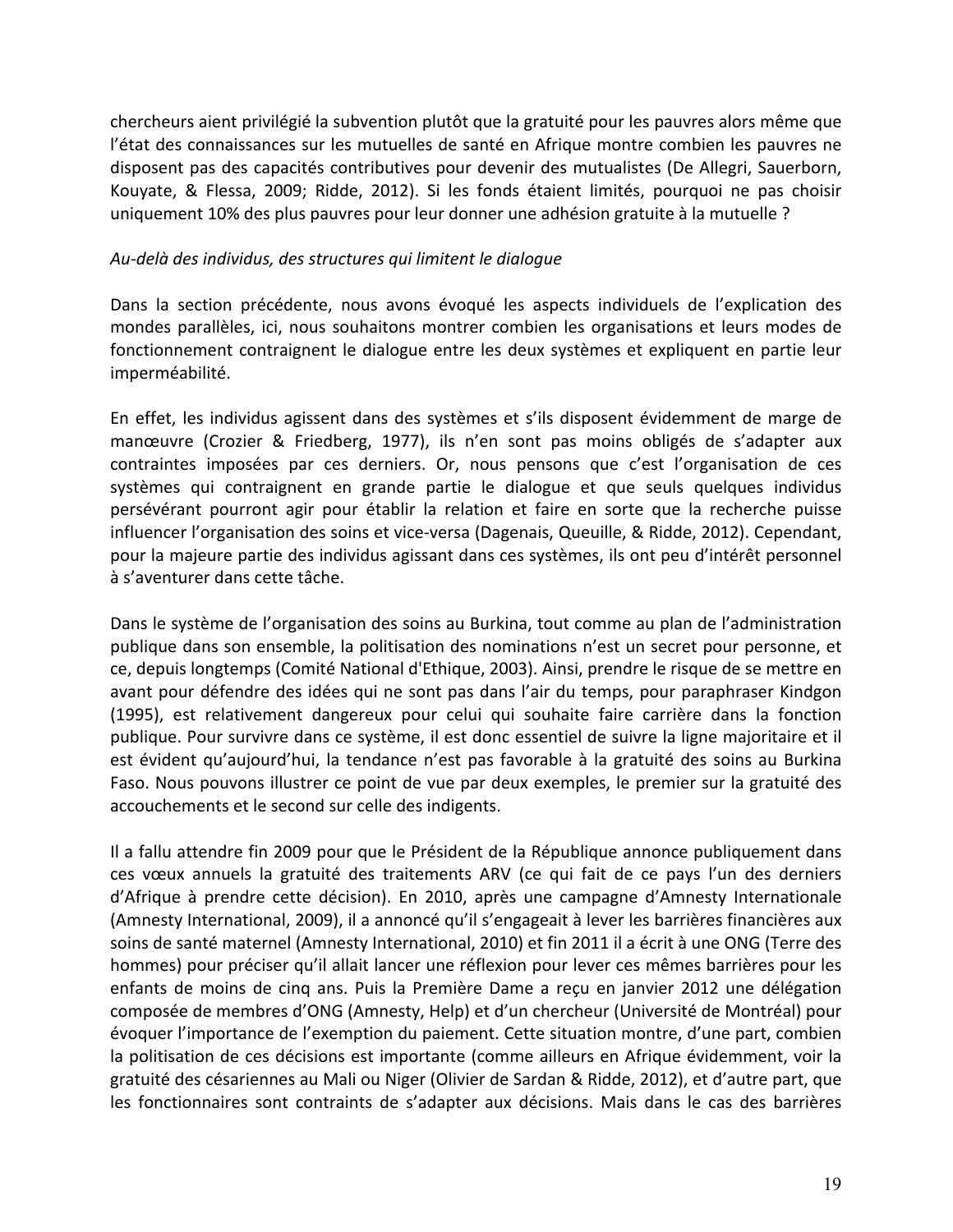financières aux soins maternels, il est intéressant aussi de montrer combien ces fonctionnaires ont aussi un pouvoir, et, comme nous le disions plus haut, des marges de manœuvres. En effet, si la décision politique de lever ces barrières a été annoncée en 2010, elle n'a toujours pas été mise en œuvre en 2012. L'une des raisons fondamentales est que les fonctionnaires du ministère de la santé, notamment, sont majoritairement contre cette idée. Dans leur rapport d'étude à la mise en place de cette décision, d'une part, ils font un calcul erroné des coûts de cette mesure en le surestimant (ce que l'un des rédacteurs nous a confirmé oralement), ce qui a évidemment alerté les décideurs face aux sommes énormes réclamées, et d'autre part, ils terminent ce rapport en rappelant leur croyance fondée sur aucune preuve à l'égard du fait que la gratuité des soins va « *déresponsabiliser* » les patients (ministère de la Santé, 2010b).

En ce qui concerne l'exemption du paiement des soins pour les indigents, il faut rappeler qu'elle avait été prévue à l'origine dans la politique de l'Initiative de Bamako mais jamais mise en place. Le ministère avait prévu d'organiser des recherches opérationnelles sur l'indigence, ce qui n'a pas été fait (Ministère de la Santé, 1992). Ainsi, pour favoriser l'établissement de preuves scientifiques sur la pertinence d'avoir recours à une approche communautaire d'identification des indigents, une recherche-action a été entreprise à partir de 2007 . La participation des responsables du ministère de la santé a été importante dans la planification et la mise en œuvre afin notamment d'accroître les chances d'appropriation des résultats et de passage à l'échelle. Si cela s'est très bien passé au plan local, cinq ans après, aucun espoir d'une extension nationale ne semble se profiler, malgré la réussite de l'expérience et son adéquation avec les documents de politique . Une partie de cette difficulté est illustrée par les propos tenus précédemment à l'égard du fonctionnement de l'administration. En effet, à l'origine du projet, un co-chercheur du Burkina, médecin venant de terminer son master en santé publique, avait été impliqué dans l'ensemble du processus. Cependant, au fur et à mesure de l'avancée de la recherche-action, ce dernier, proche du ministre de la santé de l'époque, a aussi évolué très rapidement dans la fonction publique pour devenir le responsable d'un grand programme national dans le domaine de la santé. Il a cependant complètement délaissé ce sujet de recherche alors même que son programme réclame l'amélioration de la prise en charge des indigents. Il disposait pourtant d'une place privilégiée pour s'attaquer à ce problème et utiliser les résultats de la recherche pour changer les politiques. Cependant, la progression dans sa carrière est évidemment conditionnée au respect des idées véhiculées au plus haut niveau, ainsi que par la majorité de ses pairs. Ainsi, se mettre en avant sur un sujet qui n'intéresse personne est prendre des risques trop importants. Il ne s'agit évidemment pas pour nous ici de juger cette personne, mais simplement de comprendre et de montrer combien le fonctionnement du système de l'organisation des soins contraint largement l'utilisation de recherches dont les conclusions sont à l'opposé des idées dans l'air du temps. Pour reprendre encore une fois Kingdon (1995), seuls des entrepreneurs politiques disposant de qualités particulières peuvent s'atteler à une telle fonction, ce qui ne semble pas encore exister dans le contexte du Burkina Faso. La culture de l'utilisation de preuves scientifiques pour planifier les politiques publiques n'est pas véritablement présente, « *l'evidence-based policy* » est encore un vœux pieux. Enfin, les enjeux monétaires sont aussi en trame de fonds. Dans un contexte où les salaires des fonctionnaires ne répondent pas à leurs besoins et leur volonté de s'inscrire dans une mondialisation de la consommation, les activités générant des revenus supplémentaires (les fameux *perdiem* (Ridde,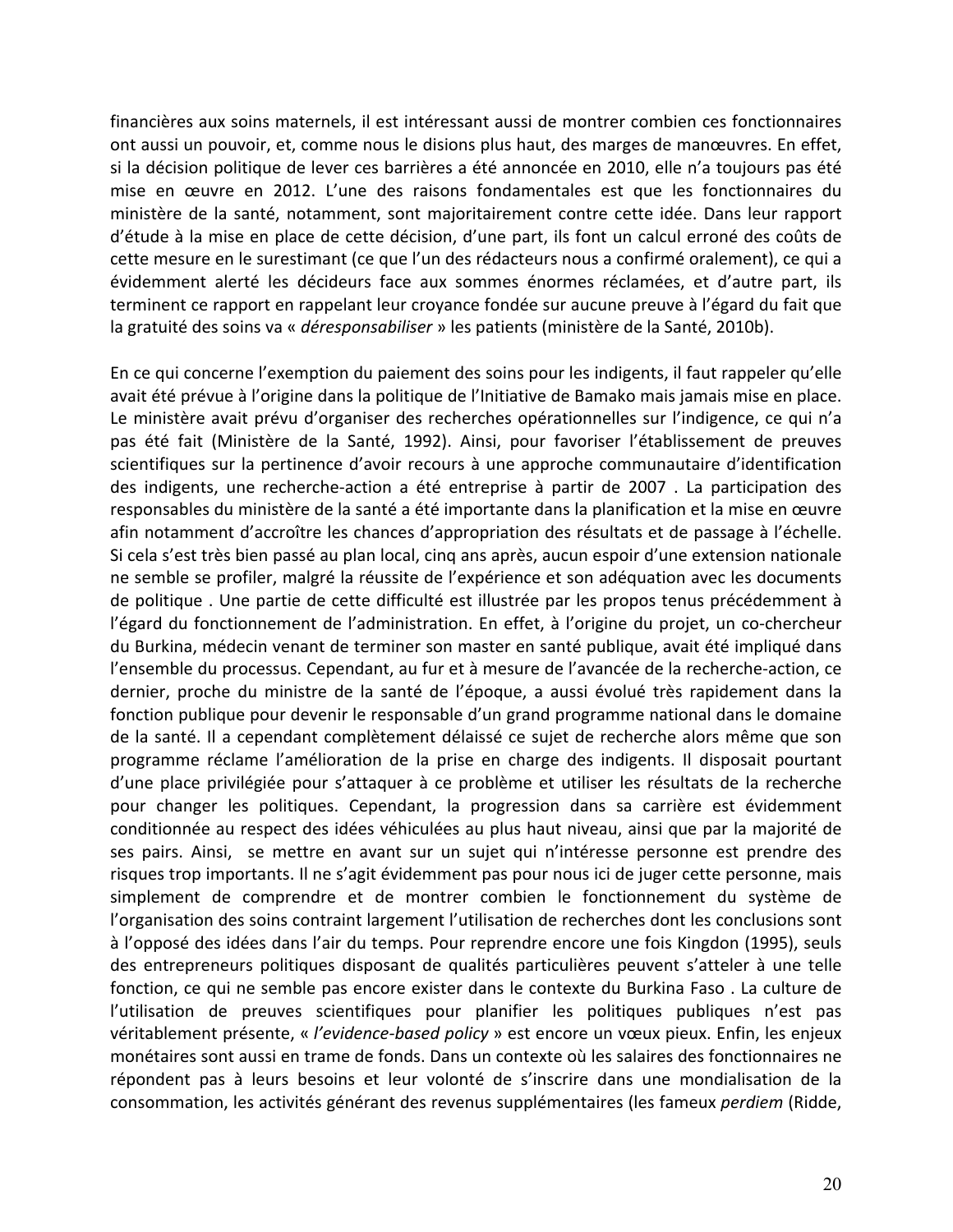2010)) seront toujours privilégiées, ce qui n'était pas le cas dans cette recherche-action sur les indigents.

De son côté, l'organisation du système de la recherche au Burkina Faso, ou ailleurs plus généralement, ne facilite guère l'établissement de liens étroits avec le système de l'organisation des soins. Pourtant, nous avons dit plus haut que le ministère de la santé s'était engagé depuis 1992 à réaliser des recherches opérationnelles sur l'indigence. De plus, dans ses lignes directrices pour la recherche scientifique formulée dans son plan stratégique de 1995 (qui était le premier dans l'histoire du pays), le ministère chargé de la recherche avait largement mis l'accent sur les recherches opérationnelles pour soutenir les priorités gouvernementales (MESSRS & CNRST, 1995). Plus précisément dans le domaine de la santé, le premier symposium sur la Recherche essentielle en santé a été organisé en 1997. Cette recherche essentielle avait été définie comme « *une stratégie d'organisation et de gestion de la recherche spécialement* orientée vers les principaux problèmes ou préoccupations touchant la population avec un accent particulier sur les segments pauvres, déshérités, négligés et autres groupes vulnérables dont les *besoins'en'santé'sont'négligés'ou'ignorés'(promouvoir'la'santé'et'le développement'sur'la'base' de l'équité, la justice sociale* ».

Pourtant, le financement de la recherche par l'État du Burkina Faso est quasi-inexistant<sup>8</sup> (près de 90% du budget de la recherche provient du partenariat extérieur dans le cadre des projets/programmes de recherche, l'Etat ayant à sa charge essentiellement les faibles émoluments du personnel des institutions de recherche, de même que les frais d'entretien des infrastructures existantes). Certains ajoutent que le leadership politique à l'égard de la recherche est absent (Sondo, 2008). Si de larges priorités de recherche ont été émises, le recours systématique a des financements externes oriente forcément la nature des travaux et fragilise les chercheurs du pays (Ridde & Capelle, 2011). L'analyse bibliométrique montre parfaitement que les chercheurs du Burkina sont rarement (5%) les premiers auteurs des articles sur le sujet du paiement des soins. On peut donc émettre l'hypothèse qu'ils sont moins impliqués et disposent donc de moins de force d'argumentaire pour échanger avec les membres du système de l'organisation des soins sur les tenants et aboutissants, par exemple, de la gratuité des soins. De plus, si les chercheurs du Nord prennent le leadership de la production scientifique, l'organisation du milieu de recherche international les contraint à publier en anglais dans des revues savantes internationales. Or, il est évident que ce mode de production ne facilite pas l'accès aux connaissances par les individus du système de l'organisation des soins tant ces derniers ne sont pas familiers avec l'anglais et n'ont pas accès aux revues savantes, la plupart du temps payantes. En outre, les chercheurs francophones africains ne peuvent, contrairement à leurs collègues du Nord, publier dans des revues électroniques qui pourraient être gratuitement accessibles aux personnes de l'organisation des soins car ces revues ne sont pas prises en compte dans leur promotion de carrière par le système du Conseil Africain et Malgache pour l'Enseignement Supérieur (CAMES).

<sup>&</sup>lt;sup>8</sup> En 1999, on estime le budget total du Centre national de recherche scientifique et technique (donc toutes disciplines confondues) à moins de 1 millions d'Euros. L'Institut de Recherche en Science de la Santé (IRSS) du CNRST créé en 1997 disposait en 2001 d'un budget annuel de 125.000 Euros dont 30.000 Euros pour le département biomédical et de santé publique (Ministère de la santé, 2002).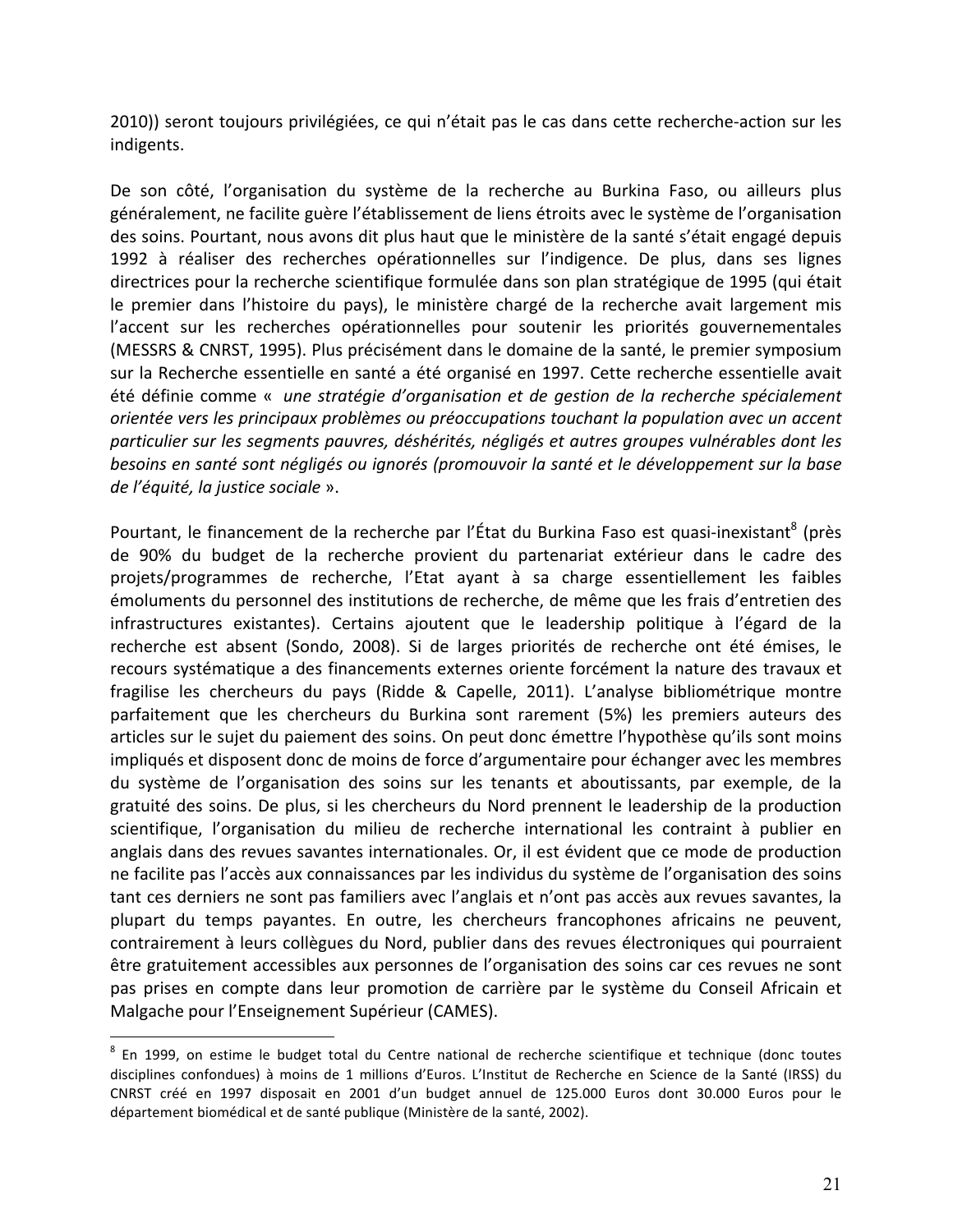Ensuite, l'histoire coloniale décrite plus haut a fait en sorte qu'à l'image de la France, les autorités du pays maintiennent une séparation importante entre l'enseignement universitaire et la recherche. Cette bipolarité est renforcée par une différence assez perceptible dans les mécanismes d'évaluation et les modalités d'évolution dans la carrière des enseignants et des chercheurs. Ainsi, rares sont les chercheurs en mesure d'enseigner et donc d'influencer les idées des professionnels de la santé qui seront par la suite au cœur du système. Mais rares sont aussi les enseignants universitaires qui réalisent des travaux de recherche utiles pour adapter leurs enseignements, qui peinent à suivre l'avancement des connaissances. On doit cependant ici noter un paradoxe qu'il faudrait certainement étudier plus en profondeur. Compte tenu des caractéristiques inhérentes au fonctionnement de la recherche et notamment au faible salaire de la fonction publique<sup>9</sup>, la grande majorité des chercheurs effectuent de nombreuses consultations privées lucratives (Olivier de Sardan, 2011). Or, ces consultations sont la plupart du temps réalisées concernant le système de santé (bien que souvent commanditées par un bailleurs de fonds externe et non le ministère de la santé !) et donc en interaction directe avec le système de l'organisation des soins. Cette situation pourrait être un moment propice à la perméabilité des deux systèmes, mais cela ne semble guère être le cas. Il est fort possible que cette faible influence, y compris lors des consultations, s'explique par le fait que le client, dans ce cas le système de santé et souvent le bailleurs de fonds, oriente largement la commande (donc sur des aspects dans l'air du temps) et que le fournisseur (le chercheur) s'autocensure pour garder son marché. La liberté de parole consubstantielle à la recherche universitaire devient peu mobilisable lorsque le chercheur réalise une consultation pouvant avoir un enjeu sur le fonctionnement du système de santé. Il existe fort heureusement des exceptions à cette norme et certains chercheurs s'aventurent parfois dans des évaluations indépendantes et rigoureuses.

Le modèle interactif, où chercheurs et utilisateurs se rencontrent et échangent, est suggéré comme étant l'un des plus prometteurs pour améliorer l'utilisation des résultats de recherche (Dagenais et al., 2012). Or, rares sont ces moments où ces deux groupes de personnes peuvent se rencontrer. Prenons pour exemple concernant le système de l'organisation des soins, les États généraux de la santé organisés en 2010 pour reformuler l'ensemble de la politique de santé du pays. Aucun chercheur sur le financement de la santé n'a été invité. Les travaux de groupes auxquels nous avons assisté ont confirmé l'absence totale de prise en compte des preuves scientifiques. Les débats étaient toujours orientés uniquement sur les perceptions et expériences des acteurs, ce qui est utile évidemment, mais ne peut seul permettre de formuler une politique. Le poids de la hiérarchie sociale, où les discours du professeur de clinique ne peut être remis en cause même s'il évoque un sujet dont il ne maîtrise pas les contours, et la volonté de préserver une paix sociale transparaissait dans les débats. Les documents produits pour ces États généraux sont à l'image des discussions, les résultats de recherche ne sont pas utilisés. La section concernant le financement de la santé du document de synthèse en 90 pages<sup>10</sup> des États généraux ne relative ni ne cite aucun travaux scientifiques (ministère de la santé, 2010a). Dans

 $9$  Un jeune chercheur de la fonction publique dispose d'un salaire net de l'ordre de 300 Euros par mois.

 $10$  L'analyse de la recherche en santé ne dispose que de 2,5 pages dans ce document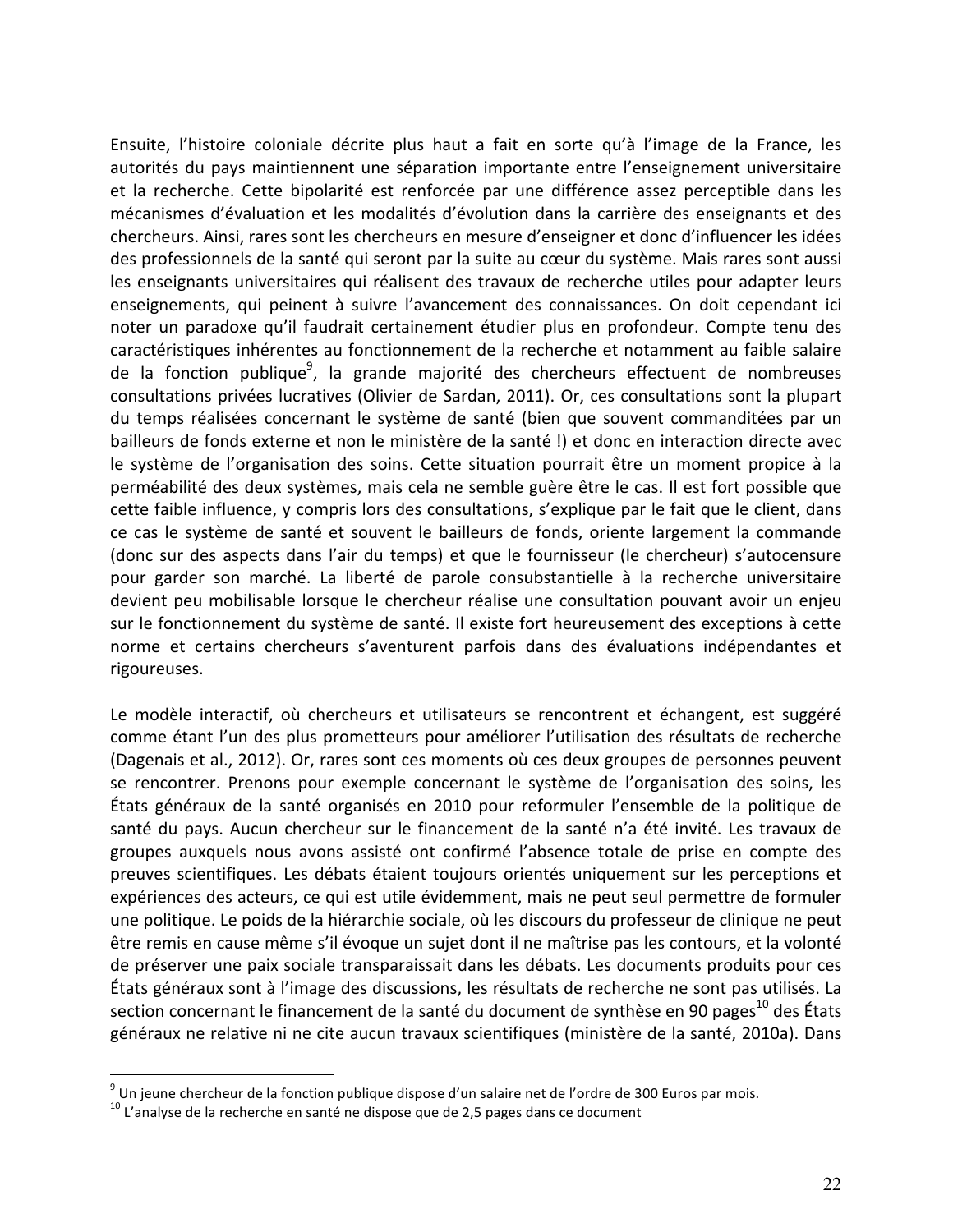le document de fonds, qui lui fait 300 pages, ont ne retrouve aucune référence scientifique sur le financement de la santé mais toujours les deux mêmes constats :

- « Faible accessibilité financière des populations aux services de santé ».
- « Des outils d'aide à la décision […] bien que diffusés ne sont pas suffisamment exploités *pour'rendre'plus'disponibles'et'plus'fiables'les'données'en'vue'de'la'prise'de'décision* ».

Dans le système de la recherche, l'exemple des Journées des sciences de la santé de Bobo-Dioulasso, organisées tous les deux ans, est éloquent de l'étanchéité des milieux. En effet, les membres du système de l'organisation des soins ne sont quasiment jamais présents, les chercheurs parlent le plus souvent entre eux (comme partout ailleurs dans le monde) et les enjeux de pouvoir entre les différentes organisations de recherche dans le pays se révèlent aussi au grand jour. Des efforts sont faits pour que les responsables locaux de la santé soient présents (les médecins chefs de district) mais les plus haut fonctionnaires, ceux qui vont réellement prendre les décisions ne sont quasiment jamais présents, si ce n'est pour les cérémonies d'ouverture. Cependant, on constate depuis quelques années certains efforts de la part de chercheurs qui tentent d'inviter les hauts décideurs à certains ateliers ou produire des documents plus accessibles (de type *Policy Briefs*) pour mieux partager les résultats de leurs travaux. Mais l'évaluation de l'efficacité de ces processus pour la prise de décision reste à faire.

#### **CONCLUSION**

Ce constat de deux mondes séparés, où la recherche a peu d'influence sur l'organisation du système de santé, à tout le moins dans le domaine du financement des soins, mérite une réflexion opérationnelle. Comment tenter de changer la situation ? Évidemment, on pourrait suggérer des idées sur l'organisation du monde de la recherche ou des décisions politiques, mais ces instances macroscopiques sont au-delà de nos possibilités à court terme. Pour rester plus modeste, nous pourrions émettre quelques souhaits plus pragmatiques. D'abord, il faut que le système universitaire accorde une valeur plus importante aux travaux de partage et diffusion des connaissances réalisés par chercheurs dans l'évaluation de leur carrière. Ensuite, il faut que les responsables politiques et les hauts fonctionnaires soient mieux formés à l'importance de considérer les recherches dans leurs décisions, même si évidemment les décisions politiques seront toujours influencées par le contexte et par ... la politique. Enfin, il serait important de mettre en place des stratégies permettant à ces deux systèmes de se rencontrer, d'interagir, de s'influencer. C'est ici que les stratégies d'application et de courtage en connaissances prennent toutes leurs valeurs (FCRSS, 2003) pour que l'on puisse mettre en application les solutions attendues par la troisième solitude… soit les plus vulnérables.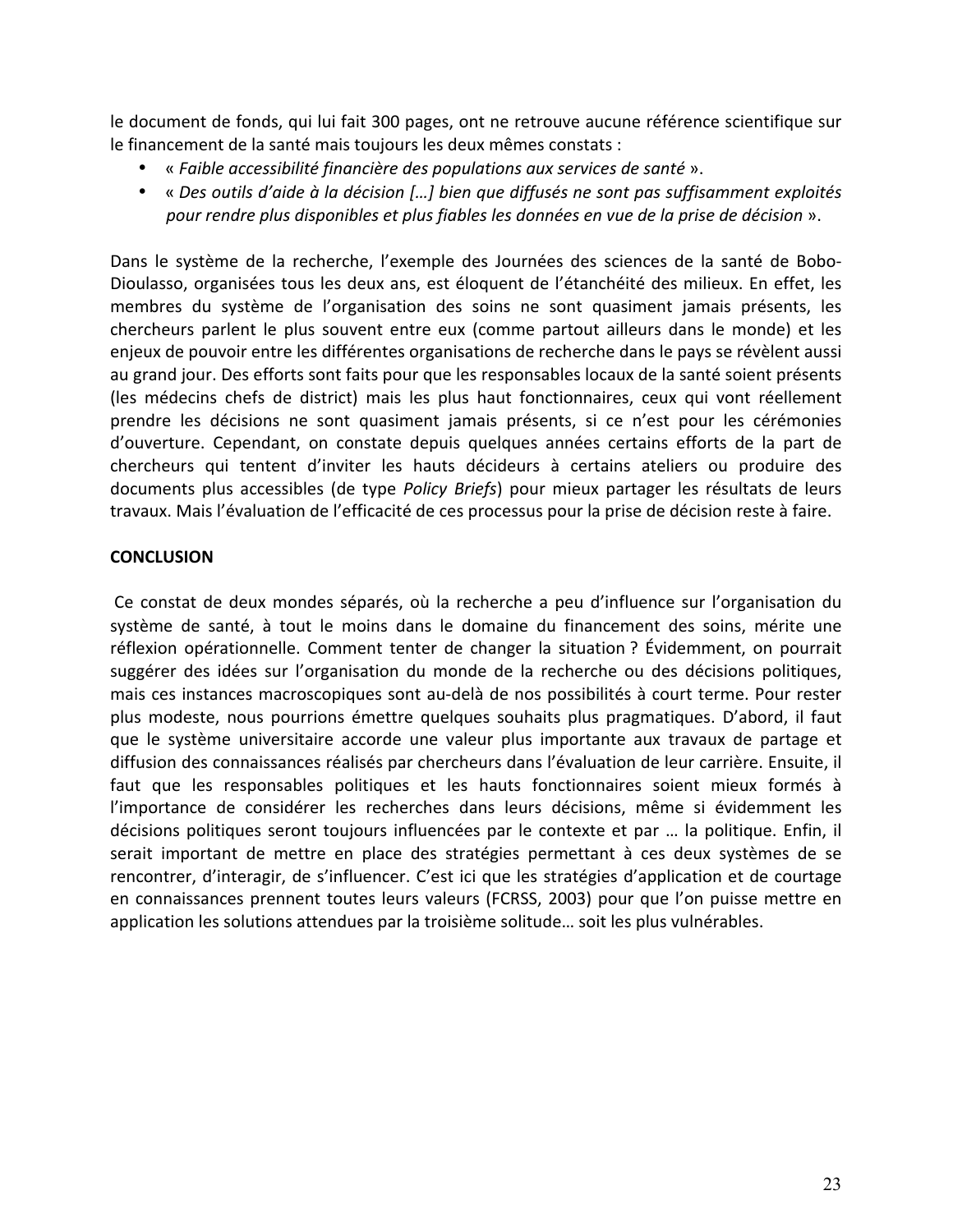#### **RÉFÉRENCES**

- Amnesty International. (2009). Giving life, risking death. Maternal mortality in Burkina Faso (p. 112). London: Amnesty International Publications.
- Amnesty International. (2010). President of Burkina Faso commits to lifting financial barriers to maternal health in a meeting with Amnesty International. London.
- Bado, J.-P. (1996). *Médecine coloniale et grandes endémies en Afrique*. Paris: Karthala.
- Becker, C., & Collignon, R. (1998). Epidémies et médecine coloniale en Afrique de l'Ouest. *Cahiers Santé, 8*(6), 411-416
- Bicaba, A., Ouedraogo, L., & Biao, M. P. (2010). Plan national de développement sanitaire (PNDS). Evaluation finale. (p. 95). Ouagadougou: Ministère de la santé. SERSAP.
- Blanchet, K., & James, P. (2012). The role of social network in the governance oh health systems : the case of eye care systems. *Health Policy & Planning. In press*, 1-14
- Comité National d'Ethique. (2003). Rapport annuel 2002 (p. 120). Ouagadougou: Comité national d'éthique.
- Crozier, M., & Friedberg, E. (1977). *L'acteur et le système*. Paris: Éditions du Seuil.
- Dagenais, C., Queuille, L., & Ridde, V. (2012). Évaluation d'une stratégie de transfert des connaissances produites sur un programme d'exemption du paiement des soins pour des populations vulnérables du Burkina Faso. *Global Health Promotion, Numéro Spécial "Vulnérabilité et équité en santé en Afrique"*(Sous presse)
- De Allegri, M., Sauerborn, R., Kouyate, B., & Flessa, S. (2009). Community health insurance in sub-Saharan Africa : what operational difficulties hamper its successful development ? *Tropical Medicine & International Health, 14*(5), 1-11
- Farmer, P. (2003). *Pathologies of power : health, human rights, and the new war on the poor*. Berkeley: University of California Press.
- FCRSS. (2003). La théorie et la pratique du courtage de connaissances dans le système de santé canadien (p. 18). Ottawa: Fondation canadienne de la recherche sur les services de santé.
- Gonzalez-Block, M. A., Vargas-Riano, E. M., Sonela, N., Idrovo, A. J., Ouwe-Missi-Oukem-Boyer, O., & Monot, J. J. (2011). Research capacity for institutional collaboration in implementation research on diseases of poverty. *Tropical Medicine and International Health*.doi:10.1111/j.1365-3156.2011.02834.x
- Haddad, S., Nougtara, A., & Fournier, P. (2006). Learning from health system reforms: lessons from Burkina Faso. *Tropical Medicine and International Health, 11*(12), 1-9
- Haddad, S., Nougtara, A., & Ridde, V. (2004). Les inégalités d'accès aux services de santé et leurs déterminants au Burkina Faso. *Santé, Société et Solidarité, 2*, 199-210
- Hall, P. (1993). Policy paradigms, social learning and the state: the case of economic Policymaking in Britain. *Comparative Politics, 25*(3), 275-296
- Hervouet, J.-P. (1990). Peuplement et mouvements de population dans les vallées des Volta Blanche et Rouge (p. 121). Ouagadougou: ORSTOM.
- Kingdon, J. W. (1995). *Agendas, Alternatives and Publics Policies*. (2nd<sup>e</sup> éd.). New York: Harper Collins.
- Lagarde, M., & Palmer, N. (2011). The impact of user fees on access to health services in lowand middle-income countries. . *Cochrane Database of Systematic Reviews. 4. Art. No.: CD009094.* (DOI: 10.1002/14651858.CD009094)
- Lapeyssonnie. (1995). La trypanosomiase humaine africaine et la Haute-Volta Dans G. Massa & G. Madiega (dir.), *La Haute-Volta coloniale* (p. 379-383 ).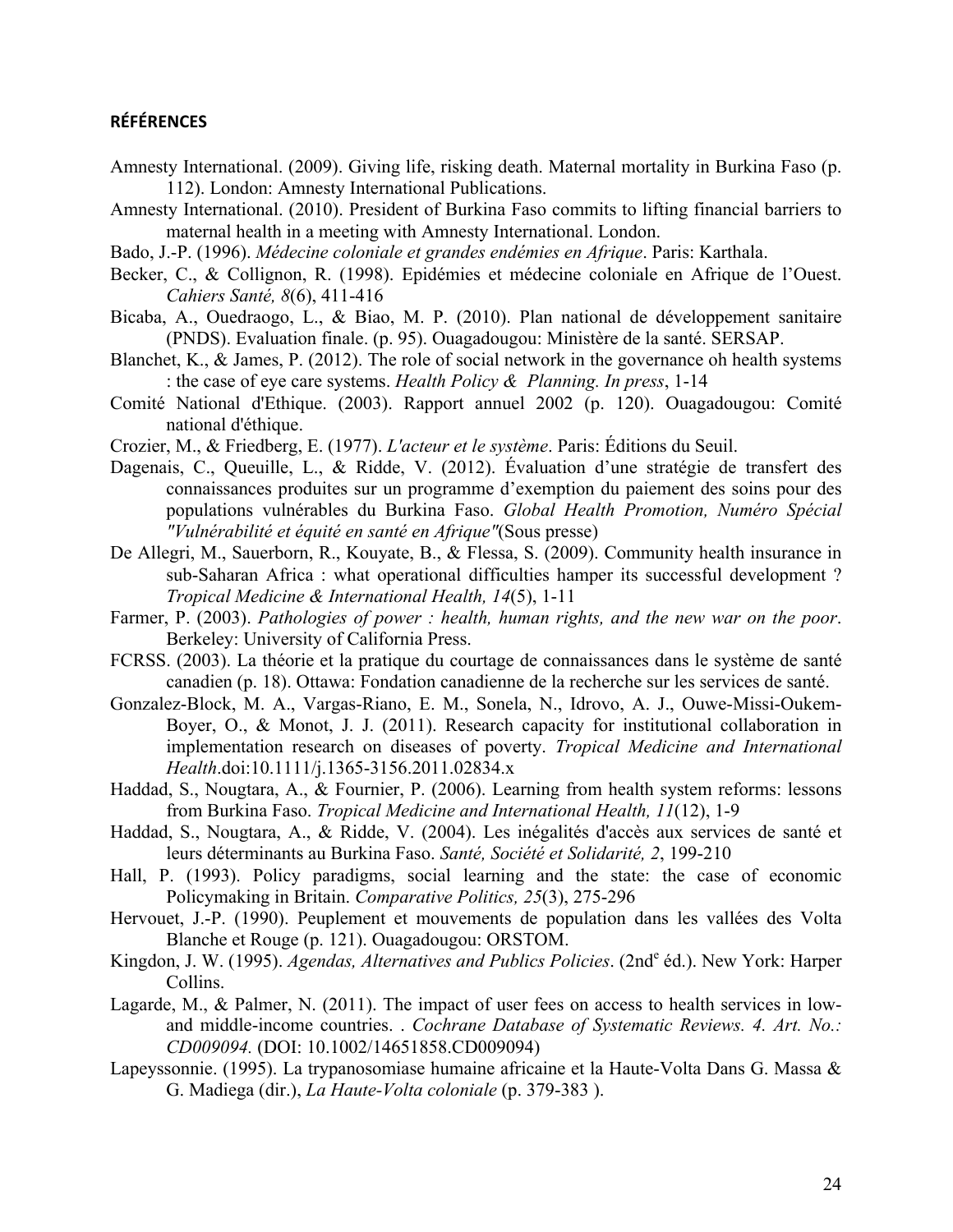- Lemieux, V. (2002). *L'étude des politiques publiques, les acteurs et leur pouvoir*. (2ème<sup>e</sup> éd.). Québec: Les Presses de l'Université Laval.
- Massa, G., & Madiega, G. (1995). *La Haute-Volta coloniale : témoignages, recherches regards*. Paris: Karthala.
- Meda, N., Hounton, S., De Brouwere, V., Sombie, I., Byass, P., & on behalf of the IMMPACT Burkina Evaluation Study Group. (2008). From evaluating a Skilled Care Initiative in rural Burkina Faso to policy implications for safe motherhood in Africa. *Tropical Medicine & International Health, 13*(Suppl 1), 68-72
- Meda, N., & Sondo, B. (2003). Le pilotage du système de santé au Burkina Faso : analyse des stratégies systémiques et individuelles » Rapport final de recherche préparé dans le cadre du programme "AIDS IMPULSE". Anvers: Institut de Médecine Tropicale.
- Meessen, B., Hercot, D., Noirhomme, M., Ridde, V., Tibouti, A., Tashobya, C. K., & Gilson, L. (2011). Removing user fees in the health sector: a review of policy processes in six sub-Saharan African countries. *Health Policy and Planning (Supplement 2), 26*, ii16-ii29
- MESSRS, & CNRST. (1995). Plan stratégique de la recherche scientifique (p. 401). Ouagadougou: Ministère des enseignements secondaire, supérieur et de la recherche scientifique / Centre National de la Recherche Scientifique et Technologique.
- Meunier, A. (1999). *Système de soins au Burkina Faso. Le paradoxe sanitaire*. Paris: L'Harmattan.
- Ministère de la Santé. (1992). Document national sur le renforcement des soins de santé primaires au Burkina Faso; projet de démarrage de l'Initiative de Bamako (p. 73). Ouagadougou: Comité préparatoire de l'Initiative de Bamako.
- Ministère de la santé. (2002). Profil pays recherche en santé du Burkina Faso (p. 46). Ouagadogou.
- Ministère de la santé. (2004). Document cadre de politique nationale en matière de médecine et pharmacopée traditionnelles (p. 5). Ouagadougou.
- ministère de la santé. (2010a). Document de synthèse des deuxièmes états généraux de la santé (p. 90). Ouagadougou: ministère de la santé.
- ministère de la Santé. (2010b). Réduire la mortalité maternelle et néonatale au Burkina Faso. Gratuité des soins aux femmes et aux nouveau-nés. Eléments de réflexion et d'estimation des coûts (p. 12). Ouagadougou: DSF.
- Nikiema-Heinmüller, B., & Borchert, M. (1997). Appréciation de la qualité, des soins par la population dans le milieu rural au Burkina Faso – Projet PRAPASS. Ouagadougou: Ministère de la Santé, Burkina Faso.
- Olivier de Sardan, J.-P. (2011). Promouvoir la recherche face à la consultance. Autour de l'expérience du Lasdel (Niger-Bénin). *Cahiers d'études africaines, 202-203*(2-3), 511-528
- Olivier de Sardan, J.-P., & Ridde, V. (2012). Un bilan des récentes politiques d'exemption de paiement des soins dans trois pays sahéliens (Burkina Faso, Mali, Niger). *Afrique Contemporaine, Sous presse*
- OMS. (2000). Rapport sur la santé dans le monde, 2000, pour un système de santé plus performant. Geneve.
- Ouédraogo, C., Nébié, G., & Rouamba, G. (2010). *La gratuité des soins maternels dans les pays pauvres. Efficacité, pérennité, effets pervers ou inattendus. Exemple du Burkina Faso*. Paris.
- Ouédraogo, J.-B. (1994). Systèmes de Santé et Changement Social dans le Boulgou: Configurations et Participations. *Nordic Journal of African Studies, 3*(1), 59-75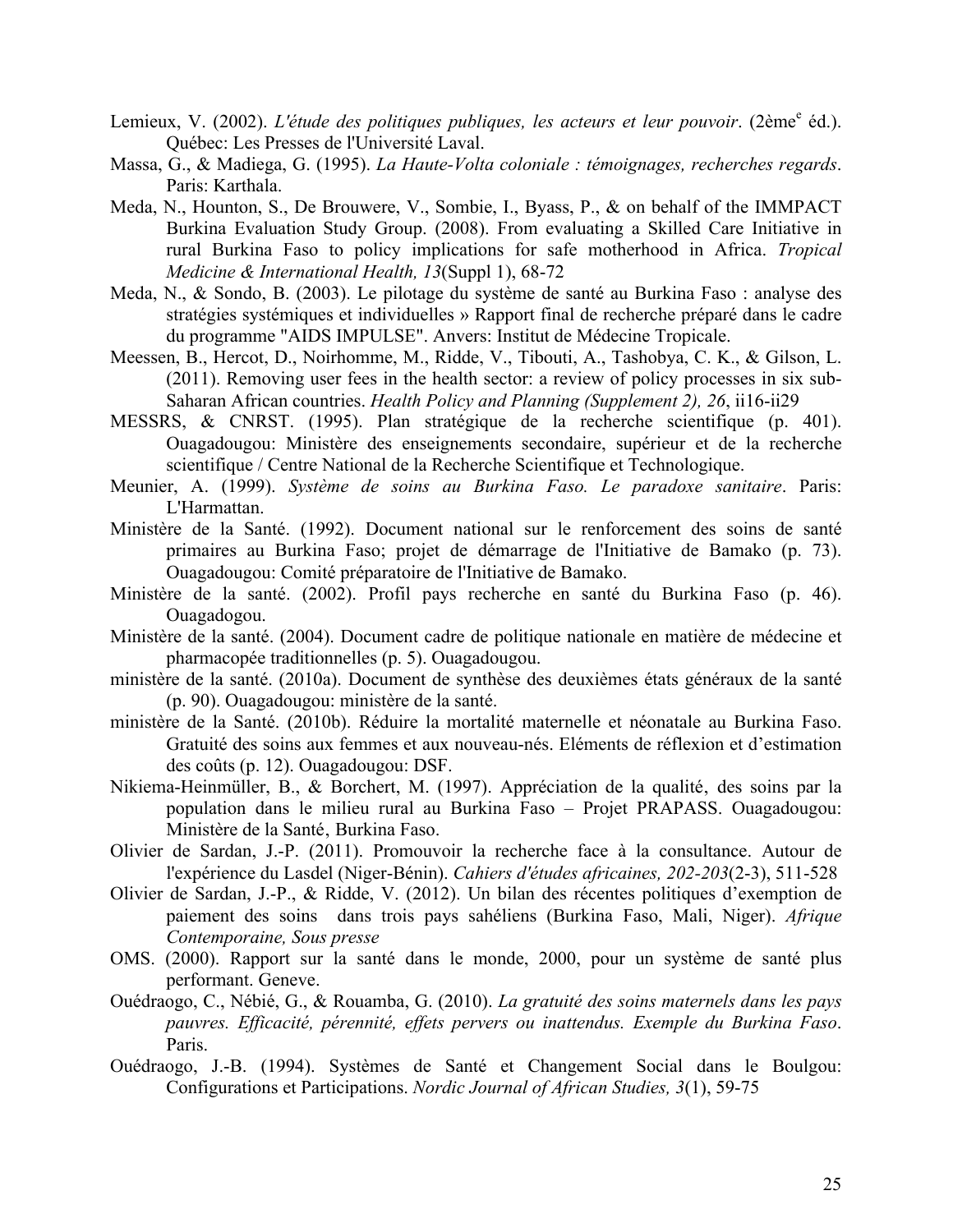- Ridde, V. (2007). *Équité et mise en oeuvre des politiques de santé au Burkina Faso*. Paris: L'Harmattan.
- Ridde, V. (2010). Per diems undermine health interventions, systems and research in Africa: burying our heads in the sand. *Tropical Medicine & International Health, Jul 28. doi: 10.1111/j.1365-3156.2010.02607.x.*
- Ridde, V. (2012). *L'accès aux soins de santé en Afrique de l'Ouest. Au-delà des idéologies et des idées reçues*. Montréal: Presses de l'Université de Montréal.
- Ridde, V., & Capelle, F. (2011). La recherche en santé mondiale et les défis des partenariats Nord-Sud. *Revue canadienne de santé publique, Mar-Apr;102*(2), 152-156.
- Ridde, V., Diarra, A., & Moha, M. (2011). User fees abolition policy in Niger: Comparing the under five years exemption implementation in two districts. *Health Policy, 99*, 219– 225.doi:S0168-8510(10)00278-2 [pii] 10.1016/j.healthpol.2010.09.017
- Ridde, V., Morestin, F., & Belaid, L. (2010). Politiques contemporaines de gratuité des soins en Afrique. . Dans Y. Sanni (dir.), *Les maux et les choses de la santé : Acteurs, pratiques et systèmes de santé dans le tiers-monde.* (p. 207-242). Ottawa: Presses de l'Université d'Ottawa.
- Ridde, V., & Samb, O. (2012). Les idées des agents de santé sur la gratuité des médicaments et des soins en Afrique de l'Ouest. Dans M. Egrot & A. Desclaux (dir.), *Anthropologie du médicament au Sud : sens et usages « à la marge »*. Paris: Éditions de l'IRD. Sous presse.
- Ridde, V., Yaogo, M., Kafando, Y., Kadio, K., Ouedraogo, M., Sanfo, M., . . . Haddad, S. (2011). Challenges of Scaling Up and of Knowledge Transfer in an Action Research Project in Burkina Faso to Exempt the Worst-off from Health Care User Fees. *BMC International Health & Human Rights, 11*(Suppl 2), S9
- Robert, E., & Samb, O. (2012). Cartographie des soins gratuits en Afrique de l'Ouest. *Afrique Contemporaine, Sous presse*
- Rouamba, E.-G. (1995). La vie d'un infirmier du service des grandes endémies. Dans G. Massa & G. Madiega (dir.), *La Haute-Volta coloniale* (p. 385-393). Paris: Karthala.
- Sondo, B. (2008). La problématique de l'enseignement et de la recherche scientifique en Afrique francophone. Dans V. Ridde & K. Mohindra (dir.), *La santé mondiale. Recherche et enseignement au Québec. Cahiers scientifiques de l'ACFAS. Numéro 110. Actes du colloque.* (p. 103-104). Montréal: ACFAS.
- Souares, A., Savadogo, G., Dong, H., Parmar, D., Sie, A., & Sauerborn, R. (2010). Using community wealth ranking to identify the poor for subsidies: A case study of communitybased health insurance in Nouna, Burkina Faso. *Health and Social Care in the Community, 18*(4), 363-368.doi:10.1111/j.1365-2524.2009.00905.x
- Soubeiga, A. (1992). *Les stratégies de soins de santé primaires au Burkina Faso. Mobilisation communautaire et logiques paysannes (l'exemple de la Sissili). .* (Université de Bordeaux II).
- Witter, S., Arhinful, D. K., Kusi, A., & Zakariah Akoto, S. (2007). The experience of Ghana in implementing a user fee exemption policy to provide free delivery care. *Reproductive Health Matters, 15*(30), 61-70
- Witter, S., Dieng, T., Mbengue, D., Moreira, I., & de Brouwere, V. (2010). The national free delivery and caesarean policy in Senegal: evaluating process and outcomes. *Health Policy & Planning. doi:10.1093/heapol/czq013, 25*(5), 384-392
- Yaogo, M. (2002). *Pratiques de soins et faits de développement : le cas des itinéraires thérapeutiques dans la région de Bagré (Burkina Faso), thèse de doctorat nouveau régime.* (EHESS, Marseille).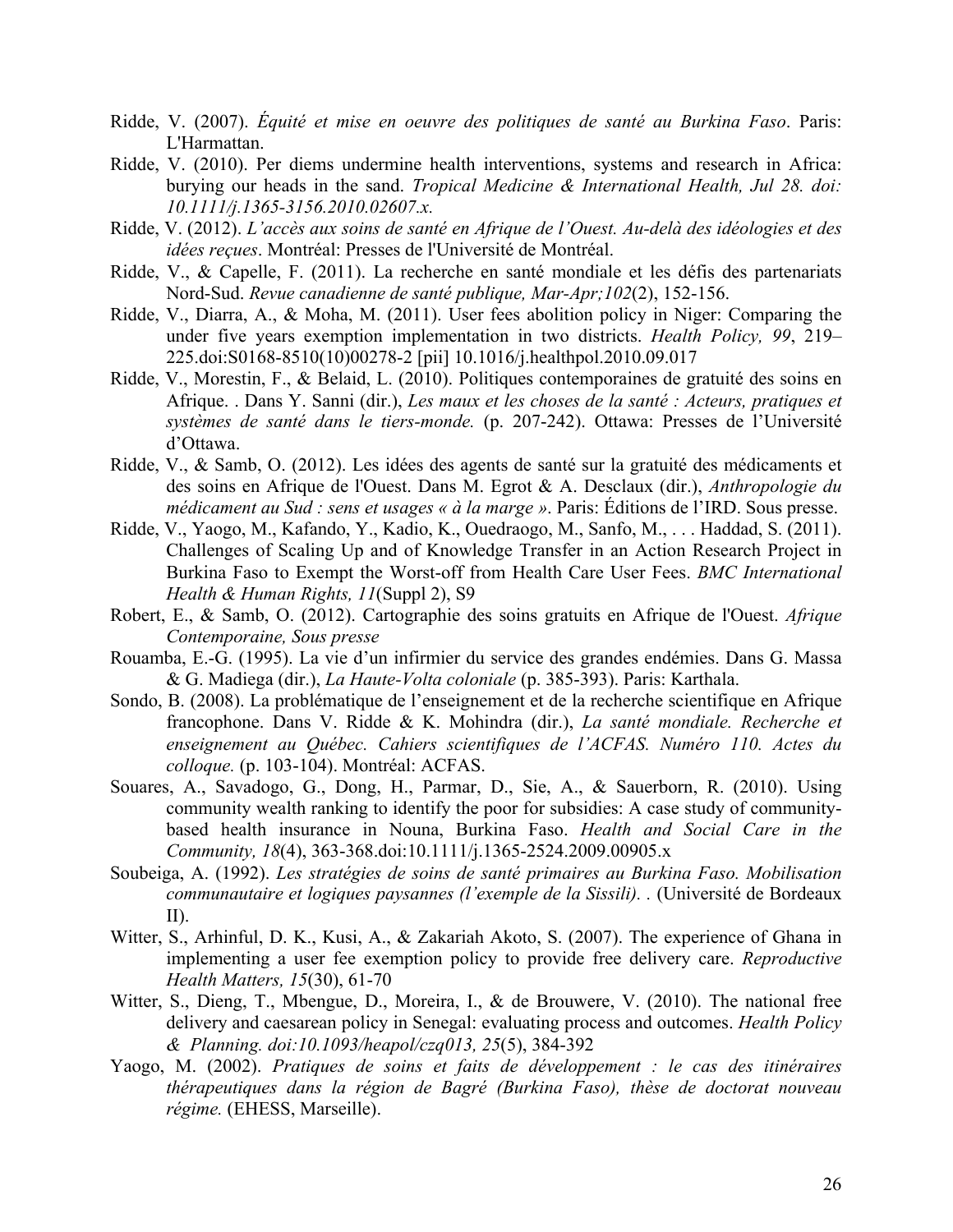- Yaogo, M. (2012). L'histoire de la gratuité au Burkina Faso : étapes, légitimités, enjeux sociaux et culturels *Afrique Contemporaine, Sous presse*
- Zacsongo, F. (1995). Un dispensaire de brousse en Haute-Volta durant la période coloniale. Dans G. Massa & G. Madiega (dir.), *La Haute-Volta coloniale* (p. 395-399). Paris: Karthala.
- Zerbo, R., Drabo, M., Berthe, A., Ouedrago, J.-B., Macq, J., Dujardin, B., . . . Huygens, P. (2009). Approche socioanthropologique de la dynamisation du réseau d'acteurs de prise en charge des malades tuberculeux au Burkina Faso. *Global Health Promotion, 16*(1), 72- 80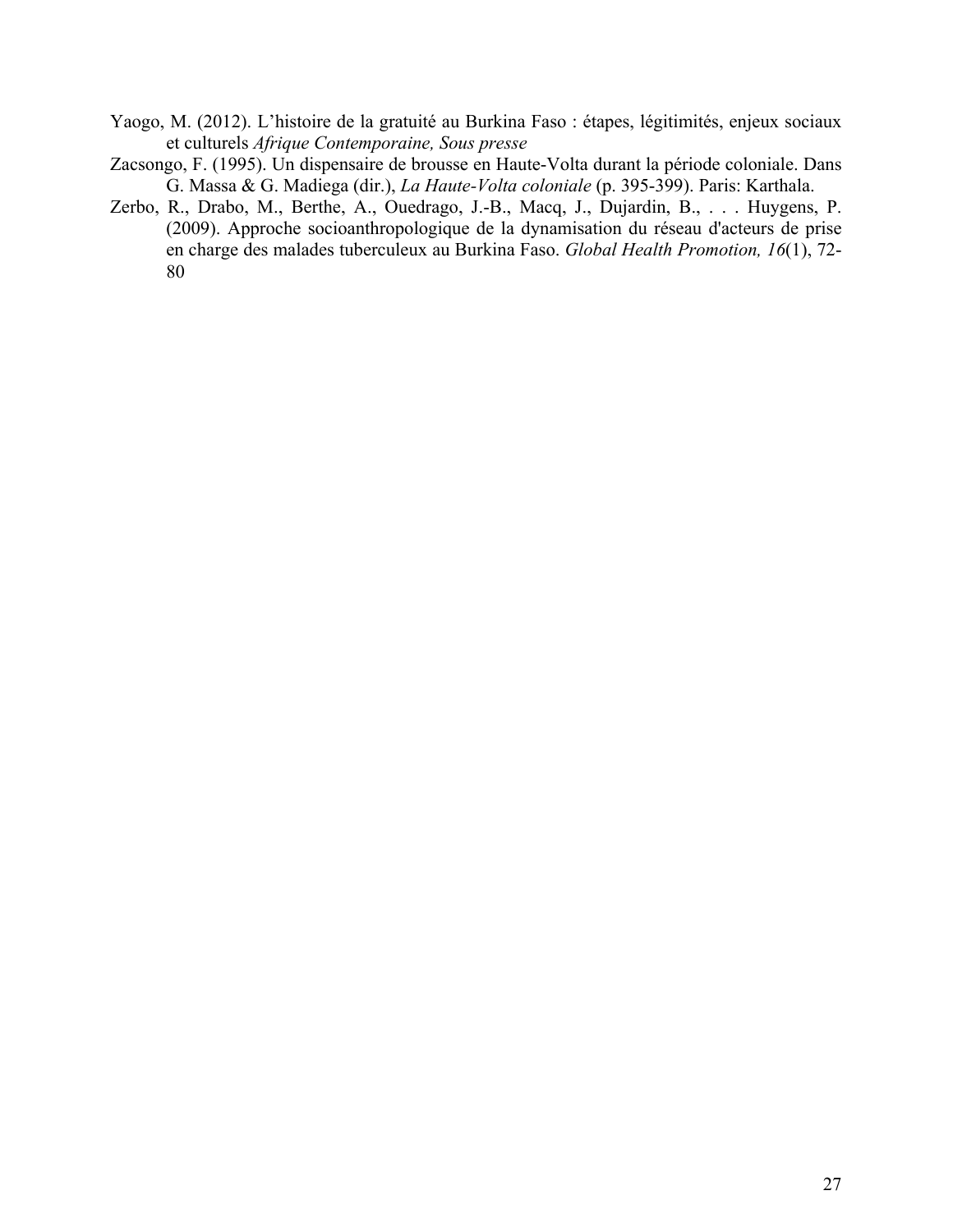#### **ANNEXES**

#### **Annexe 1 :!liste!des!articles!analysés!dans!l'étude!bibliométrique (1980=2011)**

- **1.** De Allegri, M., Kouyate, B., Becher, H., Gbangou, A., Pokhrel, S., Sanon, M., & Sauerborn, R. (2006). Understanding enrolment [sic] in community health insurance in sub-Saharan Africa: a population-based case -- control study in rural Burkina Faso. *Bulletin of the World Health Organization, 84*(11), 852-858.
- **2.** De Allegri, M., Pokhrel, S., Becher, H., Dong, H., Mansmann, U., Kouyate, B., . . . Sauerborn, R. (2008). Step-wedge cluster-randomised community-based trials: An application to the study of the impact of community health insurance. *Health Research Policy and Systems, 6*(1), 10.
- **3.** De Allegri, M., Sanon, M., & Sauerborn, R. (2006). "To enrol or not to enrol?" : A qualitative investigation of demand for health insurance in rural West Africa. *Social Science & Medicine, 62(6), 1520-1527.*
- **4.** De Allegri, M., Sanon, M., Bridges, J., & Sauerborn, R. (2006). Understanding consumers' preferences and decision to enrol in community-based health insurance in rural West Africa. *Health policy (Amsterdam, Netherlands), 76*(1), 58-71.
- **5.** De Allegri, M., Sauerborn, R., Kouyaté, B., & Flessa, S. (2009). Community health insurance in sub-Saharan Africa: what operational difficulties hamper its successful development? *Tropical Medicine & International Health, 14*(5), 586-596. doi: 10.1111/j.1365-3156.2009.02262.x
- **6.** Dong, H., De Allegri, M., Gnawali, D., Souares, A., & Sauerborn, R. (2009). Drop-out analysis of community-based health insurance membership at Nouna, Burkina Faso. *Health Policy, 92*(2-3), 174-179.
- **7.** Dong, H., Kouyate, B., Cairns, J., & Cairns, J. (2004). Differential willingness of household heads to pay community-based health insurance premia for themselves and other household members. *Health Policy and Planning, 19*(2), 120-126. doi: 10.1093/heapol/czh014
- 8. Dong, H., Kouyate, B., Cairns, J., & Sauerborn, R. (2003). A comparison of the reliability of the take-it-or-leave-it and the bidding game approaches to estimating willingness-to-pay in a rural population in West Africa. *Social Science & amp; Medicine, 56*(10), 2181-2189.
- **9.** Dong, H., Kouyate, B., Cairns, J., & Sauerborn, R. (2005). Inequality in willingness-to-pay for community-based health insurance. *Health Policy, 72*(2), 149-156.
- **10.** Dong, H., Kouyate, B., Cairns, J., Mugisha, F., & Sauerborn, R. (2003). Willingness-to-pay for community-based insurance in Burkina Faso. *Health Economics, 12*(10), 849-862. doi: 10.1002/hec.771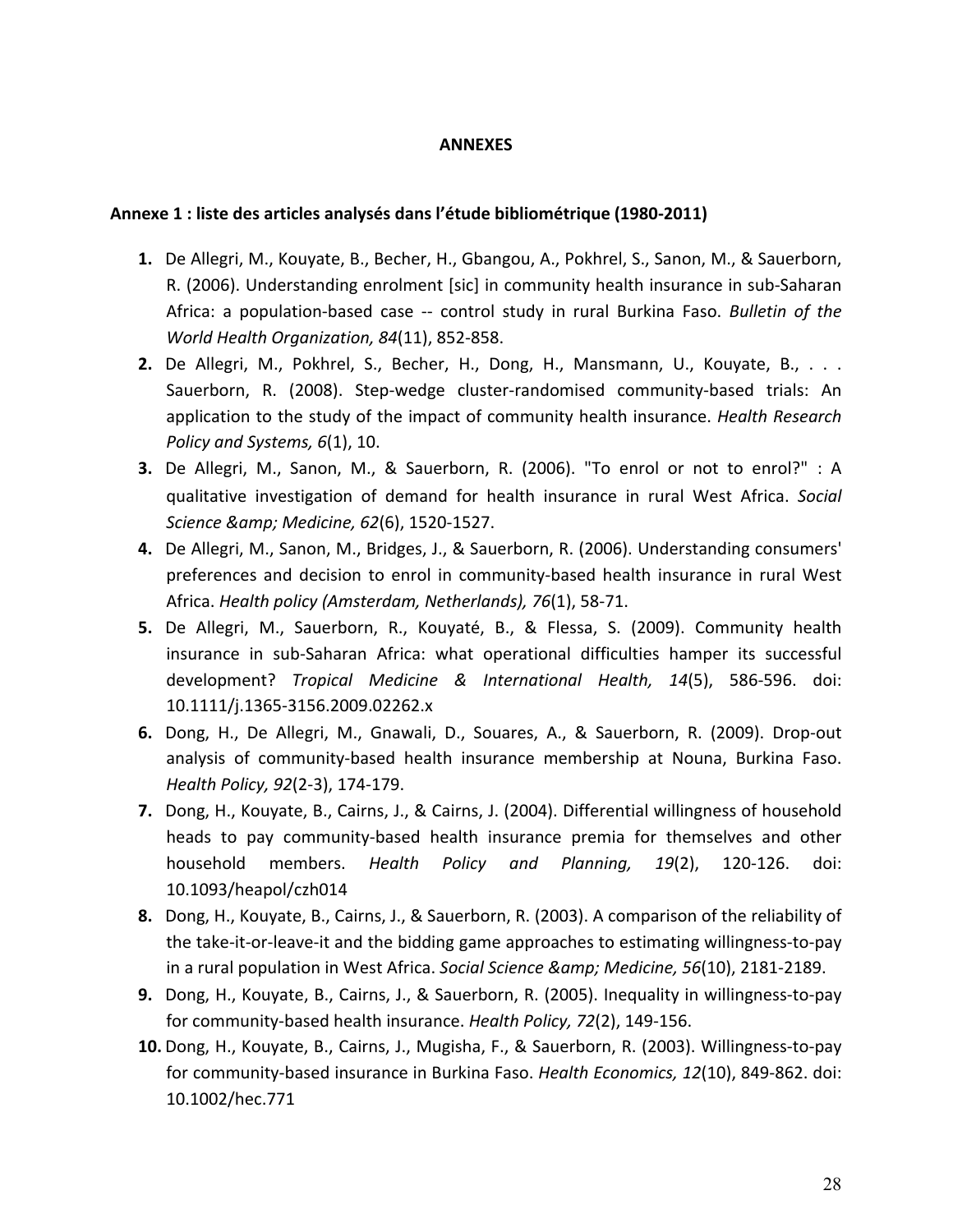- **11.** Dong, H., Kouyate, B., Snow, R., Mugisha, F., & Sauerborn, R. (2003). Gender's effect on willingness-to-pay for community-based insurance in Burkina Faso. *Health Policy, 64*(2), 153-162.
- **12.** Dong, H., Mugisha, F., Gbangou, A., Kouyate, B., & Sauerborn, R. (2004). The feasibility of community-based health insurance in Burkina Faso. *Health Policy, 69*(1), 45-53.
- **13.** Gnawali, D. P., Pokhrel, S., Sie, A., Sanon, M., De Allegri, M., Souares, A., . . . Sauerborn, R. (2009). The effect of community-based health insurance on the utilization of modern health care services: evidence from Burkina Faso. *Health Policy, 90*(2-3), 214-222. doi: 10.1016/j.healthpol.2008.09.015
- 14. Haddad, S., Nougtara, A., & Fournier, P. (2006). Learning from health system reforms: lessons from Burkina Faso. *Tropical Medicine & International Health, 11*(12), 1889-1897. doi: 10.1111/j.1365-3156.2006.01748.x
- **15.** Hercot, D., Meessen, B., Ridde, V., & Gilson, L. (2011). Removing user fees for health services in low-income countries: a multi-country review framework for assessing the process of policy change. *Health Policy and Planning, 26*(suppl 2), ii5-ii15. doi: 10.1093/heapol/czr063
- **16.** Kafando, Y., & Ridde, V. (2010). Les ressources financie` res des comite' s de gestion du Burkina Faso peuvent ameliorer l'equite<sup>'</sup> d'acce` s au syste`me de sante. Cahier Sante, *20*(3), 153-161.
- **17.** Kouanda, S., Bocoum, F. Y., Doulougou, B., Bila, B., Yameogo, M., Sanou, M. J., . . . Desclaux, A. (2010). User fees and access to ARV treatment for persons living with HIV/AIDS: implementation and challenges in Burkina Faso, a limited-resource country. *AIDS Care, 22*(9), 1146-1152. doi: 10.1080/0954012100360504
- **18.** Labie, M., Nyssens, M., & Wele, P. (2007). Microfinance et micro-assurance santé: réflexions sur des articulations possibles à partir de quelques expériences au Bénin et au Burkina Faso. Mondes en développement, 35(139), 57.
- 19. Leive, A., & Xu, K. (2008). Coping with out-of-pocket health payments: empirical evidence from 15 African countries. *Bulletin of the World Health Organization, 86*, 849-856C
- **20.** Marschall, P., & Flessa, S. (2008). Expanding access to primary care without additional budgets? A case study from Burkina Faso. The European Journal of Health Economics, *9*(4), 393-403. doi: 10.1007/s10198-007-0095-9
- 21. Meessen, B., Hercot, D., Noirhomme, M., Ridde, V. r., Tibouti, A., Tashobya, C. K., & Gilson, L. (2011). Removing user fees in the health sector: a review of policy processes in six sub-Saharan African countries. *Health Policy and Planning, 26*(suppl 2), ii16-ii29. doi: 10.1093/heapol/czr062
- **22.** Mugisha, F., Kouyate, B., Gbangou, A., & Sauerborn, R. (2002). Examining out-of-pocket expenditure on health care in Nouna, Burkina Faso: implications for health policy.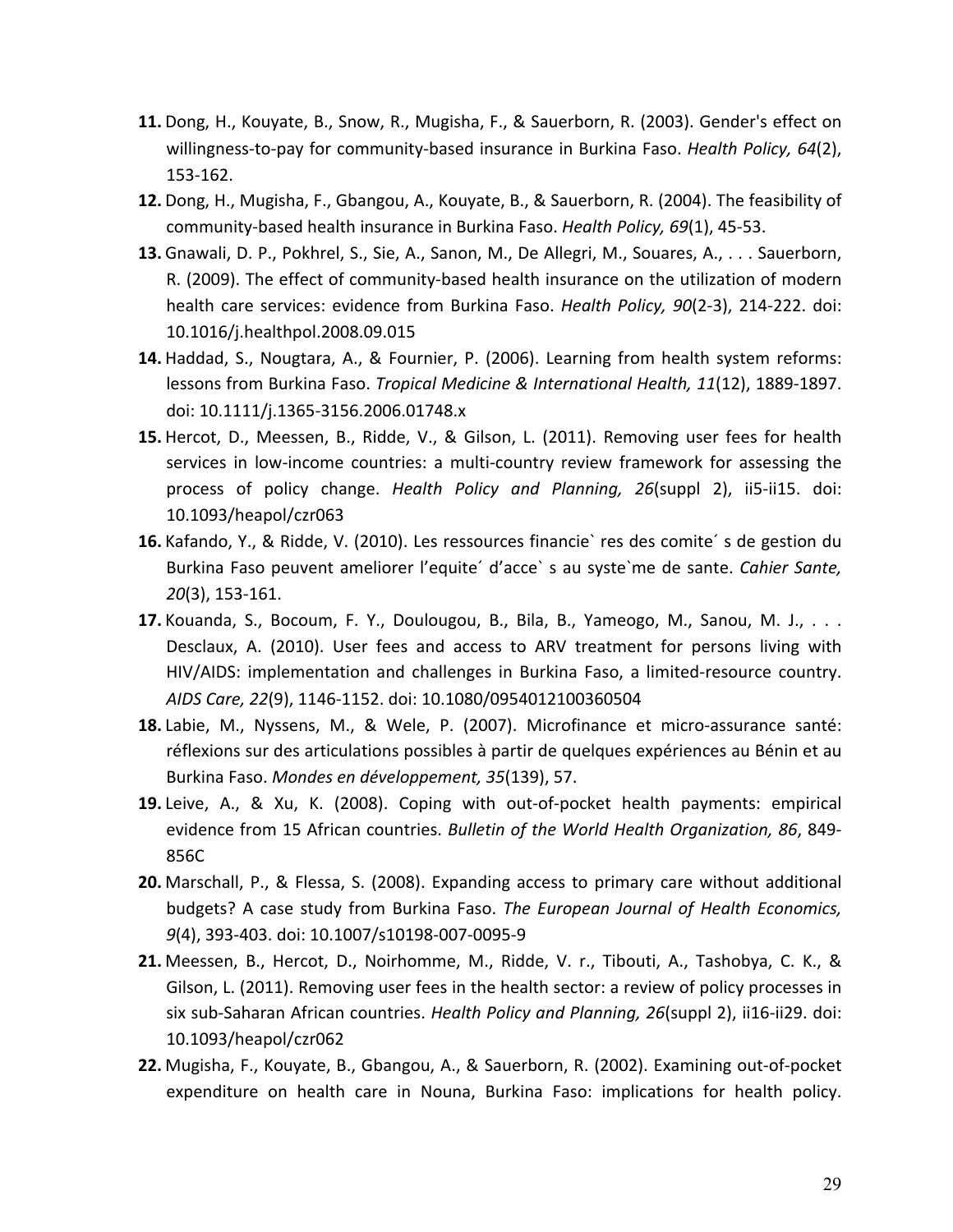*Tropical Medicine & International Health, 7*(2), 187-196. doi: 10.1046/j.1365-3156.2002.00835.x

- **23.** Nikiema, B., Haddad, S., & Potvin, L. (2008). Women Bargaining to Seek Healthcare: Norms, Domestic Practices, and Implications in Rural Burkina Faso. *World Development, 36*(4), 608-624.
- **24.** Okolo, C. O., Reidpath, D. D., & Allotey, P. (2011). Socioeconomic Inequalities in Access to Health Care: Examining the Case of Burkina Faso. *Journal of Health for the Poor and Undeserved, 22*(2), 662-682.
- 25. Parmar, D., Reinhold, S., Souares, A., Savadogo, G., & Sauerborn, R. (2011). Does Community-Based Health Insurance Protect Household Assets? Evidence from Rural Africa. *Health Services Research*, n/a-n/a. doi: 10.1111/j.1475-6773.2011.01321.x
- 26. Perkins, M., Brazier, E., Themmen, E., Bassane, B., Diallo, D., Mutunga, A., . . . Ngobola, O. (2009). Out-of-pocket costs for facility-based maternity care in three African countries. *Health Policy and Planning, 24*(4), 289-300. doi: 10.1093/heapol/czp013
- 27. Richard, F., Ouédraogo, C., Compaoré, J., Dubourg, D., & De Brouwere, V. (2007). Reducing financial barriers to emergency obstetric care: experience of cost-sharing mechanism! in! a! district! hospital! in! Burkina! Faso.! *Tropical' Medicine' &' International'* Health, 12(8), 972-981. doi: 10.1111/j.1365-3156.2007.01877.x
- 28. Ridde, V. (2003). Fees-for-services, cost recovery, and equity in a district of Burkina Faso operating the Bamako Initiative. *Bulletin of the World Health Organization, 81*, 532-538.
- 29. Ridde, V. (2008). "The problem of the worst-off is dealt with after all other issues": The equity and health policy implementation gap in Burkina Faso. Social Science & *Medicine, 66*(6), 1368-1378.
- 30. Ridde, V. r., Richard, F., Bicaba, A., Queuille, L., & Conombo, G. (2011). The national subsidy for deliveries and emergency obstetric care in Burkina Faso. *Health Policy and Planning, 26*(suppl 2), ii30-ii40. doi: 10.1093/heapol/czr060
- 31. Ridde, V., & Girard, J. E. (2004). "Douze ans après l'initiative de Bamako : constats et implications politiques pour l'équité d'accès aux services de santé des indigents africains". Santé Publique, 16(1), 37-51.
- 32. Ridde, V., Haddad, S., Nikiema, B., Ouedraogo, M., Kafando, Y., & Bicaba, A. (2010). Low coverage but few inclusion errors in Burkina Faso: a community-based targeting approach to exempt the indigent from user fees. *BMC Public Health, 10*(1), 631.
- 33. Ridde, V., Heinmeuller, R., Queuille, L., & Rauland, K. (2011). Améliorer l'accessibilité financière des soins de santé au Burkina Faso: Une stratégie de recherche potentiellement! favorable! à! l'utilisation! des! données! probantes.! *Global' Health' Promotion, 18*(1), 110-113. doi: 10.1177/1757975910393193
- 34. Ridde, V., Yaogo, M., Kafando, Y., Kadio, K., Ouedraogo, M., Bicaba, A., & Haddad, S. (2011). Targeting the worst-off for free health care: A process evaluation in Burkina Faso. *Evaluation and Program Planning, 34*(4), 333-342.
- 35. Robyn, P. J., Hill, A., Liu, Y., Souares, A., Savadogo, G., Sie, A., & Sauerborn, R. (2011). Econometric analysis to evaluate the effect of community-based health insurance on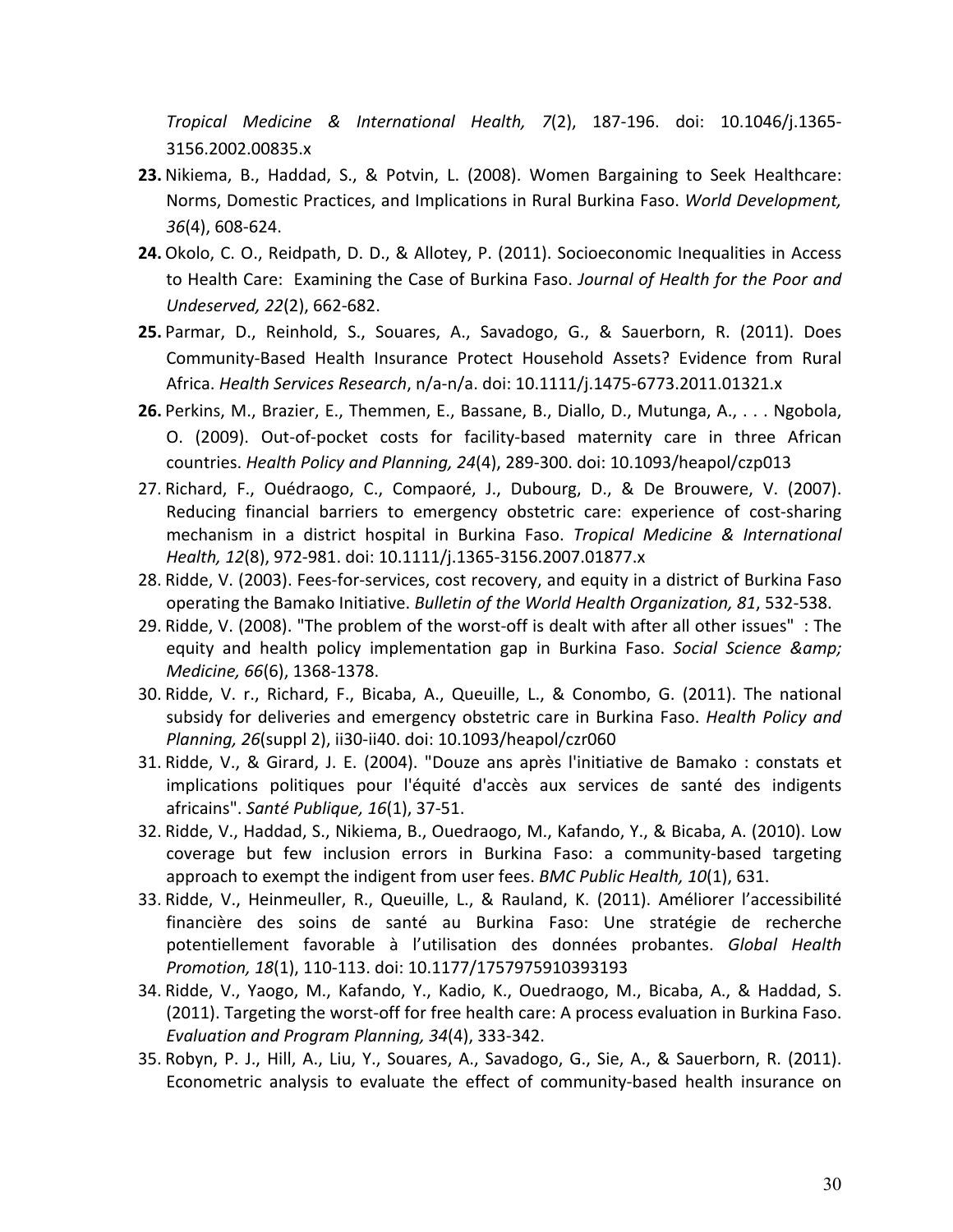reducing informal self-care in Burkina Faso. *Health Policy and Planning*. doi: 10.1093/heapol/czr019

- 36. Sauerborn, R., Gbangou, A., Dong, H., Przyborski, J. M., & Lanzer, M. (2005). Willingness to pay for hypothetical malaria vaccines in rural Burkina Faso. *Scandinavian Journal of Public Health, 33*(2), 146-150.
- 37. SAUERBORN, R., NOUGTARA, A., & LATIMER, E. (1994). The elasticity of demand for health care in Burkina Faso: differences across age and income groups. *Health Policy and Planning, 9*(2), 185-192. doi: 10.1093/heapol/9.2.185
- 38. Sauerborn, R., Nougtara, A., Hien, M., & Diesfeld, H. J. (1996). Seasonal variations of household costs of illness in Burkina Faso. Social Science & Medicine, 43(3), 281-290.!
- 39. Sommerfeld, J., Sanon, M., Kouyate, B. A., & Sauerborn, R. (2002). Informal risk-sharing arrangements (IRSAs) in rural Burkina Faso: lessons for the development of communitybased insurance (CBI). *The International Journal of Health Planning and Management,* 17(2), 147-163. doi: 10.1002/hpm.661
- 40. Souares, A., Savadogo, G., Dong, H., Parmar, D., Sié, A., & Sauerborn, R. (2010). Using community wealth ranking to identify the poor for subsidies: a case study of communitybased health insurance in Nouna, Burkina Faso. *Health & Social Care in the Community,* 18(4), 363-368. doi: 10.1111/j.1365-2524.2009.00905.x
- 41. Storeng, K. T., Baggaley, R. F., Ganaba, R., Ouattara, F., Akoum, M. I. S., & Filippi, V. r. (2008). Paying the price: The cost and consequences of emergency obstetric care in Burkina Faso. Social Science & Medicine, 66(3), 545-557.
- 42. Su, T. T., Kouyate, B., & Flessa, S. (2006). Catastrophic household expenditure for health care in a low-income society: a study from Nouna District, Burkina Faso. *Bulletin of the World Health Organization, 84*(1), 21-27.
- 43. Su, T., Pokhrel, S., Gbangou, A., & Flessa, S. (2006). Determinants of household health expenditure on western institutional health care. The European Journal of Health *Economics, 7*(3), 195-203. doi: 10.1007/s10198-006-0354-1
- 44. Tall, F.-R., de Roodenbeke, E., Nacro, B., Zaongo, U., Traore, A., & Sicard, J.-M. (1992). Experience de recouvrement des couts medicamenteux au CHNSS, Burkina Faso. Cahier *Sante, 2, 161-165.*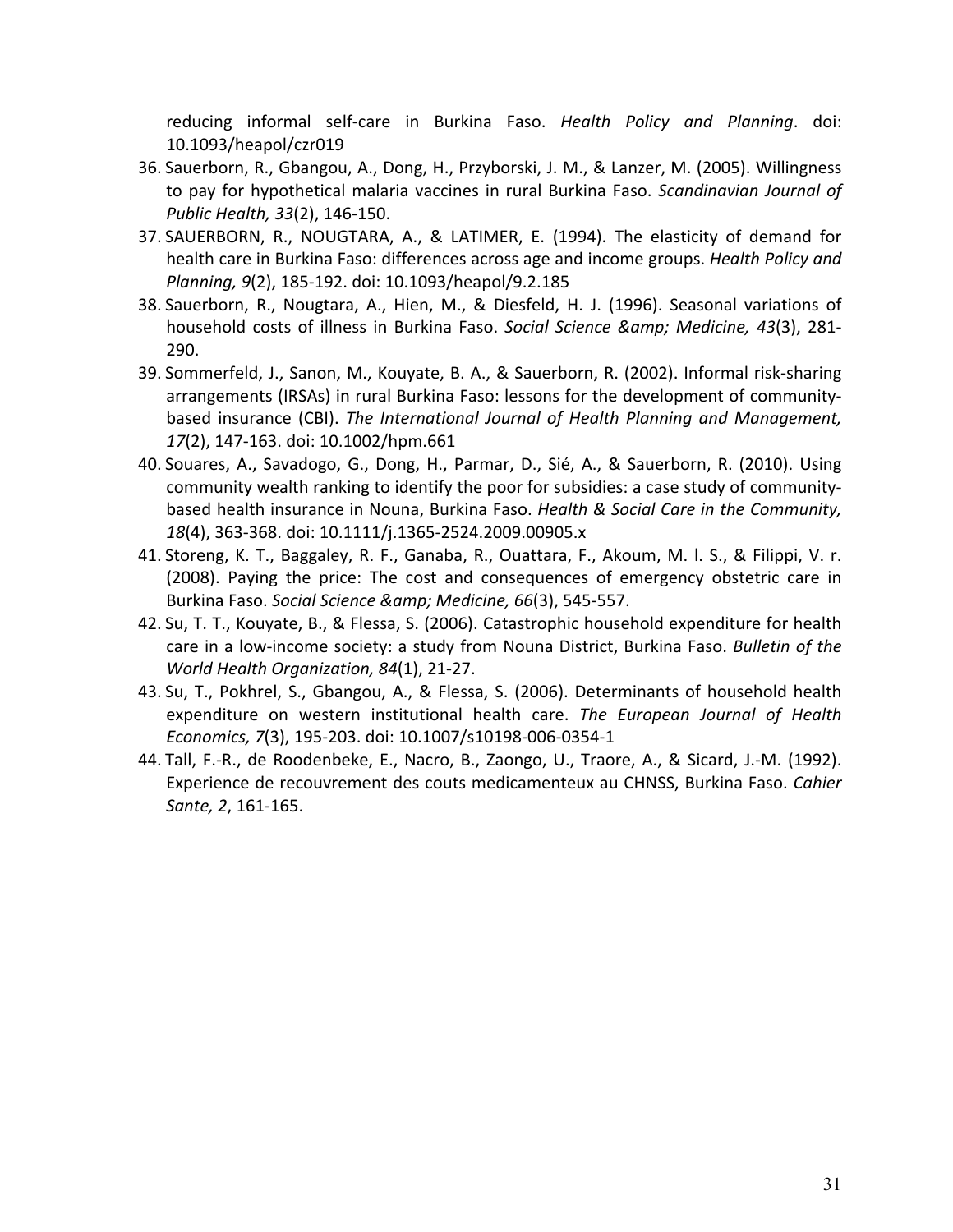# Annexe 2 : répartitions des publications suivant certaines caractéristiques

| Thèmes abordés                       | N(%)       |
|--------------------------------------|------------|
| Assurance sociale                    | 18 (40,9%) |
| Paiement direct                      | 22 (50,0%) |
| Gratuite                             | $4(9,1\%)$ |
| <b>Existence de collaboration</b>    |            |
| Oui                                  | 38 (92,7%) |
| Non                                  | 3(7,3%)    |
| <b>Type</b>                          |            |
| Nord-Nord                            | 6(15,8%)   |
| Nord-Sud                             | 31 (81,6%) |
| Sud-Nord                             | 1 (2,6%)   |
| <b>Localisation des institutions</b> |            |
| Localisation institution 1           |            |
| Nord                                 | 42 (95,5%) |
| Sud                                  | 2(4,5%)    |
| Localisation institution 2           |            |
| Nord                                 | 17 (40,5%) |
| Sud                                  | 25 (59,5%) |
| Localisation institution 3           |            |
| Nord                                 | 26 (66,7%) |
| Sud                                  | 13 (33,3%) |
| Localisation institution 4           |            |
| Nord                                 | 18 (58,1%) |
| Sud                                  | 13 (41,9%) |
| Localisation institution 5           |            |
| Nord                                 | 7 (41,2%)  |
| Sud                                  | 10 (58,8%) |
| Localisation institution 6           |            |
| Nord                                 | 4 (30,8%)  |
| Sud                                  | 9 (69,2%)  |
| Langue de publication                |            |
| Anglais                              | 38 (86,4%) |
| Français                             | 6 (13,6%)  |
| Equité                               |            |
| Oui                                  | 4 (9,1%)   |
| Non                                  | 40 (90,9%) |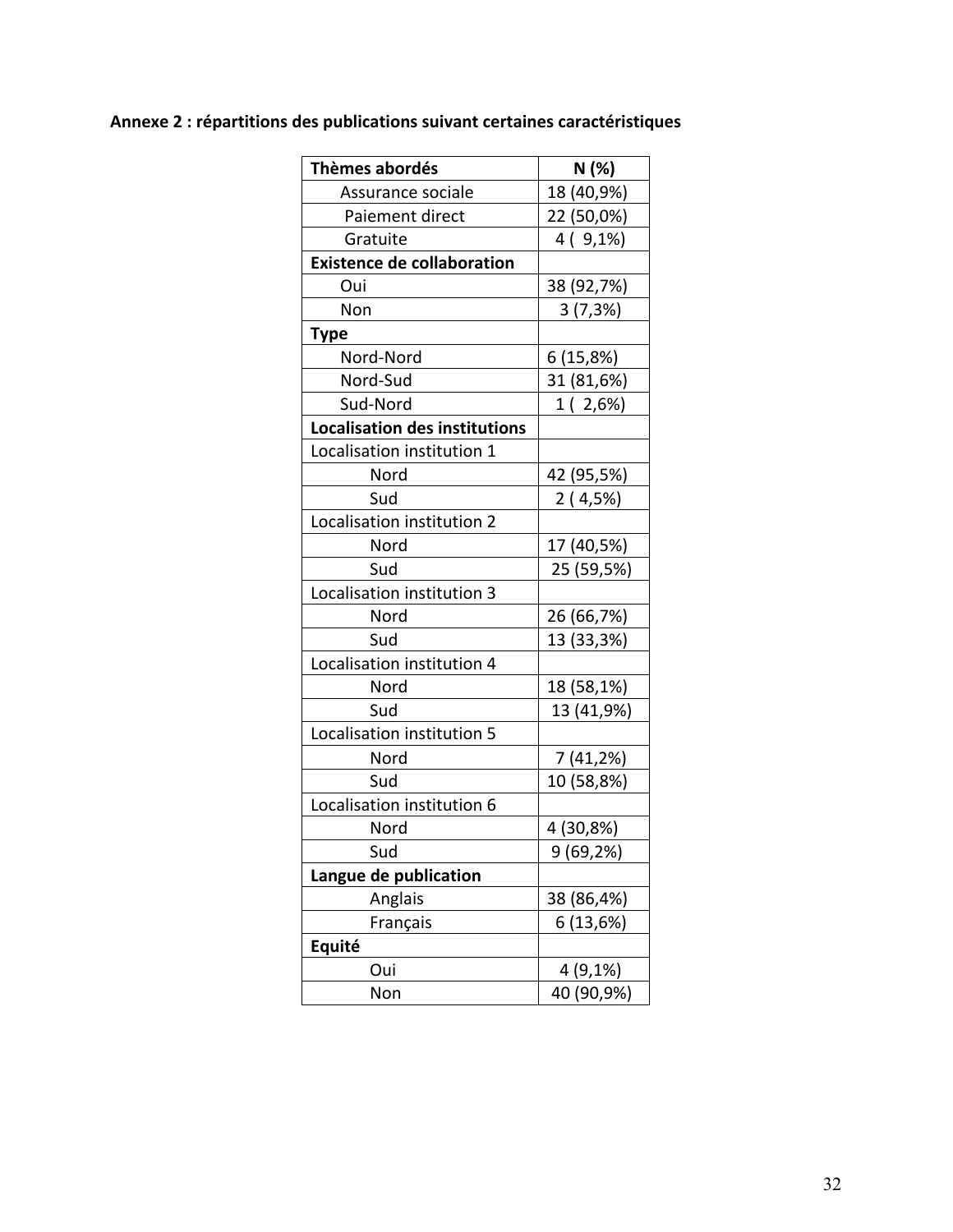# **Annexe 3 : institution et type de collaboration**

| <b>Institution</b>                          | <b>Nord-Nord</b> | Nord-Sud     | Sud-Sud      | <b>TOTAL</b> |
|---------------------------------------------|------------------|--------------|--------------|--------------|
| HARVARD UNIVERSITY, USA                     | 0                | 3            | 0            | 3(7,9%)      |
| IMF, USA                                    | $\mathbf{1}$     | $\Omega$     | $\Omega$     | 1(2,6%)      |
| IRSS, B-F                                   | $\Omega$         | $\Omega$     | $\mathbf{1}$ | 1(2,6%)      |
| ITM, ANTWERP                                | $\mathbf{1}$     | $\mathbf{1}$ | $\mathbf{0}$ | 2(7,2%)      |
| LSHTM, UK                                   | $\Omega$         | $\mathbf{1}$ | $\mathbf{0}$ | 1(2,6%)      |
| UDEM, CANADA                                | $\mathbf{1}$     | 5            | 0            | 6(15,8)      |
| UNIVERSITÉ DE MONS-HAINAUT<br>MÉLANIE, BEL. | $\mathbf{1}$     | $\Omega$     | 0            | 1(2,6%)      |
| UNIVERSITÉ LAVAL, CANADA                    | $\mathbf{1}$     | 0            | 0            | 1(2,6%)      |
| UNIVERSITY OF GREIFSWALD,<br><b>GERMANY</b> | $\mathbf{1}$     | $\Omega$     | $\mathbf{0}$ | 1(2,6%)      |
| UNIVERSITY OF HEIDELBERG                    | 0                | 21           | $\mathbf{0}$ | 21 (55,3%)   |
| <b>TOTAL</b>                                | 6                | 31           | $\mathbf{1}$ | 38 (100%)    |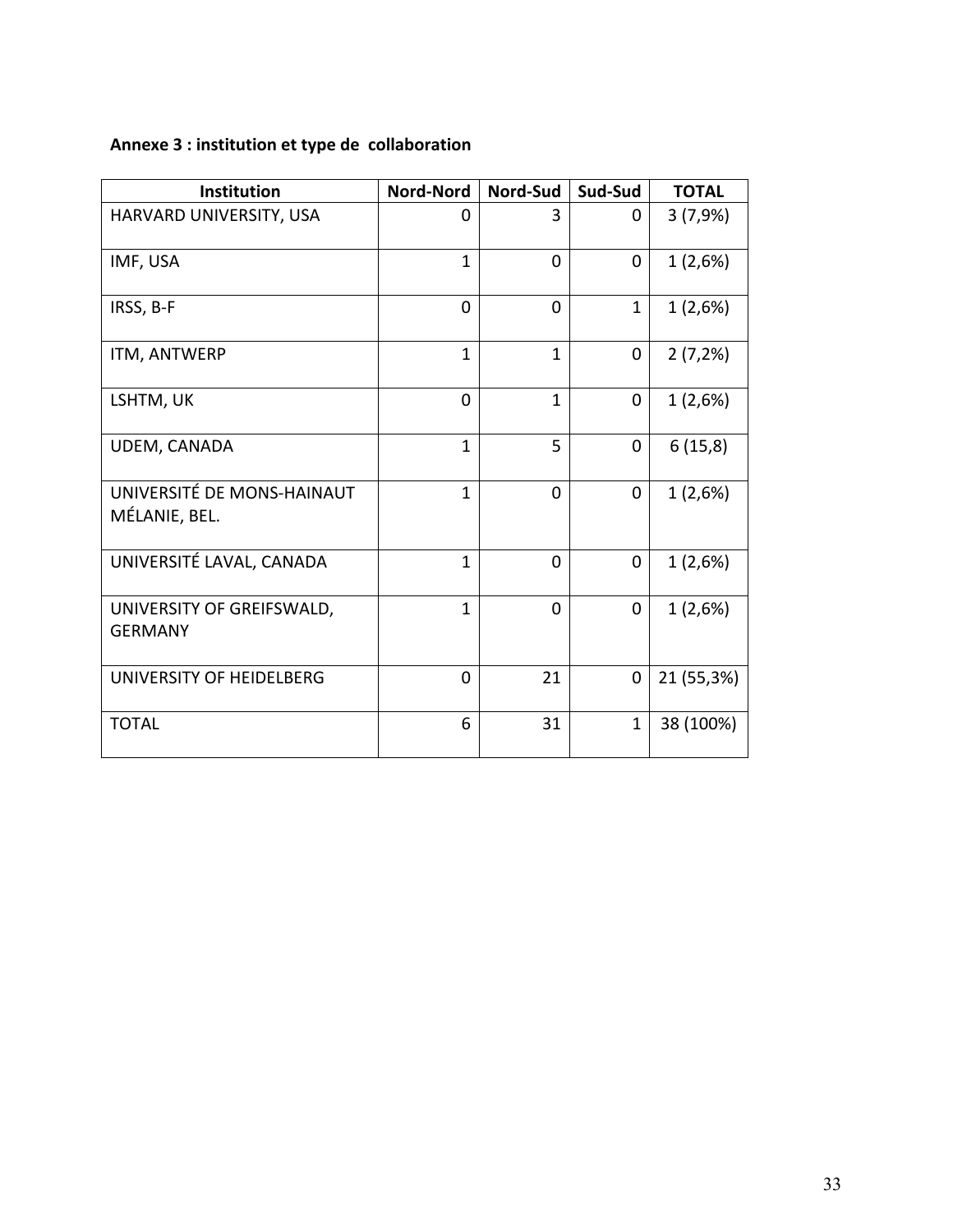### **Annexe!4 :!Institutions!et!thèmes!abordés**

| Institution                                 | <b>Assurance</b> | <b>Paiement</b> | gratuit      | <b>TOTAL</b> |
|---------------------------------------------|------------------|-----------------|--------------|--------------|
| <b>BRUNEL UNIVERSITY</b>                    | 0                | $\mathbf{1}$    | $\Omega$     | 1(2,3%)      |
| CHNSS, B-F                                  | 0                | $\mathbf{1}$    | $\Omega$     | 1(2,3%)      |
| FAMILY CARE INTERNATIONAL,<br><b>USA</b>    | $\mathbf 0$      | $\mathbf{1}$    | $\Omega$     | 1(2,3%)      |
| HARVARD UNIVERSITY, USA                     | $\mathbf{1}$     | $\overline{2}$  | $\Omega$     | 3(6,8%)      |
| IMF, USA                                    | $\overline{0}$   | $\mathbf{1}$    | $\Omega$     | 1(2,3%)      |
| IRSS, B-F                                   | $\Omega$         | $\mathbf{1}$    | $\Omega$     | 1(2,3%)      |
| ITM, ANTWERP                                | $\mathbf{1}$     | $\overline{2}$  | $\mathbf{0}$ | 3(6,8%)      |
| LSHTM, UK                                   | $\overline{0}$   | $\mathbf{1}$    | $\mathbf{0}$ | 1(2,3%)      |
| UDEM, CANADA                                | $\Omega$         | 3               | 4            | 7 (15,9%)    |
| UNIVERSITÉ DE MONS-HAINAUT<br>MÉLANIE, BEL. | $\mathbf 0$      | $\mathbf{1}$    | $\mathbf 0$  | 1(2,3%)      |
| UNIVERSITÉ LAVAL, CANADA                    | $\Omega$         | $\overline{2}$  | $\Omega$     | 2(4,5%)      |
| UNIVERSITY OF GREIFSWALD,<br><b>GERMANY</b> | $\overline{0}$   | $\mathbf{1}$    | $\mathbf 0$  | 1(2,3%)      |
| UNIVERSITY OF HEIDELBERG                    | 16               | 5               | $\mathbf{0}$ | 21 (47,7%)   |
| <b>TOTAL</b>                                | 18               | 22              | 4            | 44           |
|                                             |                  |                 |              | $(100,0\%)$  |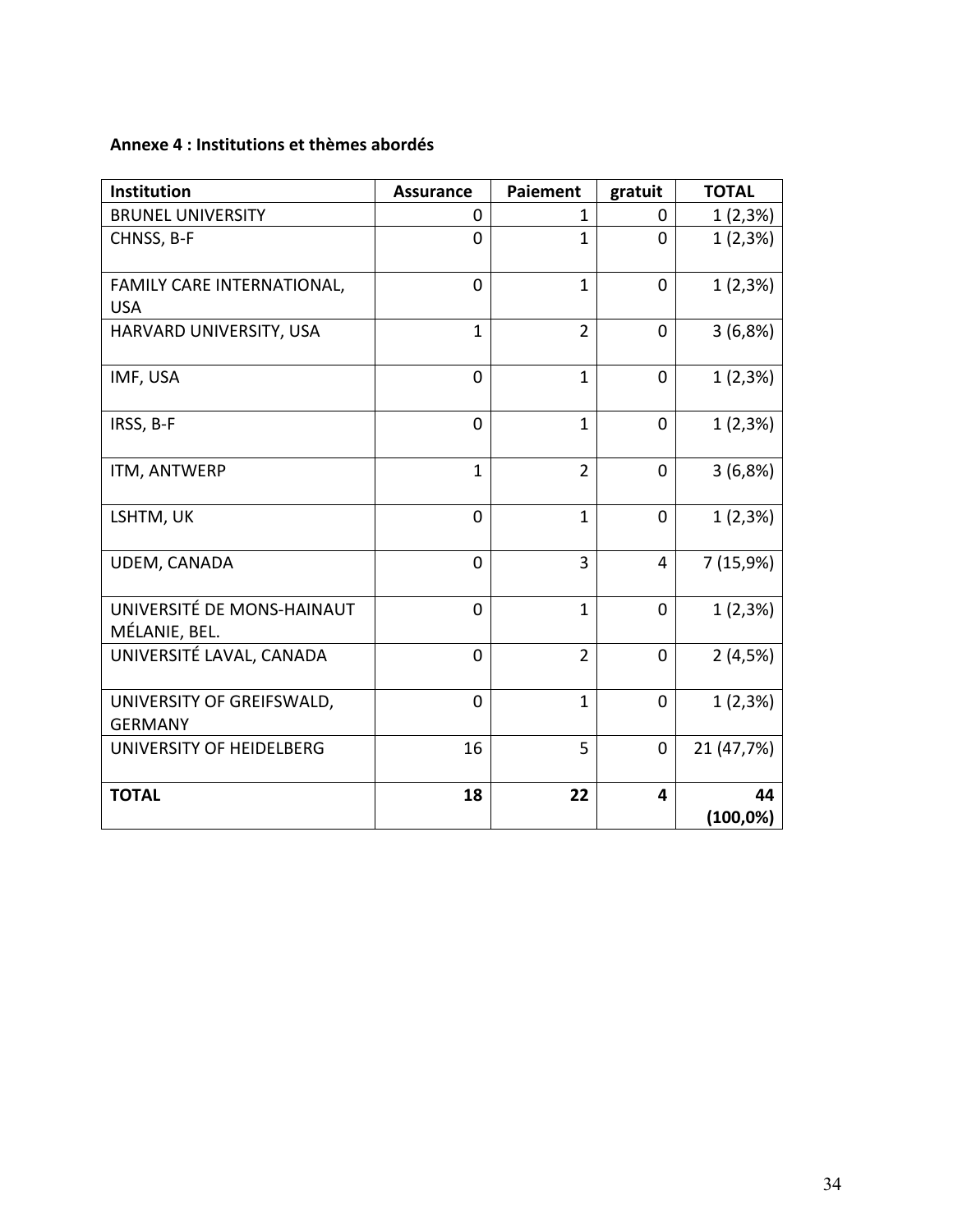#### **Annexe!5 :!Collaborations!entre!institutions**

| <b>Institution du</b><br>premier auteur | <b>Institutions des</b><br>autres auteurs | <b>Nombre</b><br>articles |
|-----------------------------------------|-------------------------------------------|---------------------------|
| HARVARD UNIVERSITY, USA                 | MINISTRY OF HEALTH, B-F                   | $\overline{2}$            |
|                                         |                                           | $\overline{2}$            |
|                                         | UNIVERSITY OF HEIDELBERG                  |                           |
|                                         |                                           | $\mathbf{1}$              |
|                                         | CRSN, B-F                                 |                           |
| IMF, USA                                | WHO, GENEVA                               | $\mathbf{1}$              |
|                                         | MINISTRY OF HEALTH, B-F                   | $\mathbf{1}$              |
| IRSS, B-F                               |                                           |                           |
| ITM, ANTWERP                            | SECTEUR 30 DISTRICT HOSPITAL,<br>$B-F$    | $\mathbf{1}$              |
|                                         | ASMADE, B-F                               | $\mathbf{1}$              |
|                                         | INDEPENDENT CONSULTANT,                   | $\mathbf{1}$              |
|                                         | <b>FRANCE</b>                             |                           |
|                                         | UDEM, CANADA                              | $\overline{2}$            |
|                                         | UNICEF, NEW YORK                          | $\mathbf{1}$              |
|                                         | MINISTRY OF HEALTH, UGANDA                | $\mathbf{1}$              |
|                                         | UNIVERSITY OF CAPE TOWN, SA               | $\mathbf{1}$              |
| LSHTM, UK                               | <b>CENTRE MURAZ, B-F</b>                  | $\mathbf{1}$              |
|                                         | L'INST. DE RECH POUR DEV, B-F             | $\mathbf{1}$              |
| UDEM, CANADA                            | IRSS DU CNRST, B-F                        | $\mathbf{1}$              |
|                                         | SERSAP, B-F                               | 3                         |
|                                         | HELP, BURKINA FASO                        | $\mathbf{1}$              |
|                                         | ITM, ANTWERP                              | $\mathbf{1}$              |
|                                         | WHO, GABON                                | $\mathbf{1}$              |
|                                         | AFRICSANTE, B-F                           | $\mathbf{1}$              |
|                                         | PROJET CQRA, GUINEAU                      | $\mathbf{1}$              |
| UNIVERSITÉ DE MONS-HAINAUT              | UNIVERSITÉ CATHOLIQUE                     | $\mathbf{1}$              |
| MÉLANIE, BEL.                           | UNIVERSITÉ DE LIÈGE, BELGIUM              | $\mathbf{1}$              |
| CHNSS, B-F                              | <b>CENTRE MURAZ, B-F</b>                  | $\mathbf{1}$              |
| UNIVERSITY OF HEIDELBERG                | CRSN, B-F                                 | 14                        |